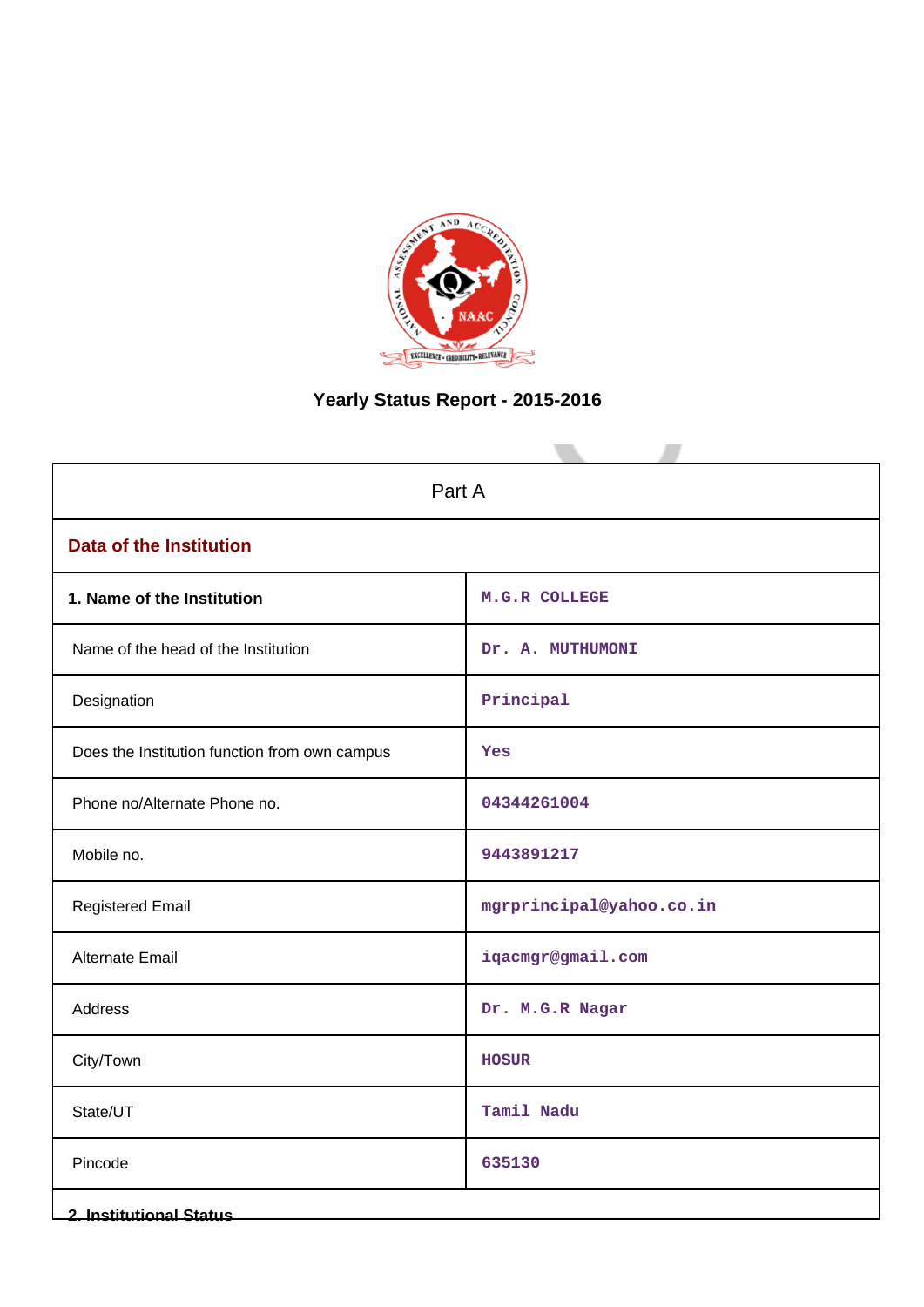| Affiliated / Constituent                                                 | Affiliated                                           |
|--------------------------------------------------------------------------|------------------------------------------------------|
| Type of Institution                                                      | Co-education                                         |
| Location                                                                 | Rural                                                |
| <b>Financial Status</b>                                                  | private                                              |
| Name of the IQAC co-ordinator/Director                                   | R. YUVARAJ                                           |
| Phone no/Alternate Phone no.                                             | 04344261004                                          |
| Mobile no.                                                               | 9095889977                                           |
| <b>Registered Email</b>                                                  | iqacmgr@gmail.com                                    |
| Alternate Email                                                          | yuvaraj_r@outlook.com                                |
| 3. Website Address                                                       |                                                      |
| Web-link of the AQAR: (Previous Academic Year)                           | http://mgrcollege.ac.in/IQAC/2013%20<br>-%202014.pdf |
| 4. Whether Academic Calendar prepared during<br>the year                 | Yes                                                  |
| if yes, whether it is uploaded in the institutional website:<br>Weblink: | http://mgrcollege.ac.in/IQAC/calendar/A              |

## **5. Accrediation Details**

| Cycle | Grade | <b>CGPA</b> | Year of      | Validity                 |                          |
|-------|-------|-------------|--------------|--------------------------|--------------------------|
|       |       |             | Accrediation | Period From              | Period To                |
|       |       | 2.82        | 2015         | $03 - \text{Mar} - 2015$ | $02 - \text{Mar} - 2020$ |

**6. Date of Establishment of IQAC 03-Jun-2007**

[CADCAL2015-2016.pdf](http://mgrcollege.ac.in/IQAC/calendar/ACADCAL2015-2016.pdf)

## **7. Internal Quality Assurance System**

| Quality initiatives by IQAC during the year for promoting quality culture                                            |                          |     |  |  |  |  |  |  |
|----------------------------------------------------------------------------------------------------------------------|--------------------------|-----|--|--|--|--|--|--|
| Number of participants/ beneficiaries<br>Item / Title of the quality initiative by<br>Date & Duration<br><b>IQAC</b> |                          |     |  |  |  |  |  |  |
| Orientation Programme on<br>Change management/Groomin<br>g/Communication Skills                                      | $06 - \text{Jul} - 2015$ | 892 |  |  |  |  |  |  |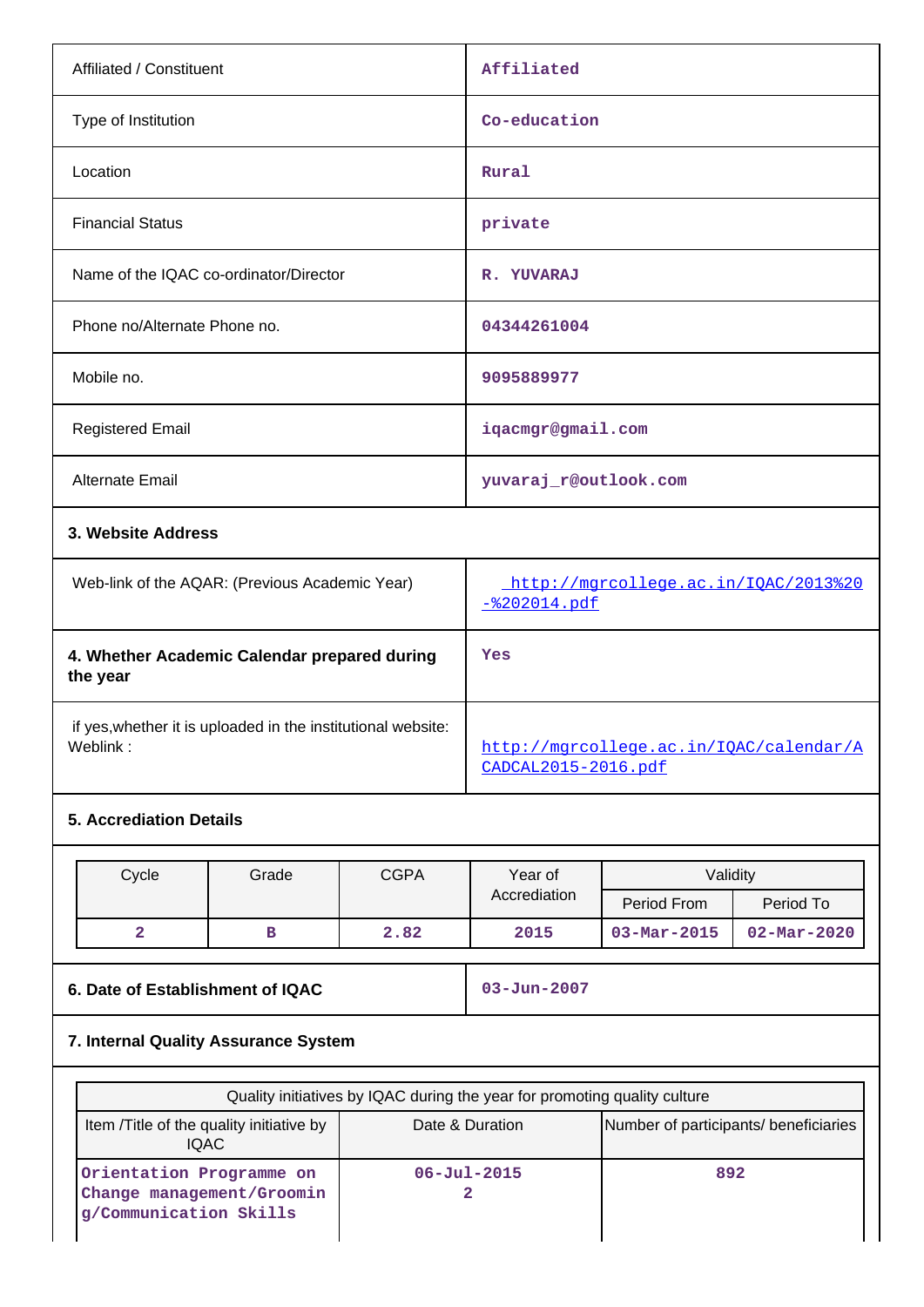| for I year Students                                                                                                         |                                                                                          |                        |                       |                                |         |  |  |
|-----------------------------------------------------------------------------------------------------------------------------|------------------------------------------------------------------------------------------|------------------------|-----------------------|--------------------------------|---------|--|--|
| Internal Faculty<br>Professional<br>Developmental Training                                                                  |                                                                                          | $11 - Ju1 - 2015$<br>1 |                       |                                | 155     |  |  |
| Internal Faculty<br>Professional<br>Developmental Training                                                                  |                                                                                          | $13 - Jun - 2015$<br>1 |                       |                                | 155     |  |  |
|                                                                                                                             |                                                                                          |                        | View File             |                                |         |  |  |
| 8. Provide the list of funds by Central/ State Government- UGC/CSIR/DST/DBT/ICMR/TEQIP/World<br><b>Bank/CPE of UGC etc.</b> |                                                                                          |                        |                       |                                |         |  |  |
| Institution/Departmen<br>t/Faculty                                                                                          | Scheme                                                                                   |                        | <b>Funding Agency</b> | Year of award with<br>duration | Amount  |  |  |
| Department of<br>Biotechnology                                                                                              | Young<br>Scientists<br>Scheme                                                            |                        | <b>DST</b>            | 2014<br>3                      | 2340000 |  |  |
|                                                                                                                             |                                                                                          |                        | View File             |                                |         |  |  |
| 9. Whether composition of IQAC as per latest<br><b>NAAC</b> guidelines:                                                     |                                                                                          |                        | <b>No</b>             |                                |         |  |  |
| Upload latest notification of formation of IQAC                                                                             |                                                                                          |                        |                       | No Files Uploaded !!!          |         |  |  |
| 10. Number of IQAC meetings held during the<br>year :                                                                       |                                                                                          |                        | 3                     |                                |         |  |  |
| The minutes of IQAC meeting and compliances to the<br>decisions have been uploaded on the institutional<br>website          |                                                                                          |                        | No                    |                                |         |  |  |
| Upload the minutes of meeting and action taken report                                                                       |                                                                                          |                        |                       | No Files Uploaded !!!          |         |  |  |
| 11. Whether IQAC received funding from any of<br>the funding agency to support its activities<br>during the year?           |                                                                                          |                        | <b>No</b>             |                                |         |  |  |
|                                                                                                                             | 12. Significant contributions made by IQAC during the current year(maximum five bullets) |                        |                       |                                |         |  |  |
| 1. Orientation training programs on Change management/Grooming/Communication<br>skills for first year students              |                                                                                          |                        |                       |                                |         |  |  |
|                                                                                                                             | 2. Internal Faculty Development programs for faculty members                             |                        |                       |                                |         |  |  |
| faculty members                                                                                                             | 3. Orientation program and Effective Public Speaking workshop for newly recruited        |                        |                       |                                |         |  |  |
| 4. Motivated departments to conduct seminars/workshops/conferences                                                          |                                                                                          |                        |                       |                                |         |  |  |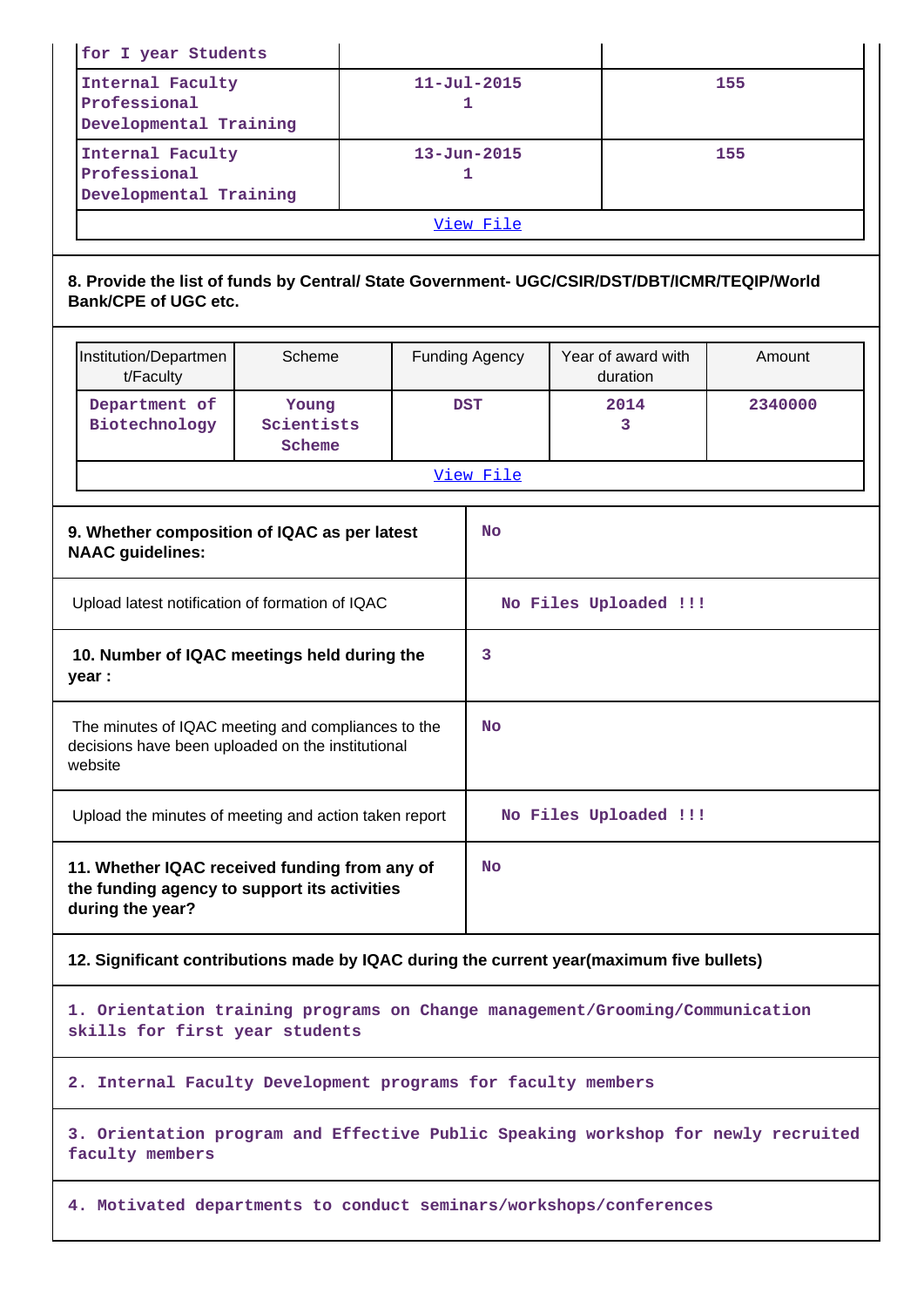**5.Motivated NSS/YRC/RRC coordinators to conduct more extension activities**

#### [View File](https://assessmentonline.naac.gov.in/public/Postacc/Contribution/2050_Contribution.xlsx)

**13. Plan of action chalked out by the IQAC in the beginning of the academic year towards Quality Enhancement and outcome achieved by the end of the academic year**

| Plan of Action                                                                                                                            | Achivements/Outcomes                                                                                                                                                                          |  |  |  |  |  |
|-------------------------------------------------------------------------------------------------------------------------------------------|-----------------------------------------------------------------------------------------------------------------------------------------------------------------------------------------------|--|--|--|--|--|
| To place minimum 60 per cent placement<br>for placement registered students                                                               | More than 60 per cent students were<br>placed in reputed MNCs                                                                                                                                 |  |  |  |  |  |
| To conduct minimum 3 Internal Faculty<br>professional development trainings for<br>faculty members through Training and<br>Placement Cell | 5 Faculty professional development<br>trainings were conducted                                                                                                                                |  |  |  |  |  |
| To bag more University ranks than the<br>previous academic year                                                                           | 5 Gold medals & 19 University ranks<br>were bagged in the academic year                                                                                                                       |  |  |  |  |  |
| To conduct at least one funded<br>seminar/workshop/conference for the<br>academic year                                                    | DST, New Delhi Sponsored 4th National<br>Conference on Emerging Trends and New<br>Challenges in Biotechnology -<br>Bioenergy: A step towards Sustainable<br>Future on 18/02/16 and 19/02/2016 |  |  |  |  |  |
| To complete syllabus well in advance                                                                                                      | Achieved and as a result of that<br>sufficient time was there to recap the<br>syllabus and to conduct two model exams<br>for students                                                         |  |  |  |  |  |
| View File                                                                                                                                 |                                                                                                                                                                                               |  |  |  |  |  |

**14. Whether AQAR was placed before statutory body ?**

**Yes**

| Name of Statutory Body                                                                                               | <b>Meeting Date</b> |
|----------------------------------------------------------------------------------------------------------------------|---------------------|
| <b>IQAC</b>                                                                                                          | $10 - Aug - 2016$   |
| 15. Whether NAAC/or any other accredited<br>body(s) visited IQAC or interacted with it to<br>assess the functioning? | <b>No</b>           |
| 16. Whether institutional data submitted to<br>AISHE:                                                                | <b>No</b>           |
| 17. Does the Institution have Management<br><b>Information System?</b>                                               | <b>No</b>           |

**Part B** 

## **CRITERION I – CURRICULAR ASPECTS**

**1.1 – Curriculum Planning and Implementation**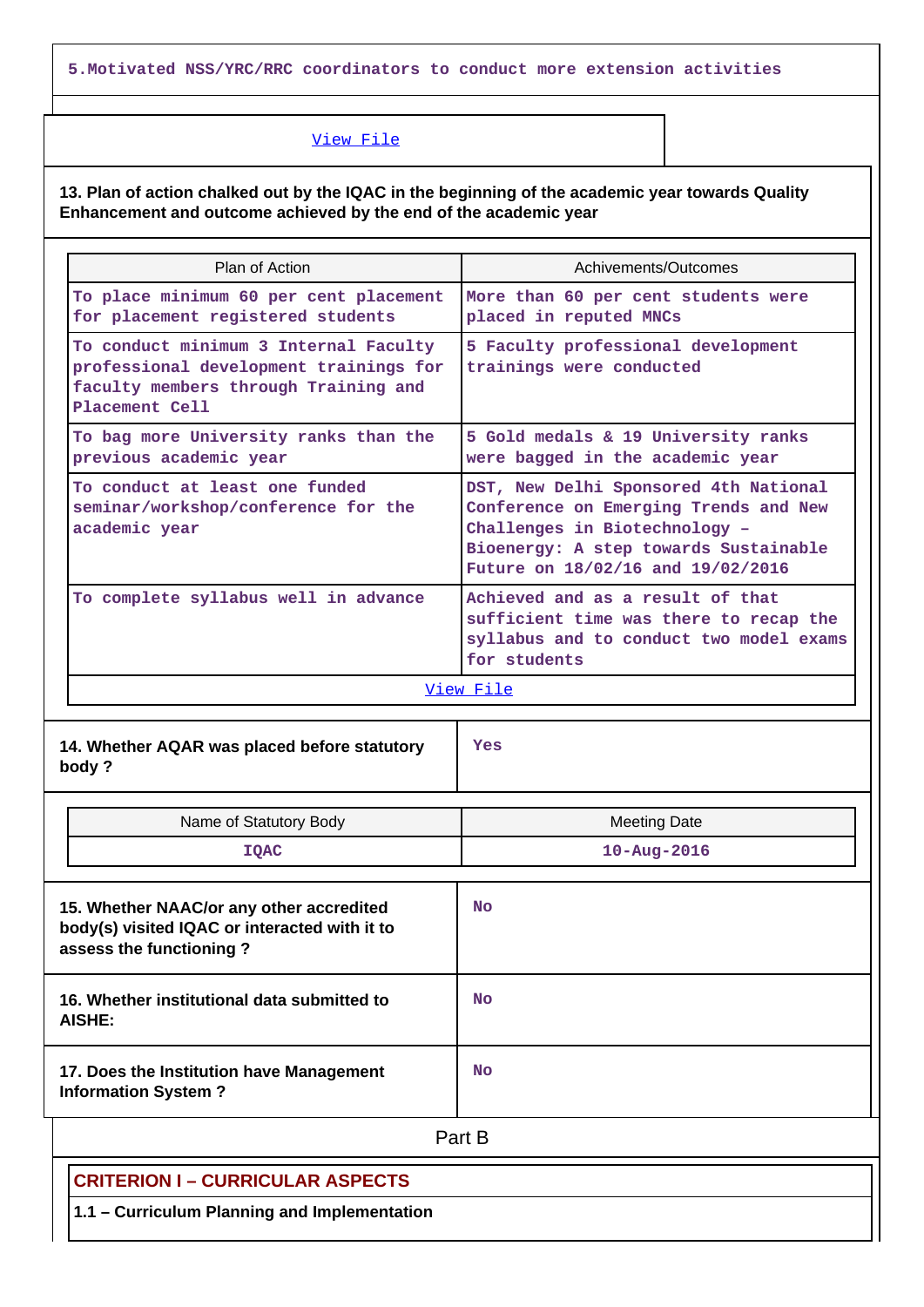1.1.1 – Institution has the mechanism for well planned curriculum delivery and documentation. Explain in 500 words

 **M.G.R. College, Hosur, is a prominent one affiliated to Periyar University, Salem. The college offers 13 U.G. courses, 7 P.G. courses, 6 M. Phil. programmes and 4 Ph.D. programmes. With adherence to the university guidelines, the college follows curriculum developed by the University. The following mechanisms are deployed for ensuring the effective implementation of the curriculum: 1. Advance planning of academic activities The college notifies academic calendar before the commencement of the academic year. The principal of the college directs heads of all departments to deliberate and develop strategy for effective implementation of the curriculum. Consequently, heads of the department prepares department timetable and assign courses to the teachers based on their expertise. Accordingly, the teachers lay teaching plan for each course at the beginning of the semester. Teachers are also encouraged to write notes of lesson for effective deliverance in the classroom. Syllabus completion review is conducted twice in a semester and corrective measures are taken. Frequent meetings of the Principal with HoDs and regular department meetings ensures smooth execution of the curriculum. 2. Systematic analysis of students Out of 100 marks, external constitute 75 marks and internal constitute 25 marks. Teacher assigns internal marks based on student's performance in attendance, unit test, assignments and class presentation. Tutors maintain individual student's profile. Tutors check the daily attendance of students. Based on duration of a semester, the college conducts 3 or 4 unit tests and a model exam. Parameters like assignment and class presentation helps in widening the subject knowledge and kindles the inquisitive nature of the students 3. Parents Connect A progress report with information of student's performance in unit tests, model exam, University exam results and attendance are dispatched regularly to ward's parents. This keeps the parents aware of their children's performance. The Principal, HoDs and teachers are available to interact with parents during working hours.**

| 1.1.2 – Certificate/ Diploma Courses introduced during the academic year                                                                                                 |                                    |          |                                                                 |                      |  |  |  |  |
|--------------------------------------------------------------------------------------------------------------------------------------------------------------------------|------------------------------------|----------|-----------------------------------------------------------------|----------------------|--|--|--|--|
| Certificate<br>Diploma Courses                                                                                                                                           | Dates of<br>Introduction           | Duration | Focus on employ<br>ability/entreprene<br>urship                 | Skill<br>Development |  |  |  |  |
|                                                                                                                                                                          | No Data Entered/Not Applicable !!! |          |                                                                 |                      |  |  |  |  |
| 1.2 - Academic Flexibility                                                                                                                                               |                                    |          |                                                                 |                      |  |  |  |  |
| 1.2.1 – New programmes/courses introduced during the academic year                                                                                                       |                                    |          |                                                                 |                      |  |  |  |  |
| Programme/Course<br>Dates of Introduction<br>Programme Specialization                                                                                                    |                                    |          |                                                                 |                      |  |  |  |  |
| No Data Entered/Not Applicable !!!                                                                                                                                       |                                    |          |                                                                 |                      |  |  |  |  |
|                                                                                                                                                                          | No file uploaded.                  |          |                                                                 |                      |  |  |  |  |
| 1.2.2 - Programmes in which Choice Based Credit System (CBCS)/Elective course system implemented at the<br>affiliated Colleges (if applicable) during the academic year. |                                    |          |                                                                 |                      |  |  |  |  |
| Name of programmes adopting<br><b>CBCS</b>                                                                                                                               | Programme Specialization           |          | Date of implementation of<br><b>CBCS/Elective Course System</b> |                      |  |  |  |  |
| No Data Entered/Not Applicable !!!                                                                                                                                       |                                    |          |                                                                 |                      |  |  |  |  |
| 1.2.3 - Students enrolled in Certificate/ Diploma Courses introduced during the year                                                                                     |                                    |          |                                                                 |                      |  |  |  |  |
| Certificate<br>Diploma Course                                                                                                                                            |                                    |          |                                                                 |                      |  |  |  |  |
| <b>Number of Students</b><br>Nil<br>Nil                                                                                                                                  |                                    |          |                                                                 |                      |  |  |  |  |
| 1.3 - Curriculum Enrichment                                                                                                                                              |                                    |          |                                                                 |                      |  |  |  |  |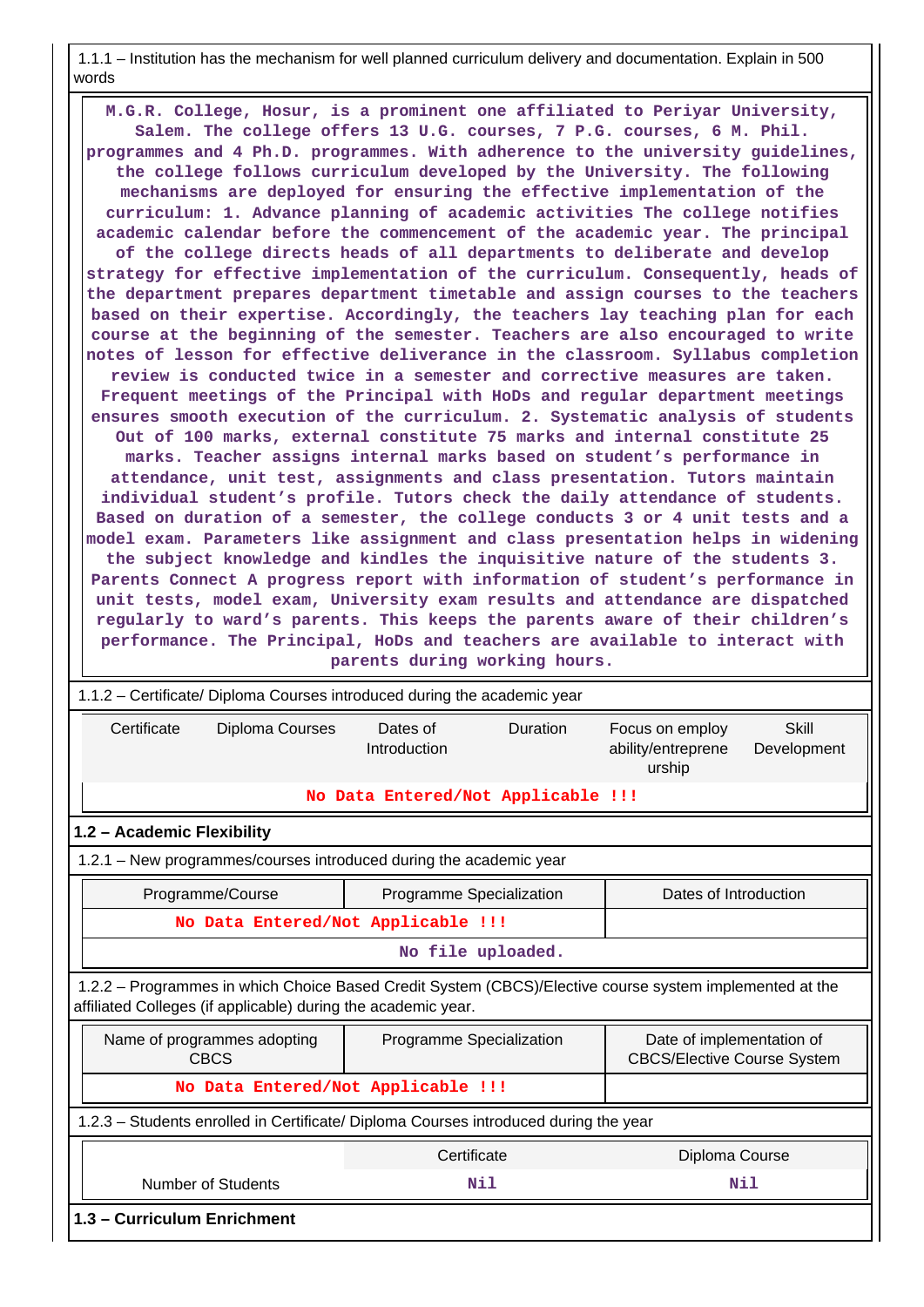| 1.3.1 - Value-added courses imparting transferable and life skills offered during the year                                                                                                                                                                                                                                                                                                                                                                                                                                                                                                                                                                                                                                                                                                                                                                                                                                                                                                                                                                                                                                                                                                                                                                                                                                                                                                                                                              |                                     |                      |                                                              |  |  |  |  |
|---------------------------------------------------------------------------------------------------------------------------------------------------------------------------------------------------------------------------------------------------------------------------------------------------------------------------------------------------------------------------------------------------------------------------------------------------------------------------------------------------------------------------------------------------------------------------------------------------------------------------------------------------------------------------------------------------------------------------------------------------------------------------------------------------------------------------------------------------------------------------------------------------------------------------------------------------------------------------------------------------------------------------------------------------------------------------------------------------------------------------------------------------------------------------------------------------------------------------------------------------------------------------------------------------------------------------------------------------------------------------------------------------------------------------------------------------------|-------------------------------------|----------------------|--------------------------------------------------------------|--|--|--|--|
| <b>Value Added Courses</b>                                                                                                                                                                                                                                                                                                                                                                                                                                                                                                                                                                                                                                                                                                                                                                                                                                                                                                                                                                                                                                                                                                                                                                                                                                                                                                                                                                                                                              | Date of Introduction                |                      | Number of Students Enrolled                                  |  |  |  |  |
| <b>SPOKEN ENGLISH</b>                                                                                                                                                                                                                                                                                                                                                                                                                                                                                                                                                                                                                                                                                                                                                                                                                                                                                                                                                                                                                                                                                                                                                                                                                                                                                                                                                                                                                                   |                                     | 24/07/2015           | 60                                                           |  |  |  |  |
| <b>CREATIVE WRITING</b>                                                                                                                                                                                                                                                                                                                                                                                                                                                                                                                                                                                                                                                                                                                                                                                                                                                                                                                                                                                                                                                                                                                                                                                                                                                                                                                                                                                                                                 |                                     | 07/12/2015           | 60                                                           |  |  |  |  |
|                                                                                                                                                                                                                                                                                                                                                                                                                                                                                                                                                                                                                                                                                                                                                                                                                                                                                                                                                                                                                                                                                                                                                                                                                                                                                                                                                                                                                                                         |                                     | View File            |                                                              |  |  |  |  |
| 1.3.2 - Field Projects / Internships under taken during the year                                                                                                                                                                                                                                                                                                                                                                                                                                                                                                                                                                                                                                                                                                                                                                                                                                                                                                                                                                                                                                                                                                                                                                                                                                                                                                                                                                                        |                                     |                      |                                                              |  |  |  |  |
| Project/Programme Title                                                                                                                                                                                                                                                                                                                                                                                                                                                                                                                                                                                                                                                                                                                                                                                                                                                                                                                                                                                                                                                                                                                                                                                                                                                                                                                                                                                                                                 | Programme Specialization            |                      | No. of students enrolled for Field<br>Projects / Internships |  |  |  |  |
| <b>BSC</b>                                                                                                                                                                                                                                                                                                                                                                                                                                                                                                                                                                                                                                                                                                                                                                                                                                                                                                                                                                                                                                                                                                                                                                                                                                                                                                                                                                                                                                              | Interaction                         | Industrial Institute | 54                                                           |  |  |  |  |
| <b>BSC</b>                                                                                                                                                                                                                                                                                                                                                                                                                                                                                                                                                                                                                                                                                                                                                                                                                                                                                                                                                                                                                                                                                                                                                                                                                                                                                                                                                                                                                                              | Training                            | Industrial Exposure  | 54                                                           |  |  |  |  |
| <b>MSC</b>                                                                                                                                                                                                                                                                                                                                                                                                                                                                                                                                                                                                                                                                                                                                                                                                                                                                                                                                                                                                                                                                                                                                                                                                                                                                                                                                                                                                                                              |                                     | Internship           | 12                                                           |  |  |  |  |
|                                                                                                                                                                                                                                                                                                                                                                                                                                                                                                                                                                                                                                                                                                                                                                                                                                                                                                                                                                                                                                                                                                                                                                                                                                                                                                                                                                                                                                                         |                                     | No file uploaded.    |                                                              |  |  |  |  |
| 1.4 - Feedback System                                                                                                                                                                                                                                                                                                                                                                                                                                                                                                                                                                                                                                                                                                                                                                                                                                                                                                                                                                                                                                                                                                                                                                                                                                                                                                                                                                                                                                   |                                     |                      |                                                              |  |  |  |  |
| 1.4.1 – Whether structured feedback received from all the stakeholders.                                                                                                                                                                                                                                                                                                                                                                                                                                                                                                                                                                                                                                                                                                                                                                                                                                                                                                                                                                                                                                                                                                                                                                                                                                                                                                                                                                                 |                                     |                      |                                                              |  |  |  |  |
| <b>Students</b>                                                                                                                                                                                                                                                                                                                                                                                                                                                                                                                                                                                                                                                                                                                                                                                                                                                                                                                                                                                                                                                                                                                                                                                                                                                                                                                                                                                                                                         |                                     |                      | Yes                                                          |  |  |  |  |
| <b>Teachers</b>                                                                                                                                                                                                                                                                                                                                                                                                                                                                                                                                                                                                                                                                                                                                                                                                                                                                                                                                                                                                                                                                                                                                                                                                                                                                                                                                                                                                                                         |                                     |                      | <b>No</b>                                                    |  |  |  |  |
| Employers                                                                                                                                                                                                                                                                                                                                                                                                                                                                                                                                                                                                                                                                                                                                                                                                                                                                                                                                                                                                                                                                                                                                                                                                                                                                                                                                                                                                                                               |                                     | No                   |                                                              |  |  |  |  |
| Alumni                                                                                                                                                                                                                                                                                                                                                                                                                                                                                                                                                                                                                                                                                                                                                                                                                                                                                                                                                                                                                                                                                                                                                                                                                                                                                                                                                                                                                                                  |                                     | Yes                  |                                                              |  |  |  |  |
| Parents                                                                                                                                                                                                                                                                                                                                                                                                                                                                                                                                                                                                                                                                                                                                                                                                                                                                                                                                                                                                                                                                                                                                                                                                                                                                                                                                                                                                                                                 |                                     | <b>No</b>            |                                                              |  |  |  |  |
| 1.4.2 - How the feedback obtained is being analyzed and utilized for overall development of the institution?<br>(maximum 500 words)                                                                                                                                                                                                                                                                                                                                                                                                                                                                                                                                                                                                                                                                                                                                                                                                                                                                                                                                                                                                                                                                                                                                                                                                                                                                                                                     |                                     |                      |                                                              |  |  |  |  |
| <b>Feedback Obtained</b>                                                                                                                                                                                                                                                                                                                                                                                                                                                                                                                                                                                                                                                                                                                                                                                                                                                                                                                                                                                                                                                                                                                                                                                                                                                                                                                                                                                                                                |                                     |                      |                                                              |  |  |  |  |
| Our College recognizes and respects the feedback from all the stakeholders and<br>witnesses the feedback as the most important tool for the up gradation. The<br>obtained feedback from various stakeholders was analyzed scrupulously. Feedback<br>on curriculum and syllabus were discussed in meetings to review the adequacy<br>and viability of the existing courses and changes required if any were<br>discussed with all faculty members. The consolidated feedback was sent to the<br>University by the Principal. Principal, IQAC and HoDs regularly monitored the<br>delivery of course content and syllabus completion based on the student's<br>feedback. Challenges faced in the delivery of syllabus and suggestions for<br>syllabus up gradation were continuously noted by the head of the institution.<br>Infrastructure facility (Laboratories/other amenities) up gradation was carried<br>out based on the feedback. Difficulties and issues in curriculum delivery for<br>the teachers were met and ICT based knowledge transfer were encouraged.<br>Employability skill enhancement trainings were offered to the placement<br>registered students to strengthen the placement record through the Training and<br>Placement Cell. Necessary steps were taken and initiated to have a complete<br>alumni database. Hiccups in transportation to the rural areas were addressed<br>based on the feedback received from the parents |                                     |                      |                                                              |  |  |  |  |
| <b>CRITERION II - TEACHING- LEARNING AND EVALUATION</b>                                                                                                                                                                                                                                                                                                                                                                                                                                                                                                                                                                                                                                                                                                                                                                                                                                                                                                                                                                                                                                                                                                                                                                                                                                                                                                                                                                                                 |                                     |                      |                                                              |  |  |  |  |
| 2.1.1 - Demand Ratio during the year                                                                                                                                                                                                                                                                                                                                                                                                                                                                                                                                                                                                                                                                                                                                                                                                                                                                                                                                                                                                                                                                                                                                                                                                                                                                                                                                                                                                                    | 2.1 - Student Enrolment and Profile |                      |                                                              |  |  |  |  |

Name of the **Programme** Number of seats Number of Students Enrolled

Ш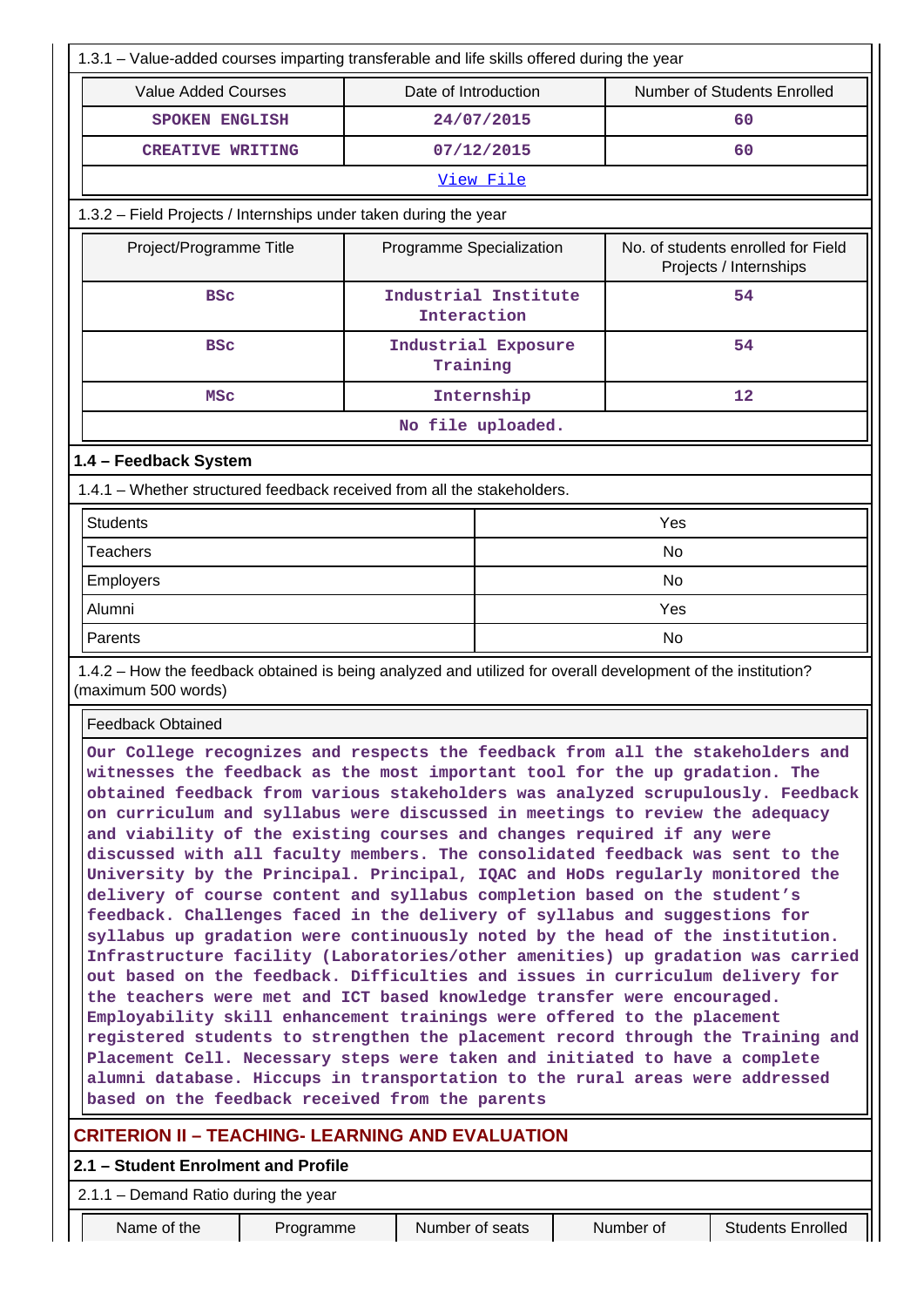| Programme                                                     | Specialization                                                                                                                                                     |  | available |           |                                                    | Application received                      |                         |  |
|---------------------------------------------------------------|--------------------------------------------------------------------------------------------------------------------------------------------------------------------|--|-----------|-----------|----------------------------------------------------|-------------------------------------------|-------------------------|--|
| <b>BCom</b>                                                   | Commerce                                                                                                                                                           |  |           | 280       |                                                    | 239                                       | 239                     |  |
| <b>BCom</b>                                                   | Commerce with<br>Computer<br>Applications                                                                                                                          |  | 210       |           |                                                    | 156                                       | 156                     |  |
| <b>BBA</b>                                                    | <b>Business</b><br>Administration                                                                                                                                  |  |           | 210       |                                                    | 97                                        | 97                      |  |
| <b>BA</b>                                                     | English                                                                                                                                                            |  |           | 70        |                                                    | 57                                        | 57                      |  |
| <b>BSC</b>                                                    | Chemistry                                                                                                                                                          |  |           | 50        |                                                    | 58                                        | 50                      |  |
| <b>BSC</b>                                                    | Physics                                                                                                                                                            |  |           | 50        |                                                    | 49                                        | 49                      |  |
| <b>BSC</b>                                                    | Biochemistry                                                                                                                                                       |  |           | 50        |                                                    | 58                                        | 50                      |  |
| <b>BSC</b>                                                    | Microbiology                                                                                                                                                       |  |           | 50        |                                                    | 56                                        | 50                      |  |
| <b>BSC</b>                                                    | Biotechnology                                                                                                                                                      |  |           | 100       |                                                    | 97                                        | 97                      |  |
| <b>BSC</b>                                                    | Computer<br>Science                                                                                                                                                |  |           | 200       |                                                    | 179                                       | 179                     |  |
| <b>BSC</b>                                                    | Hotel<br>Management and<br>Catering<br>Science                                                                                                                     |  |           | 60        |                                                    | 34                                        | 34                      |  |
| <b>BSC</b>                                                    | Maths                                                                                                                                                              |  |           | 70        |                                                    | 69                                        | 69                      |  |
| <b>MCom</b>                                                   | Commerce                                                                                                                                                           |  |           | 50        |                                                    | 46                                        | 46                      |  |
| <b>MSC</b>                                                    | Maths                                                                                                                                                              |  |           | 30        |                                                    | 17                                        | 17                      |  |
| <b>MSC</b>                                                    | Chemistry                                                                                                                                                          |  |           | 30        |                                                    | 18                                        | 18                      |  |
| <b>MSC</b>                                                    | Biochemistry                                                                                                                                                       |  |           | 30        |                                                    | 18                                        | 18                      |  |
| <b>MSC</b>                                                    | Applied<br>Microbiology                                                                                                                                            |  | 30        |           | 13                                                 |                                           | 13                      |  |
| <b>MSC</b>                                                    | Biotechnology                                                                                                                                                      |  |           | 45        |                                                    | 22                                        | 22                      |  |
| <b>MSC</b>                                                    | Computer<br>Science                                                                                                                                                |  |           | 30        | 10                                                 |                                           | 10                      |  |
| <b>MPhil</b>                                                  | Biochemistry                                                                                                                                                       |  |           | 20        |                                                    | 7                                         | $\overline{7}$          |  |
| <b>MPhil</b>                                                  | Microbiology                                                                                                                                                       |  |           | 15        |                                                    | 3                                         | 3                       |  |
| <b>MPhil</b>                                                  | Biotechnology                                                                                                                                                      |  |           | 10        |                                                    | 7                                         | 7                       |  |
| <b>MPhil</b>                                                  | Tamil                                                                                                                                                              |  |           | 30        | 29                                                 |                                           | 29                      |  |
| <b>MPhil</b>                                                  | Commerce                                                                                                                                                           |  |           | 30        |                                                    | 22                                        | 22                      |  |
| <b>MPhil</b>                                                  | Computer<br>Science                                                                                                                                                |  |           | 30        |                                                    | 26                                        | 26                      |  |
| PhD or DPhil                                                  | Tamil                                                                                                                                                              |  |           | 32        |                                                    | 5                                         | 5                       |  |
| PhD or DPhil                                                  | Commerce                                                                                                                                                           |  |           | 48        |                                                    | $\overline{\mathbf{4}}$                   | $\overline{\mathbf{4}}$ |  |
|                                                               |                                                                                                                                                                    |  |           | View File |                                                    |                                           |                         |  |
| 2.2 - Catering to Student Diversity                           |                                                                                                                                                                    |  |           |           |                                                    |                                           |                         |  |
| 2.2.1 - Student - Full time teacher ratio (current year data) |                                                                                                                                                                    |  |           |           |                                                    |                                           |                         |  |
| Year                                                          | Number of<br>Number of<br>Number of<br>students enrolled<br>students enrolled<br>fulltime teachers<br>in the institution<br>in the institution<br>available in the |  |           |           | Number of<br>fulltime teachers<br>available in the | Number of<br>teachers<br>teaching both UG |                         |  |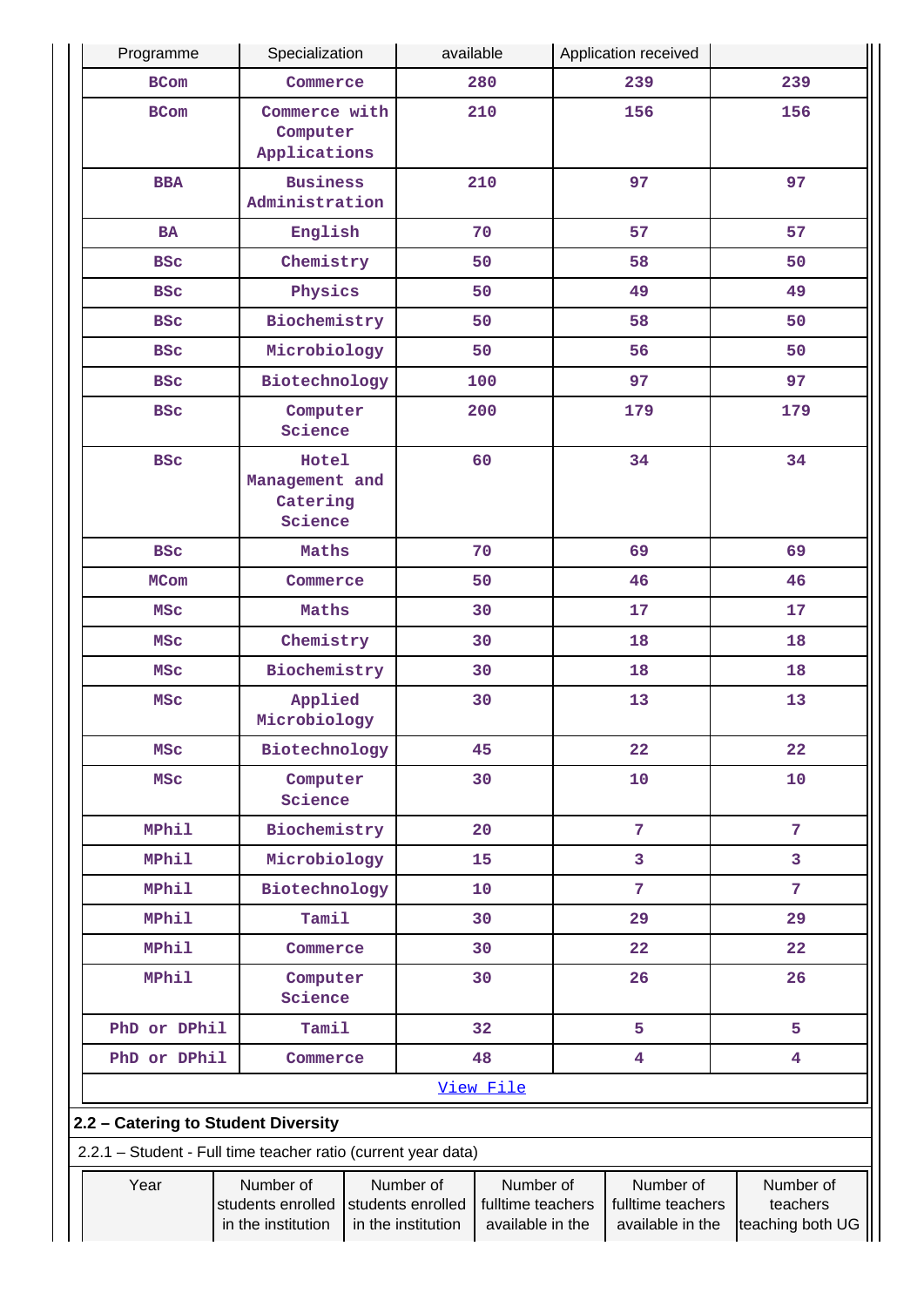|          |                                                                                                                                                           | (UG)                                                      |                                        |                     | (PG)                                                                                     | institution<br>teaching only UG<br>courses |                                             | institution<br>teaching only PG<br>courses                     |                                                                             | and PG courses                                                                                                                                                                                                              |
|----------|-----------------------------------------------------------------------------------------------------------------------------------------------------------|-----------------------------------------------------------|----------------------------------------|---------------------|------------------------------------------------------------------------------------------|--------------------------------------------|---------------------------------------------|----------------------------------------------------------------|-----------------------------------------------------------------------------|-----------------------------------------------------------------------------------------------------------------------------------------------------------------------------------------------------------------------------|
|          | 2015                                                                                                                                                      |                                                           | 3558                                   |                     | 218                                                                                      | 157                                        |                                             |                                                                | 157                                                                         | 157                                                                                                                                                                                                                         |
|          | 2.3 - Teaching - Learning Process                                                                                                                         |                                                           |                                        |                     |                                                                                          |                                            |                                             |                                                                |                                                                             |                                                                                                                                                                                                                             |
|          | 2.3.1 – Percentage of teachers using ICT for effective teaching with Learning Management Systems (LMS), E-<br>learning resources etc. (current year data) |                                                           |                                        |                     |                                                                                          |                                            |                                             |                                                                |                                                                             |                                                                                                                                                                                                                             |
|          | Number of<br><b>Teachers on Roll</b>                                                                                                                      | Number of<br>teachers using<br>ICT (LMS, e-<br>Resources) |                                        |                     | Number of ICT<br><b>ICT Tools and</b><br>enabled<br>resources<br>available<br>Classrooms |                                            |                                             | Numberof smart<br>classrooms                                   |                                                                             | E-resources and<br>techniques used                                                                                                                                                                                          |
|          | 157                                                                                                                                                       |                                                           | 61                                     |                     | 5                                                                                        | 5                                          |                                             |                                                                | $\mathbf{1}$                                                                | 10                                                                                                                                                                                                                          |
|          |                                                                                                                                                           |                                                           |                                        |                     |                                                                                          | No file uploaded.                          |                                             |                                                                |                                                                             |                                                                                                                                                                                                                             |
|          |                                                                                                                                                           |                                                           |                                        |                     |                                                                                          | No file uploaded.                          |                                             |                                                                |                                                                             |                                                                                                                                                                                                                             |
|          | 2.3.2 - Students mentoring system available in the institution? Give details. (maximum 500 words)                                                         |                                                           |                                        |                     |                                                                                          |                                            |                                             |                                                                |                                                                             |                                                                                                                                                                                                                             |
|          |                                                                                                                                                           |                                                           |                                        |                     | toppers were encouraged to secure gold medals and University ranks                       |                                            |                                             |                                                                |                                                                             | • A structured mentoring system was followed with the proportion of 1:30 • The personal and academic details of<br>mentees were maintained • The slow learners were identified and the remedial classes were arranged • The |
|          | Number of students enrolled in the<br>institution                                                                                                         |                                                           |                                        |                     | Number of fulltime teachers                                                              |                                            |                                             |                                                                |                                                                             | Mentor: Mentee Ratio                                                                                                                                                                                                        |
|          |                                                                                                                                                           | 3776                                                      |                                        |                     |                                                                                          | 157                                        |                                             |                                                                |                                                                             | 1:24                                                                                                                                                                                                                        |
|          | 2.4 - Teacher Profile and Quality                                                                                                                         |                                                           |                                        |                     |                                                                                          |                                            |                                             |                                                                |                                                                             |                                                                                                                                                                                                                             |
|          | 2.4.1 - Number of full time teachers appointed during the year                                                                                            |                                                           |                                        |                     |                                                                                          |                                            |                                             |                                                                |                                                                             |                                                                                                                                                                                                                             |
|          | No. of sanctioned<br>positions                                                                                                                            |                                                           | No. of filled positions                |                     | Vacant positions                                                                         |                                            | Positions filled during<br>the current year |                                                                | No. of faculty with<br>Ph.D                                                 |                                                                                                                                                                                                                             |
|          | 157                                                                                                                                                       |                                                           | 123                                    |                     |                                                                                          | 34                                         |                                             | 34                                                             |                                                                             | 31                                                                                                                                                                                                                          |
|          | International level from Government, recognised bodies during the year)                                                                                   |                                                           |                                        |                     |                                                                                          |                                            |                                             |                                                                |                                                                             | 2.4.2 - Honours and recognition received by teachers (received awards, recognition, fellowships at State, National,                                                                                                         |
|          | Year of Award                                                                                                                                             |                                                           |                                        | international level | Name of full time teachers<br>receiving awards from<br>state level, national level,      |                                            | Designation<br>bodies                       |                                                                | Name of the award,<br>fellowship, received from<br>Government or recognized |                                                                                                                                                                                                                             |
|          | 2015                                                                                                                                                      |                                                           |                                        | <b>NIL</b>          |                                                                                          |                                            | Lecturer                                    |                                                                |                                                                             | Nil                                                                                                                                                                                                                         |
|          |                                                                                                                                                           |                                                           |                                        |                     |                                                                                          | No file uploaded.                          |                                             |                                                                |                                                                             |                                                                                                                                                                                                                             |
|          | 2.5 - Evaluation Process and Reforms                                                                                                                      |                                                           |                                        |                     |                                                                                          |                                            |                                             |                                                                |                                                                             |                                                                                                                                                                                                                             |
| the year |                                                                                                                                                           |                                                           |                                        |                     |                                                                                          |                                            |                                             |                                                                |                                                                             | 2.5.1 – Number of days from the date of semester-end/ year- end examination till the declaration of results during                                                                                                          |
|          | Programme Name                                                                                                                                            |                                                           | Programme Code                         |                     | Semester/year                                                                            |                                            |                                             | Last date of the last<br>semester-end/year-<br>end examination |                                                                             | Date of declaration of<br>results of semester-<br>end/ year- end<br>examination                                                                                                                                             |
|          | <b>BA</b>                                                                                                                                                 |                                                           | <b>ENGLISH</b>                         |                     |                                                                                          | NOV/DEC 2015                               |                                             | 01/12/2015                                                     |                                                                             | 04/01/2016                                                                                                                                                                                                                  |
|          | <b>BCA</b>                                                                                                                                                |                                                           | <b>COMPUTER</b><br><b>APPLICATIONS</b> |                     | 2015                                                                                     | NOV / DEC                                  |                                             | 01/12/2015                                                     |                                                                             | 04/01/2016                                                                                                                                                                                                                  |
|          |                                                                                                                                                           |                                                           |                                        |                     |                                                                                          | View File                                  |                                             |                                                                |                                                                             |                                                                                                                                                                                                                             |
|          |                                                                                                                                                           |                                                           |                                        |                     |                                                                                          |                                            |                                             |                                                                |                                                                             |                                                                                                                                                                                                                             |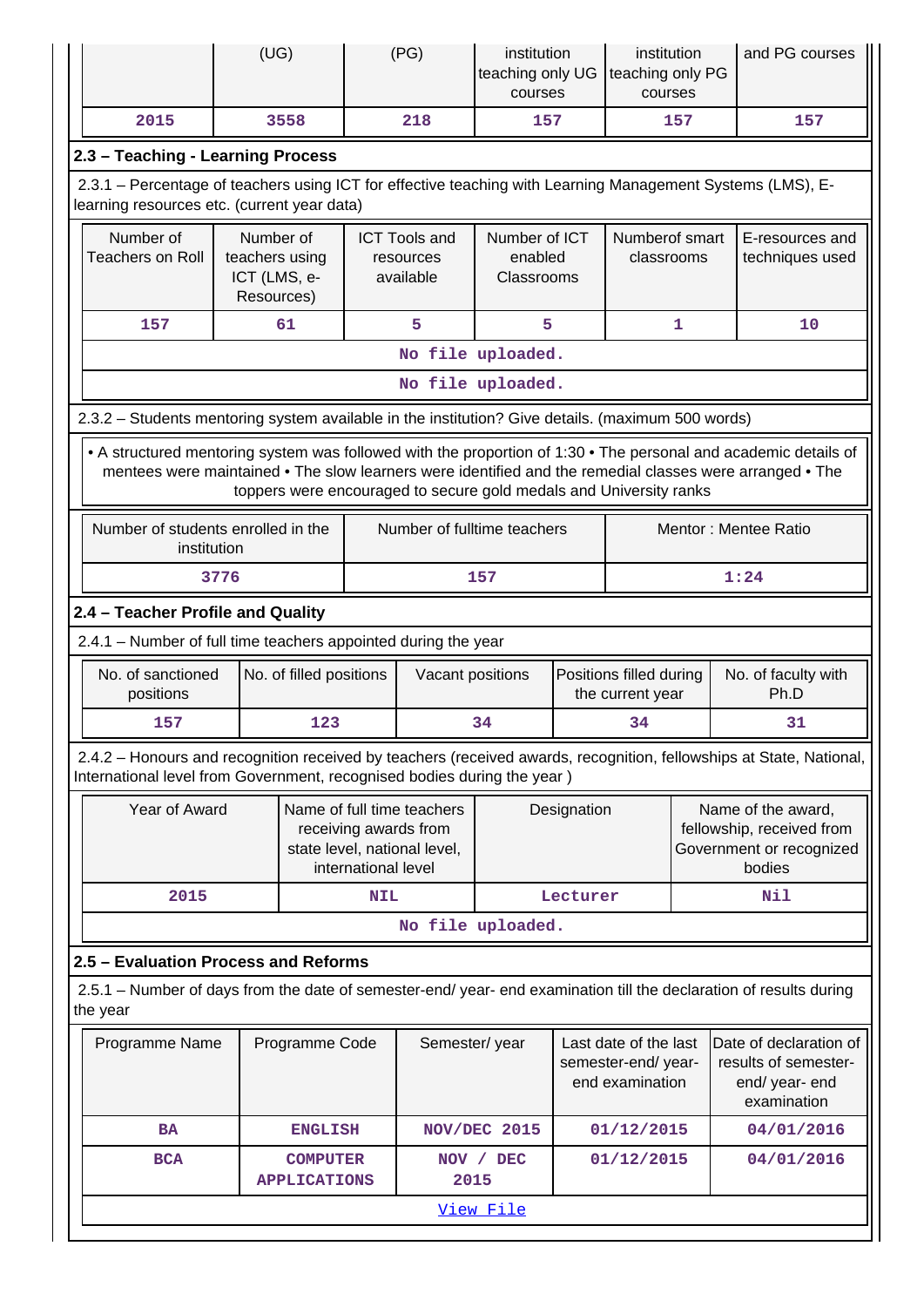2.5.2 – Reforms initiated on Continuous Internal Evaluation(CIE) system at the institutional level (250 words)

 **• Weekly tests were regularly conducted to assess the performance of the students and the progress reports were sent to their parents • Assignments were given to the students individually for evaluating their innovative knowledge and writing skills • Seminars for PG students were given to strengthen their ability and enhance their cognitive skills • Internal marks were awarded based on the overall performance in unit tests, assignments, seminars, attendance and model examinations**

 2.5.3 – Academic calendar prepared and adhered for conduct of Examination and other related matters (250 words)

 **• The college follows the schedule given by the University and adhering the same to conduct examinations and other related activities • A separate academic calendar is prepared and followed. The academic calendar is distributed to all the stakeholders by the beginning of every academic year • The calendar consists of essential information such as the commencement of the Unit test, Model exams, Semester Examinations (both Theory and Practical), Cultural Events and public holidays. • In addition to it, the College calendar provides data for teachers and students such as History of the College, list of courses offered under the Choice Based Credit System, Attendance Rules, Examination Norms, and important contact information. • The codes of conduct followed by the students were clearly mentioned in the College calendar**

#### **2.6 – Student Performance and Learning Outcomes**

 2.6.1 – Program outcomes, program specific outcomes and course outcomes for all programs offered by the institution are stated and displayed in website of the institution (to provide the weblink)

<http://mgrcollege.ac.in/IQAC/2015-2016/chart2015.pdf>

| Programme<br>Code | Programme<br>Name      | Programme<br>Specialization | Number of<br>students<br>appeared in the<br>final year<br>examination | Number of<br>students passed<br>in final year<br>examination | Pass Percentage |
|-------------------|------------------------|-----------------------------|-----------------------------------------------------------------------|--------------------------------------------------------------|-----------------|
| Nill              | PhD or<br><b>DPhil</b> | Tamil                       | 3                                                                     | $\mathbf{1}$                                                 | 33.3            |
| Nill              | <b>MPhil</b>           | Microbiology                | $\overline{7}$                                                        | 6                                                            | 86              |
| <b>Nill</b>       | MPhil                  | Computer<br>Science         | 28                                                                    | 26                                                           | 92              |
| Nill              | MPhil                  | Biochemistry                | 8                                                                     | $\overline{\mathbf{4}}$                                      | 50              |
| <b>Nill</b>       | MPhil                  | <b>Biotechnol</b><br>ogy    | 7                                                                     | 6                                                            | 85              |
| <b>Nill</b>       | <b>MPhil</b>           | Commerce                    | 25                                                                    | 21                                                           | 84              |
| <b>Nill</b>       | <b>MPhil</b>           | Tamil                       | 22                                                                    | 19                                                           | 86.3            |
| <b>Nill</b>       | <b>MSC</b>             | Microbiology                | 8                                                                     | 8                                                            | 100             |
| Nill              | <b>MSC</b>             | Computer<br>Science         | 25                                                                    | 22                                                           | 85              |
| Nill              | <b>MSC</b>             | <b>Biotechnol</b><br>ogy    | 33                                                                    | 33                                                           | 100             |

2.6.2 – Pass percentage of students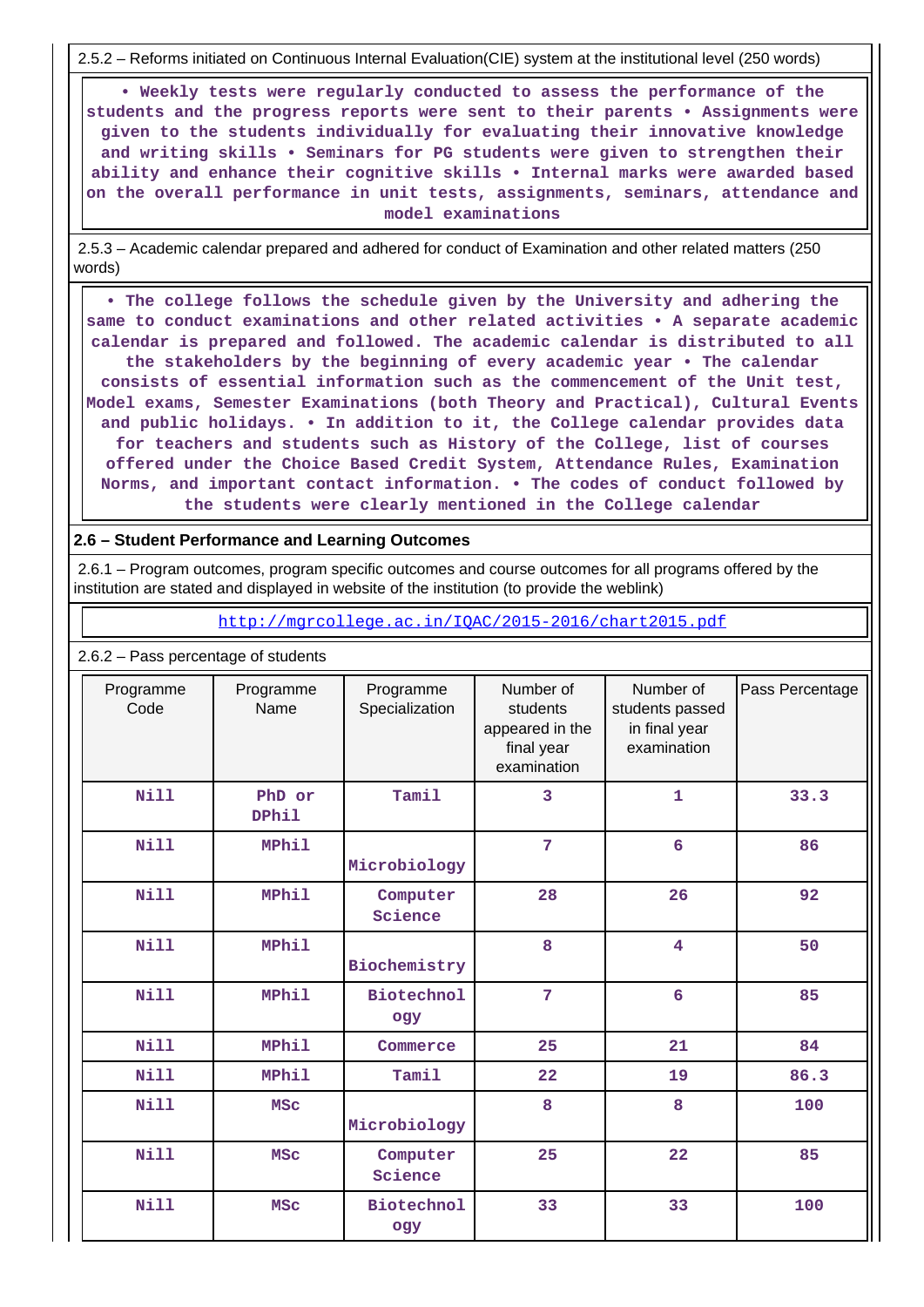| <b>Nill</b> | <b>MCom</b> | Commerce                               | 43  | 36  | 84 |  |  |  |  |
|-------------|-------------|----------------------------------------|-----|-----|----|--|--|--|--|
| Nill        | <b>BSC</b>  | Biochemistry                           | 32  | 29  | 90 |  |  |  |  |
| Nill        | <b>BSC</b>  | <b>Biotechnol</b><br>ogy               | 69  | 67  | 97 |  |  |  |  |
| Nill        | <b>BBA</b>  | <b>Business A</b><br>dministratio<br>n | 164 | 120 | 73 |  |  |  |  |
| Nill        | <b>BCom</b> | Commerce                               | 216 | 181 | 79 |  |  |  |  |
| Nill        | <b>BCA</b>  | Computer<br>Applications               | 138 | 98  | 68 |  |  |  |  |
| Nill        | <b>BA</b>   | English                                | 32  | 16  | 48 |  |  |  |  |
|             | View File   |                                        |     |     |    |  |  |  |  |

## **2.7 – Student Satisfaction Survey**

 2.7.1 – Student Satisfaction Survey (SSS) on overall institutional performance (Institution may design the questionnaire) (results and details be provided as weblink)

<http://www.mgrcollege.ac.in/iqac/2015-2016/chart2016StuReport.pdf>

## **CRITERION III – RESEARCH, INNOVATIONS AND EXTENSION**

## **3.1 – Resource Mobilization for Research**

3.1.1 – Research funds sanctioned and received from various agencies, industry and other organisations

| Nature of the Project | <b>Duration</b> | Name of the funding<br>agency | Total grant<br>sanctioned | Amount received<br>during the year |  |  |  |
|-----------------------|-----------------|-------------------------------|---------------------------|------------------------------------|--|--|--|
| Major<br>Projects     | 1095            | <b>DST</b>                    | 2340000                   | 1250000                            |  |  |  |
| $M_0$ file unlooded   |                 |                               |                           |                                    |  |  |  |

#### **No file uploaded.**

#### **3.2 – Innovation Ecosystem**

 3.2.1 – Workshops/Seminars Conducted on Intellectual Property Rights (IPR) and Industry-Academia Innovative practices during the year

| Title of workshop/seminar                                                                                                                                   |                   |                                    | Name of the Dept.       |  |                        | Date                    |  |  |  |
|-------------------------------------------------------------------------------------------------------------------------------------------------------------|-------------------|------------------------------------|-------------------------|--|------------------------|-------------------------|--|--|--|
| DST sponsored 4th<br>National Conference on<br>Emerging Trends and New<br>Challenges in<br>Biotechnology Bioenergy:<br>A Step towards<br>Sustainable Future |                   | PG and Research Centre in          | Biotechnology           |  |                        | 18/02/2016              |  |  |  |
| 3.2.2 - Awards for Innovation won by Institution/Teachers/Research scholars/Students during the year                                                        |                   |                                    |                         |  |                        |                         |  |  |  |
| Title of the innovation                                                                                                                                     | Name of Awardee   | Awarding Agency                    |                         |  | Date of award          | Category                |  |  |  |
|                                                                                                                                                             |                   | No Data Entered/Not Applicable !!! |                         |  |                        |                         |  |  |  |
|                                                                                                                                                             | No file uploaded. |                                    |                         |  |                        |                         |  |  |  |
| 3.2.3 – No. of Incubation centre created, start-ups incubated on campus during the year                                                                     |                   |                                    |                         |  |                        |                         |  |  |  |
| Incubation<br>Center                                                                                                                                        | Name              | Sponsered By                       | Name of the<br>Start-up |  | Nature of Start-<br>up | Date of<br>Commencement |  |  |  |

**No Data Entered/Not Applicable !!!**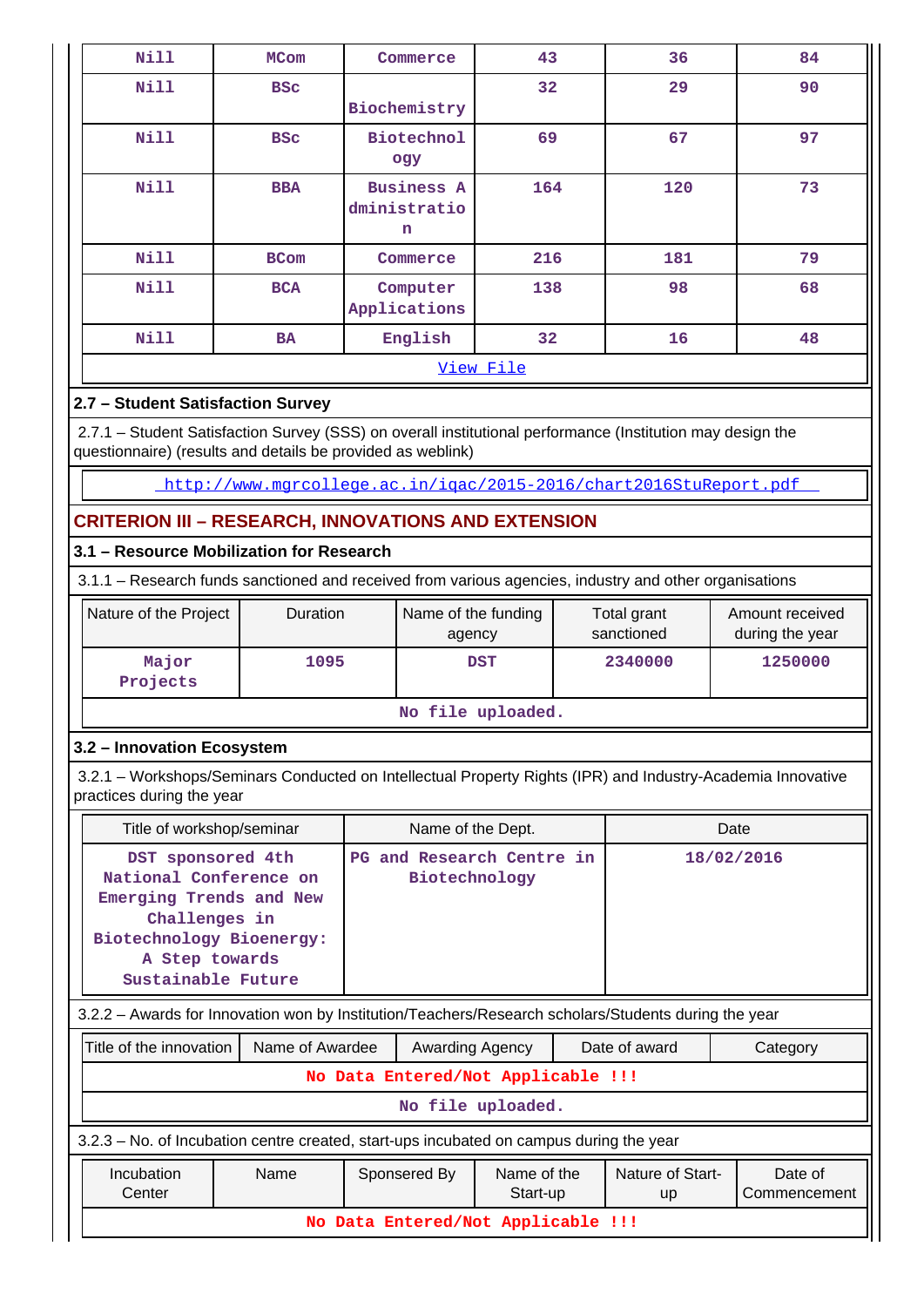|                                                                                                                                                                       | No file uploaded.                                                                                                                                          |              |                                                                                             |                        |           |                       |                                   |                                                                    |                                                      |  |
|-----------------------------------------------------------------------------------------------------------------------------------------------------------------------|------------------------------------------------------------------------------------------------------------------------------------------------------------|--------------|---------------------------------------------------------------------------------------------|------------------------|-----------|-----------------------|-----------------------------------|--------------------------------------------------------------------|------------------------------------------------------|--|
| 3.3 – Research Publications and Awards                                                                                                                                |                                                                                                                                                            |              |                                                                                             |                        |           |                       |                                   |                                                                    |                                                      |  |
| 3.3.1 - Incentive to the teachers who receive recognition/awards                                                                                                      |                                                                                                                                                            |              |                                                                                             |                        |           |                       |                                   |                                                                    |                                                      |  |
|                                                                                                                                                                       | <b>State</b>                                                                                                                                               |              |                                                                                             |                        | National  |                       |                                   | International                                                      |                                                      |  |
|                                                                                                                                                                       | 0                                                                                                                                                          |              |                                                                                             | 0<br>$\mathbf 0$       |           |                       |                                   |                                                                    |                                                      |  |
| 3.3.2 - Ph. Ds awarded during the year (applicable for PG College, Research Center)                                                                                   |                                                                                                                                                            |              |                                                                                             |                        |           |                       |                                   |                                                                    |                                                      |  |
|                                                                                                                                                                       | Name of the Department                                                                                                                                     |              |                                                                                             |                        |           |                       |                                   | Number of PhD's Awarded                                            |                                                      |  |
|                                                                                                                                                                       |                                                                                                                                                            | <b>TAMIL</b> |                                                                                             |                        |           |                       |                                   | 1                                                                  |                                                      |  |
| 3.3.3 - Research Publications in the Journals notified on UGC website during the year                                                                                 |                                                                                                                                                            |              |                                                                                             |                        |           |                       |                                   |                                                                    |                                                      |  |
| <b>Type</b>                                                                                                                                                           | Department                                                                                                                                                 |              |                                                                                             | Number of Publication  |           |                       | Average Impact Factor (if<br>any) |                                                                    |                                                      |  |
|                                                                                                                                                                       | National<br>Centre in<br>Biotechnology                                                                                                                     |              |                                                                                             | PG and Research        |           | 6                     |                                   |                                                                    | $\mathbf{2}$                                         |  |
|                                                                                                                                                                       | International<br>Centre in<br>Biotechnology                                                                                                                |              |                                                                                             | PG and Research        |           | $7\phantom{.0}$       |                                   |                                                                    | 1.59                                                 |  |
|                                                                                                                                                                       | International                                                                                                                                              |              |                                                                                             | Commerce               |           | 8                     |                                   | 3                                                                  |                                                      |  |
|                                                                                                                                                                       |                                                                                                                                                            |              |                                                                                             |                        | View File |                       |                                   |                                                                    |                                                      |  |
|                                                                                                                                                                       | 3.3.4 - Books and Chapters in edited Volumes / Books published, and papers in National/International Conference<br>Proceedings per Teacher during the year |              |                                                                                             |                        |           |                       |                                   |                                                                    |                                                      |  |
|                                                                                                                                                                       | Department                                                                                                                                                 |              |                                                                                             |                        |           |                       |                                   | Number of Publication                                              |                                                      |  |
|                                                                                                                                                                       | Computer Science                                                                                                                                           |              |                                                                                             |                        |           |                       |                                   | 2                                                                  |                                                      |  |
|                                                                                                                                                                       |                                                                                                                                                            |              |                                                                                             | No file uploaded.      |           |                       |                                   |                                                                    |                                                      |  |
| 3.3.5 - Bibliometrics of the publications during the last Academic year based on average citation index in Scopus/<br>Web of Science or PubMed/ Indian Citation Index |                                                                                                                                                            |              |                                                                                             |                        |           |                       |                                   |                                                                    |                                                      |  |
| Title of the<br>Paper                                                                                                                                                 | Name of<br>Author                                                                                                                                          |              | Title of journal                                                                            | Year of<br>publication |           | <b>Citation Index</b> |                                   | Institutional<br>affiliation as<br>mentioned in<br>the publication | Number of<br>citations<br>excluding self<br>citation |  |
| Cardiopr<br>otective<br>Activity<br>of Pithece<br>11obiumDul<br>ce Fruit<br>Peel on Is<br>oprotereno<br>1-Induced<br>Myocardial<br>Infraction<br>in rats              | Dr. Paku<br>tharivu T                                                                                                                                      |              | Internat<br>ional<br>Journal of<br>Pharmaceut<br>ical<br>sciences<br>review and<br>research |                        | 2015      | 4                     |                                   | Department<br>of Biochem<br>istry<br>M.G.R.<br>College,<br>Hosur   | 4                                                    |  |
| A study<br>on<br>Consumer<br>Perception<br>towards E-                                                                                                                 | Dr.B.Mat<br>hivannan                                                                                                                                       |              | Internat<br>ional<br>journal of<br>innovative<br>Research                                   |                        | 2015      | $\mathbf 0$           |                                   | PG and<br>Research<br>Centre in<br>Commerce<br><b>MGR</b>          | <b>Nill</b>                                          |  |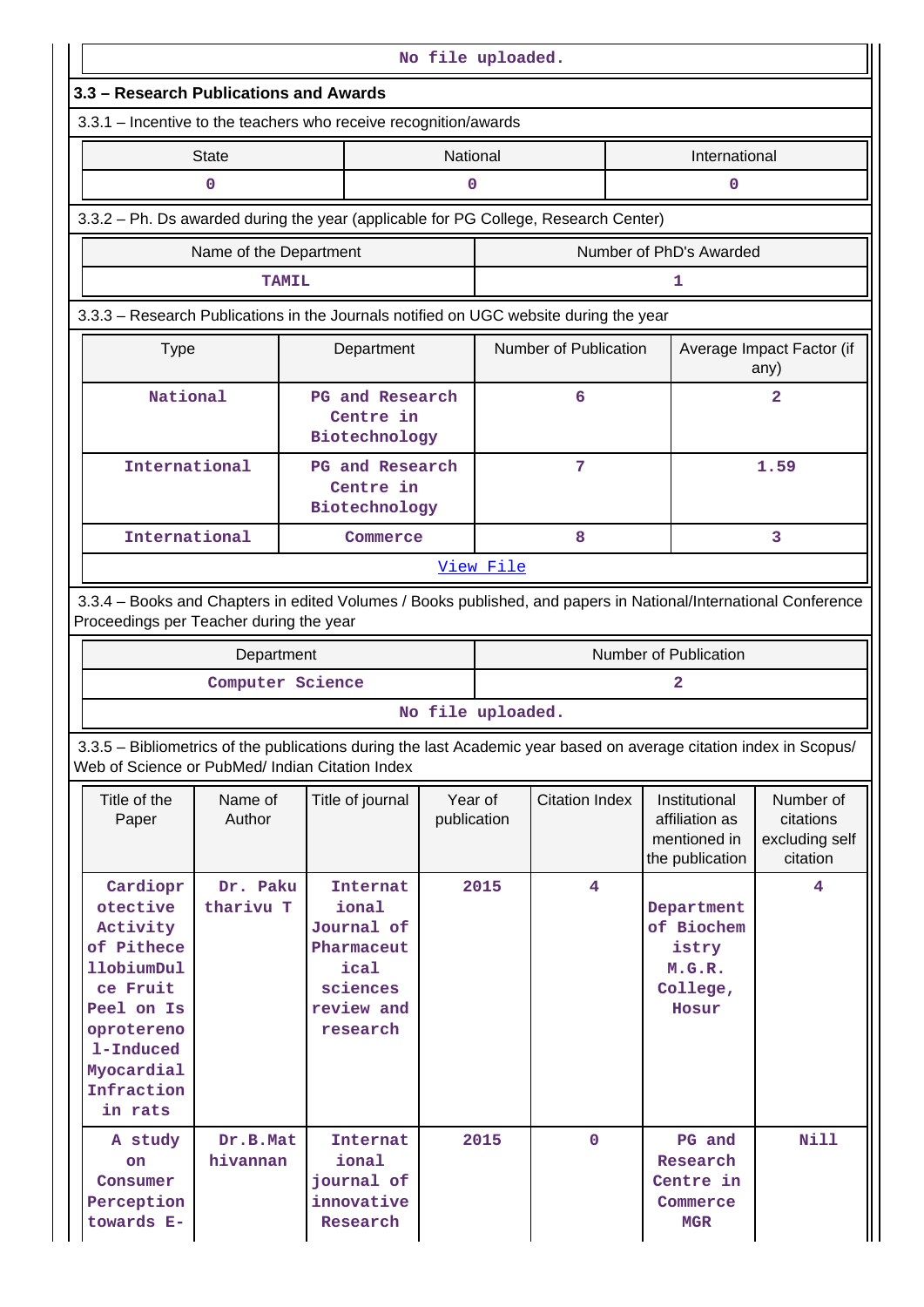| Banking<br>Services<br>of ICICI<br>Bank                                                                                                                                                                              |                                                                           | and develo<br>pment                                                                                            |                       |                        |                                            | College                                                              |                                                                                       |
|----------------------------------------------------------------------------------------------------------------------------------------------------------------------------------------------------------------------|---------------------------------------------------------------------------|----------------------------------------------------------------------------------------------------------------|-----------------------|------------------------|--------------------------------------------|----------------------------------------------------------------------|---------------------------------------------------------------------------------------|
| Recent<br>trends in<br>commercial<br>vehicles<br>in India                                                                                                                                                            | Dr.A.Mut<br>humoni                                                        | <b>Internat</b><br>ional<br>journal of<br>marketing,<br>financial<br>services<br>and<br>management<br>Research |                       | 2015                   | $\mathbf 0$                                | PG and<br>Research<br>Centre in<br>Commerce<br><b>MGR</b><br>College | <b>Nill</b>                                                                           |
|                                                                                                                                                                                                                      |                                                                           |                                                                                                                |                       | View File              |                                            |                                                                      |                                                                                       |
| 3.3.6 - h-Index of the Institutional Publications during the year. (based on Scopus/ Web of science)                                                                                                                 |                                                                           |                                                                                                                |                       |                        |                                            |                                                                      |                                                                                       |
| Title of the<br>Paper                                                                                                                                                                                                | Name of<br>Author                                                         | Title of journal                                                                                               |                       | Year of<br>publication | h-index                                    | Number of<br>citations<br>excluding self<br>citation                 | Institutional<br>affiliation as<br>mentioned in<br>the publication                    |
| Insectic<br>idal and<br>repellent<br>activity<br>of Clausen<br>adentata<br>(Rutaceae)<br>plant<br>extracts<br>against Ae<br>desaegypti<br>and Culexq<br>uinquefasc<br>iatus<br>mosquitoes<br>(Diptera:<br>Culicidae) | $\mathbb{R}$ .<br>Muthusamy,<br>D.<br>Natarajan<br>and M.S.<br>Shivakumar |                                                                                                                | Parasitol<br>Research | 2015                   | 84                                         | 11                                                                   | PG and<br>Research<br>Centre in<br><b>Biotechnol</b><br>ogy, MGR<br>College,<br>Hosur |
|                                                                                                                                                                                                                      |                                                                           |                                                                                                                |                       | View File              |                                            |                                                                      |                                                                                       |
| 3.3.7 - Faculty participation in Seminars/Conferences and Symposia during the year:                                                                                                                                  |                                                                           |                                                                                                                |                       |                        |                                            |                                                                      |                                                                                       |
| Number of Faculty                                                                                                                                                                                                    |                                                                           | International                                                                                                  |                       | National               | <b>State</b>                               |                                                                      | Local                                                                                 |
| Attended/Semi<br>nars/Workshops                                                                                                                                                                                      |                                                                           | 5                                                                                                              |                       | 66                     | <b>Nill</b>                                |                                                                      | <b>Nill</b>                                                                           |
| papers                                                                                                                                                                                                               | Presented                                                                 |                                                                                                                |                       | $\overline{7}$         | Nill                                       |                                                                      | <b>Nill</b>                                                                           |
| Resource<br>persons                                                                                                                                                                                                  |                                                                           | <b>Nill</b>                                                                                                    |                       | 1                      | <b>Nill</b>                                |                                                                      | <b>Nill</b>                                                                           |
|                                                                                                                                                                                                                      |                                                                           |                                                                                                                |                       | View File              |                                            |                                                                      |                                                                                       |
| 3.4 - Extension Activities                                                                                                                                                                                           |                                                                           |                                                                                                                |                       |                        |                                            |                                                                      |                                                                                       |
| 3.4.1 - Number of extension and outreach programmes conducted in collaboration with industry, community and<br>Non- Government Organisations through NSS/NCC/Red cross/Youth Red Cross (YRC) etc., during the year   |                                                                           |                                                                                                                |                       |                        |                                            |                                                                      |                                                                                       |
| Title of the activities                                                                                                                                                                                              |                                                                           | Organising unit/agency/<br>collaborating agency                                                                |                       |                        | Number of teachers<br>participated in such |                                                                      | Number of students<br>participated in such                                            |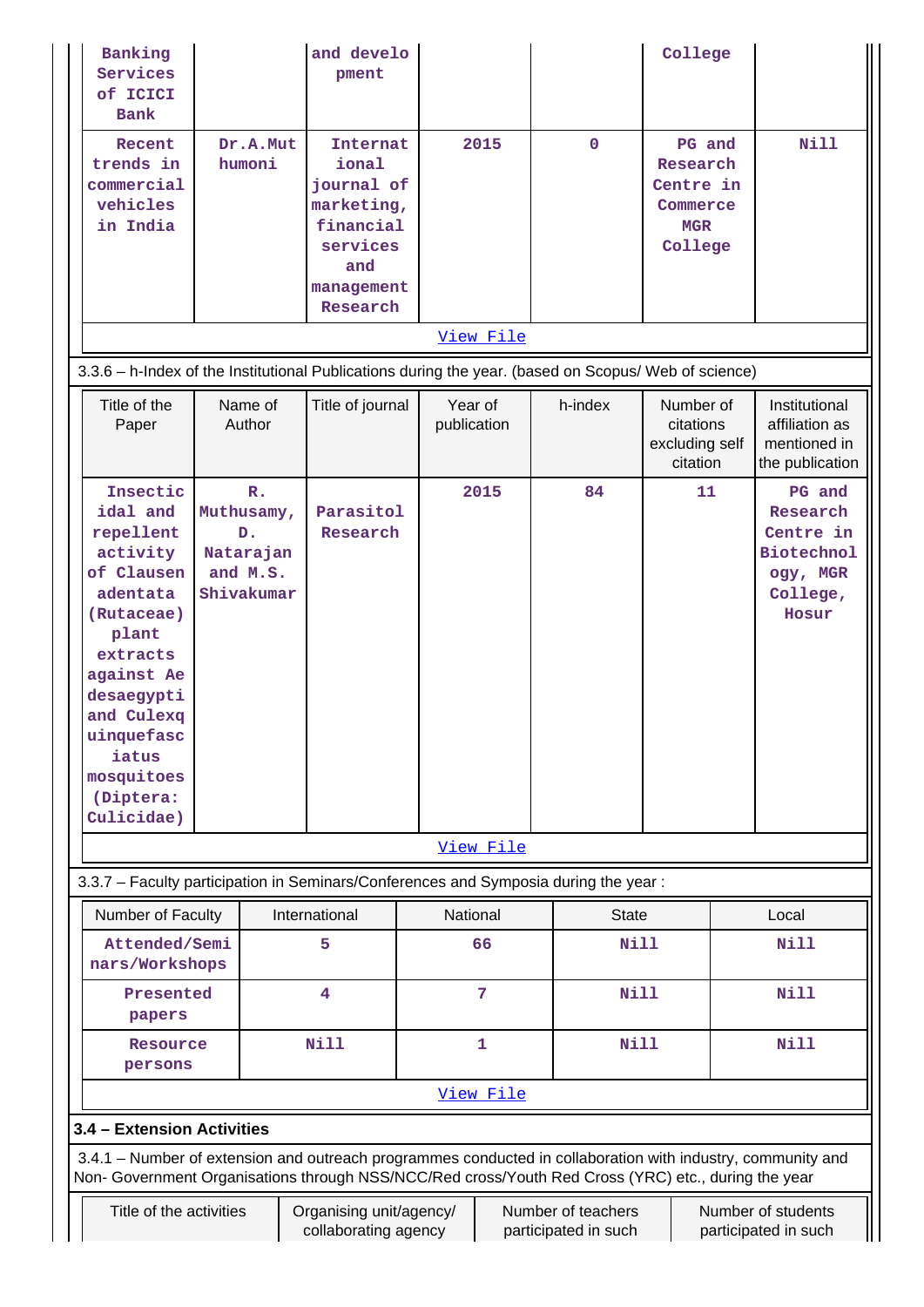|                                                                                                                                                                                                                |  |                                                    |                       |                                                                                                   |                             | activities                                              |                         |            | activities                                              |  |
|----------------------------------------------------------------------------------------------------------------------------------------------------------------------------------------------------------------|--|----------------------------------------------------|-----------------------|---------------------------------------------------------------------------------------------------|-----------------------------|---------------------------------------------------------|-------------------------|------------|---------------------------------------------------------|--|
| Helmet Rally                                                                                                                                                                                                   |  |                                                    | Wing), Hosur          | Department of<br>Police (Traffic                                                                  |                             | $\overline{a}$                                          |                         | 100        |                                                         |  |
| Yoga Day                                                                                                                                                                                                       |  |                                                    | MGR College,<br>Hosur |                                                                                                   |                             | $\overline{a}$                                          |                         | 500        |                                                         |  |
| Cleaning Work                                                                                                                                                                                                  |  |                                                    | TPSOH, Hosur          |                                                                                                   |                             | $\overline{2}$                                          |                         | 100        |                                                         |  |
|                                                                                                                                                                                                                |  |                                                    |                       |                                                                                                   | View File                   |                                                         |                         |            |                                                         |  |
| 3.4.2 - Awards and recognition received for extension activities from Government and other recognized bodies<br>during the year                                                                                |  |                                                    |                       |                                                                                                   |                             |                                                         |                         |            |                                                         |  |
| Name of the activity                                                                                                                                                                                           |  |                                                    | Award/Recognition     |                                                                                                   |                             | <b>Awarding Bodies</b>                                  |                         |            | Number of students<br><b>Benefited</b>                  |  |
| <b>NIL</b>                                                                                                                                                                                                     |  |                                                    | <b>NIL</b>            |                                                                                                   |                             | <b>NIL</b>                                              |                         |            | Nill                                                    |  |
|                                                                                                                                                                                                                |  |                                                    |                       | No file uploaded.                                                                                 |                             |                                                         |                         |            |                                                         |  |
| 3.4.3 - Students participating in extension activities with Government Organisations, Non-Government<br>Organisations and programmes such as Swachh Bharat, Aids Awareness, Gender Issue, etc. during the year |  |                                                    |                       |                                                                                                   |                             |                                                         |                         |            |                                                         |  |
| Name of the scheme                                                                                                                                                                                             |  | Organising unit/Agen<br>cy/collaborating<br>agency |                       | Name of the activity                                                                              |                             | Number of teachers<br>participated in such<br>activites |                         |            | Number of students<br>participated in such<br>activites |  |
| <b>NSS Regular</b><br>Activities                                                                                                                                                                               |  | MGR College<br>Hosur                               |                       |                                                                                                   | <b>Blood Camp</b>           | 2                                                       |                         |            | 100                                                     |  |
| NSS Regular<br>Activities                                                                                                                                                                                      |  | MGR College<br>Hosur                               | Programme             |                                                                                                   | First Aid                   |                                                         | $\overline{\mathbf{2}}$ |            | 200                                                     |  |
|                                                                                                                                                                                                                |  |                                                    |                       | No file uploaded.                                                                                 |                             |                                                         |                         |            |                                                         |  |
| 3.5 - Collaborations                                                                                                                                                                                           |  |                                                    |                       |                                                                                                   |                             |                                                         |                         |            |                                                         |  |
| 3.5.1 – Number of Collaborative activities for research, faculty exchange, student exchange during the year                                                                                                    |  |                                                    |                       |                                                                                                   |                             |                                                         |                         |            |                                                         |  |
| Nature of activity                                                                                                                                                                                             |  | Participant                                        |                       |                                                                                                   | Source of financial support |                                                         |                         |            | Duration                                                |  |
| <b>NIL</b>                                                                                                                                                                                                     |  |                                                    | <b>NIL</b>            |                                                                                                   | <b>NIL</b>                  |                                                         | 0                       |            |                                                         |  |
|                                                                                                                                                                                                                |  |                                                    |                       | No file uploaded.                                                                                 |                             |                                                         |                         |            |                                                         |  |
| 3.5.2 - Linkages with institutions/industries for internship, on-the- job training, project work, sharing of research<br>facilities etc. during the year                                                       |  |                                                    |                       |                                                                                                   |                             |                                                         |                         |            |                                                         |  |
| Nature of linkage<br>Title of the<br>linkage                                                                                                                                                                   |  |                                                    |                       | Name of the<br>partnering<br>institution/<br>industry<br>/research lab<br>with contact<br>details | <b>Duration From</b>        | <b>Duration To</b>                                      |                         |            | Participant                                             |  |
| Institution<br>of<br>Microbiology                                                                                                                                                                              |  | Institution<br>- Department                        |                       | NIMHANS,<br>Bengaluru                                                                             | 20/05/2015                  |                                                         |                         | 05/06/2015 | $\overline{\mathbf{2}}$                                 |  |
| Institution<br>Institution<br>Department<br>of                                                                                                                                                                 |  |                                                    |                       | Microlabs,<br>Hosur                                                                               | 20/05/2015                  |                                                         |                         | 05/06/2015 | 10                                                      |  |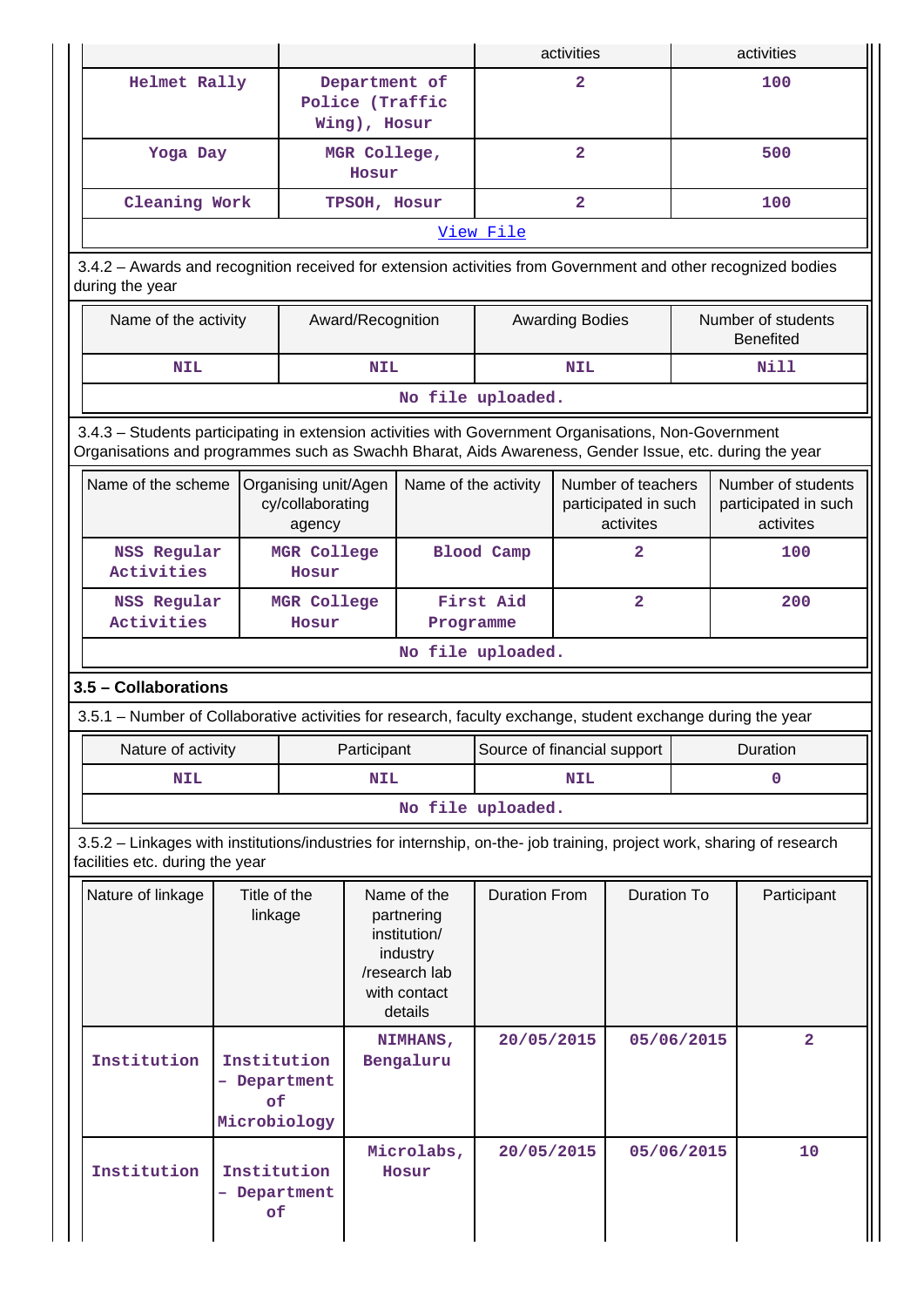|                                                                                                                                                       | Microbiology                                                                                   |               |                                             |  |                    |                                    |          |                                                |                                                           |  |
|-------------------------------------------------------------------------------------------------------------------------------------------------------|------------------------------------------------------------------------------------------------|---------------|---------------------------------------------|--|--------------------|------------------------------------|----------|------------------------------------------------|-----------------------------------------------------------|--|
|                                                                                                                                                       |                                                                                                |               |                                             |  | View File          |                                    |          |                                                |                                                           |  |
| 3.5.3 – MoUs signed with institutions of national, international importance, other universities, industries, corporate<br>houses etc. during the year |                                                                                                |               |                                             |  |                    |                                    |          |                                                |                                                           |  |
| Organisation                                                                                                                                          |                                                                                                |               | Date of MoU signed                          |  | Purpose/Activities |                                    |          |                                                | Number of<br>students/teachers<br>participated under MoUs |  |
|                                                                                                                                                       |                                                                                                |               |                                             |  |                    | No Data Entered/Not Applicable !!! |          |                                                |                                                           |  |
|                                                                                                                                                       |                                                                                                |               |                                             |  | No file uploaded.  |                                    |          |                                                |                                                           |  |
| <b>CRITERION IV - INFRASTRUCTURE AND LEARNING RESOURCES</b>                                                                                           |                                                                                                |               |                                             |  |                    |                                    |          |                                                |                                                           |  |
| 4.1 - Physical Facilities                                                                                                                             |                                                                                                |               |                                             |  |                    |                                    |          |                                                |                                                           |  |
| 4.1.1 - Budget allocation, excluding salary for infrastructure augmentation during the year                                                           |                                                                                                |               |                                             |  |                    |                                    |          |                                                |                                                           |  |
|                                                                                                                                                       | Budget allocated for infrastructure augmentation                                               |               |                                             |  |                    |                                    |          | Budget utilized for infrastructure development |                                                           |  |
| 25                                                                                                                                                    |                                                                                                |               |                                             |  |                    |                                    |          | 22                                             |                                                           |  |
| 4.1.2 - Details of augmentation in infrastructure facilities during the year                                                                          |                                                                                                |               |                                             |  |                    |                                    |          |                                                |                                                           |  |
|                                                                                                                                                       | <b>Facilities</b>                                                                              |               |                                             |  |                    |                                    |          | <b>Existing or Newly Added</b>                 |                                                           |  |
|                                                                                                                                                       |                                                                                                | Campus Area   |                                             |  |                    |                                    |          | Existing                                       |                                                           |  |
|                                                                                                                                                       | Class rooms                                                                                    |               |                                             |  |                    |                                    | Existing |                                                |                                                           |  |
|                                                                                                                                                       | Laboratories                                                                                   |               |                                             |  |                    |                                    |          | Existing                                       |                                                           |  |
|                                                                                                                                                       |                                                                                                | Seminar Halls |                                             |  |                    |                                    |          | Existing                                       |                                                           |  |
|                                                                                                                                                       | Classrooms with LCD facilities                                                                 |               |                                             |  |                    |                                    |          | Existing                                       |                                                           |  |
|                                                                                                                                                       | Seminar halls with ICT facilities                                                              |               |                                             |  | Existing           |                                    |          |                                                |                                                           |  |
|                                                                                                                                                       |                                                                                                | Others        |                                             |  | Existing           |                                    |          |                                                |                                                           |  |
|                                                                                                                                                       | Value of the equipment purchased<br>during the year (rs. in lakhs)                             |               |                                             |  | Newly Added        |                                    |          |                                                |                                                           |  |
|                                                                                                                                                       | Number of important equipments<br>purchased (Greater than 1-0 lakh)<br>during the current year |               |                                             |  | Newly Added        |                                    |          |                                                |                                                           |  |
|                                                                                                                                                       |                                                                                                |               |                                             |  | No file uploaded.  |                                    |          |                                                |                                                           |  |
| 4.2 - Library as a Learning Resource                                                                                                                  |                                                                                                |               |                                             |  |                    |                                    |          |                                                |                                                           |  |
| 4.2.1 - Library is automated {Integrated Library Management System (ILMS)}                                                                            |                                                                                                |               |                                             |  |                    |                                    |          |                                                |                                                           |  |
| Name of the ILMS<br>software                                                                                                                          |                                                                                                |               | Nature of automation (fully<br>or patially) |  |                    | Version                            |          |                                                | Year of automation                                        |  |
| AutoLib                                                                                                                                               |                                                                                                |               | Fully                                       |  |                    | 5.1                                |          |                                                | 2006                                                      |  |
| 4.2.2 - Library Services                                                                                                                              |                                                                                                |               |                                             |  |                    |                                    |          |                                                |                                                           |  |
| Library<br>Service Type                                                                                                                               |                                                                                                | Existing      |                                             |  |                    | Newly Added                        |          | Total                                          |                                                           |  |
| Text<br><b>Books</b>                                                                                                                                  | 33097                                                                                          |               | 11027974                                    |  | <b>Nill</b>        | <b>Nill</b>                        |          | 33097                                          | 11027974                                                  |  |
| Reference<br><b>Books</b>                                                                                                                             | 5488                                                                                           |               | 3769038                                     |  | Nill               | <b>Nill</b>                        |          | 5488                                           | 3769038                                                   |  |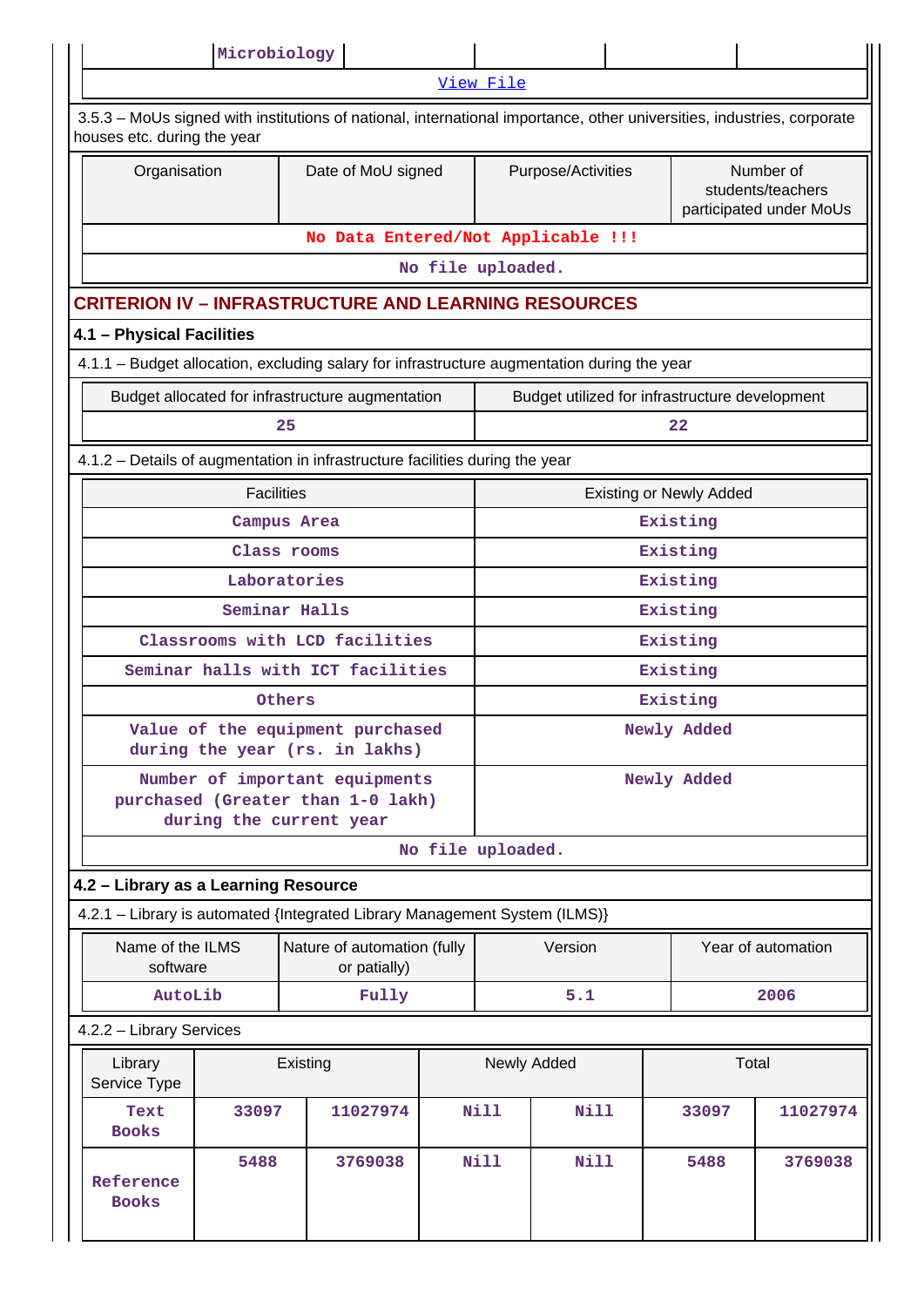| Library<br>Automation                    |                                           | 1               |            | 55000                                                            |                            | <b>Nill</b>                              | <b>Nill</b>                                                                                                                                                                                                                                                                                                                                                                                                                                                                                                                                                                                                                                                                                                                                                                                                        |                    | 1       |                                                   |           | 55000                                             |
|------------------------------------------|-------------------------------------------|-----------------|------------|------------------------------------------------------------------|----------------------------|------------------------------------------|--------------------------------------------------------------------------------------------------------------------------------------------------------------------------------------------------------------------------------------------------------------------------------------------------------------------------------------------------------------------------------------------------------------------------------------------------------------------------------------------------------------------------------------------------------------------------------------------------------------------------------------------------------------------------------------------------------------------------------------------------------------------------------------------------------------------|--------------------|---------|---------------------------------------------------|-----------|---------------------------------------------------|
|                                          |                                           |                 |            |                                                                  |                            | View File                                |                                                                                                                                                                                                                                                                                                                                                                                                                                                                                                                                                                                                                                                                                                                                                                                                                    |                    |         |                                                   |           |                                                   |
| (Learning Management System (LMS) etc    |                                           |                 |            |                                                                  |                            |                                          | 4.2.3 - E-content developed by teachers such as: e-PG- Pathshala, CEC (under e-PG- Pathshala CEC (Under<br>Graduate) SWAYAM other MOOCs platform NPTEL/NMEICT/any other Government initiatives & institutional                                                                                                                                                                                                                                                                                                                                                                                                                                                                                                                                                                                                     |                    |         |                                                   |           |                                                   |
|                                          | Name of the Teacher                       |                 |            | Name of the Module                                               |                            | Platform on which module<br>is developed |                                                                                                                                                                                                                                                                                                                                                                                                                                                                                                                                                                                                                                                                                                                                                                                                                    |                    |         | Date of launching e-<br>content                   |           |                                                   |
| <b>NIL</b>                               |                                           |                 |            | <b>NIL</b>                                                       |                            | <b>NIL</b>                               |                                                                                                                                                                                                                                                                                                                                                                                                                                                                                                                                                                                                                                                                                                                                                                                                                    |                    |         | 02/06/2016                                        |           |                                                   |
|                                          |                                           |                 |            |                                                                  | No file uploaded.          |                                          |                                                                                                                                                                                                                                                                                                                                                                                                                                                                                                                                                                                                                                                                                                                                                                                                                    |                    |         |                                                   |           |                                                   |
| 4.3 - IT Infrastructure                  |                                           |                 |            |                                                                  |                            |                                          |                                                                                                                                                                                                                                                                                                                                                                                                                                                                                                                                                                                                                                                                                                                                                                                                                    |                    |         |                                                   |           |                                                   |
| 4.3.1 - Technology Upgradation (overall) |                                           |                 |            |                                                                  |                            |                                          |                                                                                                                                                                                                                                                                                                                                                                                                                                                                                                                                                                                                                                                                                                                                                                                                                    |                    |         |                                                   |           | <b>Others</b>                                     |
| <b>Type</b>                              | <b>Total Co</b><br>mputers                | Computer<br>Lab |            | Internet                                                         | <b>Browsing</b><br>centers | Computer<br>Centers                      | Office                                                                                                                                                                                                                                                                                                                                                                                                                                                                                                                                                                                                                                                                                                                                                                                                             | Departme<br>nts    |         | Available<br><b>Bandwidt</b><br>h (MBPS/<br>GBPS) |           |                                                   |
| Existin<br>g                             | 217                                       | 3               |            | 217                                                              | $\mathbf 0$                | $\mathbf 0$                              | $\overline{a}$                                                                                                                                                                                                                                                                                                                                                                                                                                                                                                                                                                                                                                                                                                                                                                                                     | 15                 |         | 300                                               |           | 0                                                 |
| Added                                    | $\mathbf 0$                               | $\mathbf 0$     |            | $\mathbf 0$                                                      | $\mathbf 0$                | $\mathbf 0$                              | $\mathbf 0$                                                                                                                                                                                                                                                                                                                                                                                                                                                                                                                                                                                                                                                                                                                                                                                                        | $\mathbf{O}$       |         | $\mathbf 0$                                       |           | 0                                                 |
| Total                                    | 217                                       | 3               |            | 217                                                              | $\mathbf 0$                | $\mathbf{0}$                             | $\overline{\mathbf{2}}$                                                                                                                                                                                                                                                                                                                                                                                                                                                                                                                                                                                                                                                                                                                                                                                            | 15                 |         | 300                                               |           | $\mathbf{0}$                                      |
|                                          |                                           |                 |            |                                                                  |                            |                                          | 4.3.2 - Bandwidth available of internet connection in the Institution (Leased line)                                                                                                                                                                                                                                                                                                                                                                                                                                                                                                                                                                                                                                                                                                                                |                    |         |                                                   |           |                                                   |
|                                          |                                           |                 |            |                                                                  |                            | 300 MBPS/ GBPS                           |                                                                                                                                                                                                                                                                                                                                                                                                                                                                                                                                                                                                                                                                                                                                                                                                                    |                    |         |                                                   |           |                                                   |
| 4.3.3 - Facility for e-content           |                                           |                 |            |                                                                  |                            |                                          |                                                                                                                                                                                                                                                                                                                                                                                                                                                                                                                                                                                                                                                                                                                                                                                                                    |                    |         |                                                   |           |                                                   |
|                                          |                                           |                 |            | Name of the e-content development facility                       |                            |                                          | Provide the link of the videos and media centre and                                                                                                                                                                                                                                                                                                                                                                                                                                                                                                                                                                                                                                                                                                                                                                | recording facility |         |                                                   |           |                                                   |
|                                          |                                           |                 | <b>NIL</b> |                                                                  |                            |                                          |                                                                                                                                                                                                                                                                                                                                                                                                                                                                                                                                                                                                                                                                                                                                                                                                                    |                    |         |                                                   |           |                                                   |
|                                          |                                           |                 |            | 4.4 - Maintenance of Campus Infrastructure                       |                            |                                          |                                                                                                                                                                                                                                                                                                                                                                                                                                                                                                                                                                                                                                                                                                                                                                                                                    |                    |         |                                                   |           |                                                   |
| component, during the year               |                                           |                 |            |                                                                  |                            |                                          | 4.4.1 – Expenditure incurred on maintenance of physical facilities and academic support facilities, excluding salary                                                                                                                                                                                                                                                                                                                                                                                                                                                                                                                                                                                                                                                                                               |                    |         |                                                   |           |                                                   |
|                                          | Assigned Budget on<br>academic facilities |                 |            | Expenditure incurred on<br>maintenance of academic<br>facilities |                            |                                          | Assigned budget on<br>physical facilities                                                                                                                                                                                                                                                                                                                                                                                                                                                                                                                                                                                                                                                                                                                                                                          |                    |         |                                                   | facilites | Expenditure incurredon<br>maintenance of physical |
|                                          | 5                                         |                 |            | 370000                                                           |                            |                                          | 70                                                                                                                                                                                                                                                                                                                                                                                                                                                                                                                                                                                                                                                                                                                                                                                                                 |                    | 6001540 |                                                   |           |                                                   |
| institutional Website, provide link)     |                                           |                 |            |                                                                  |                            |                                          | 4.4.2 – Procedures and policies for maintaining and utilizing physical, academic and support facilities - laboratory,<br>library, sports complex, computers, classrooms etc. (maximum 500 words) (information to be available in                                                                                                                                                                                                                                                                                                                                                                                                                                                                                                                                                                                   |                    |         |                                                   |           |                                                   |
|                                          |                                           |                 |            |                                                                  |                            |                                          | . The estate management team looks after the building construction and<br>supervise the new construction and extensions needed from time to time and for<br>the overall upkeep infrastructural facilities of the college. . The college has<br>different incharges for maintaining ecofriendly garden, physical<br>infrastructure, internet and WiFi facility, food court, parking zone, fine<br>arts, students health care centre, boys and girls hostels, indoor stadium,<br>sports maintenance, RO water filter maintenance, rest rooms, girls waiting hall<br>and gymnasium etc. . The library is digitalized and all books are stacked using<br>bar codes and computer inventory catalogue for tracking available books and<br>reserving them to avail . Computer laboratory established and used to maintain |                    |         |                                                   |           |                                                   |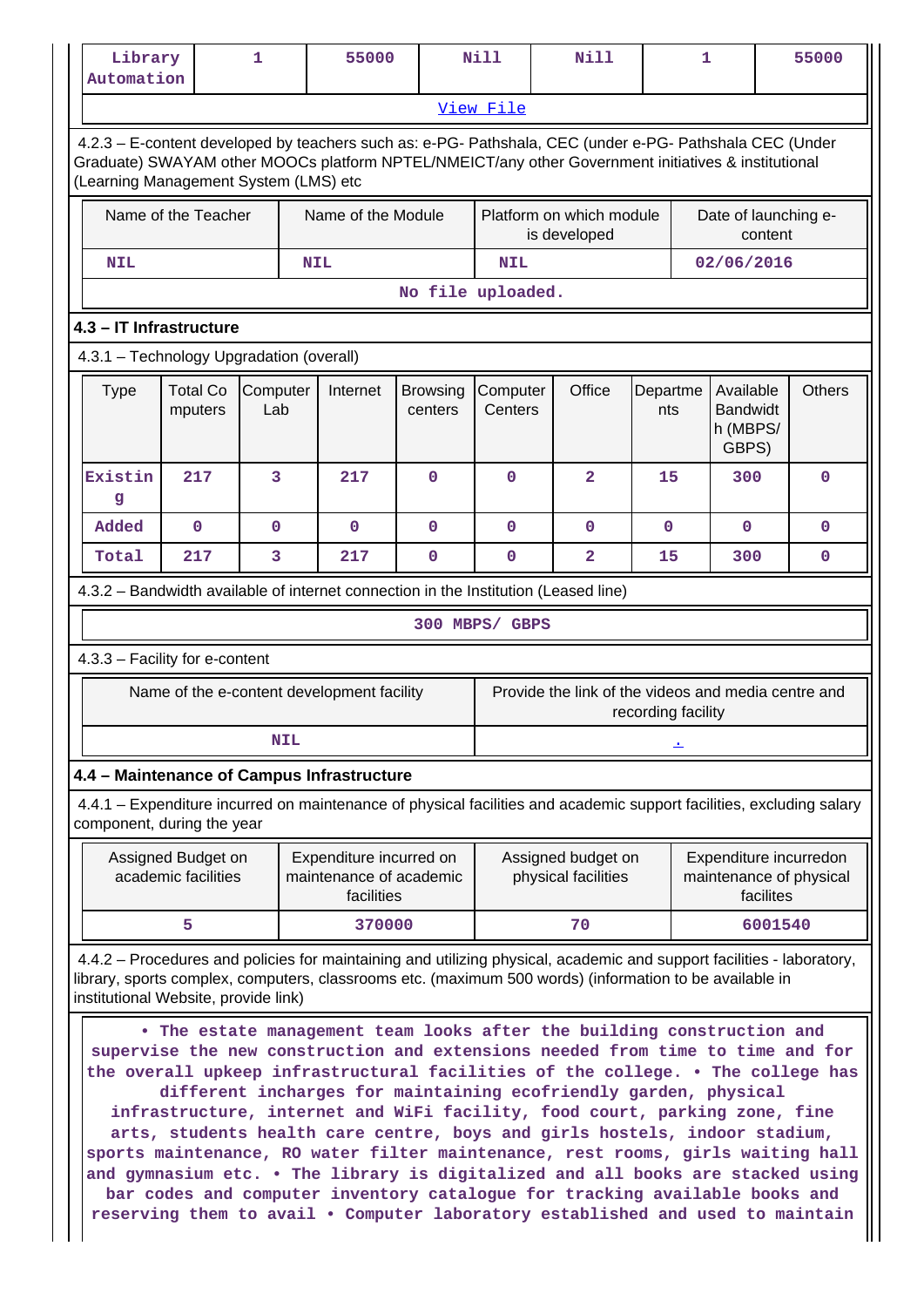**computers in the college. For the repair of computers and maintenance, the college take assistance of technical experts and obsolete systems are disposed. • Water supply and electrification system of the institution is being regularly maintained.**

#### <http://mgrcollege.ac.in/Library.html>

## **CRITERION V – STUDENT SUPPORT AND PROGRESSION**

#### **5.1 – Student Support**

5.1.1 – Scholarships and Financial Support

|                                         | Name/Title of the scheme                | Number of students | Amount in Rupees |  |  |  |  |  |
|-----------------------------------------|-----------------------------------------|--------------------|------------------|--|--|--|--|--|
| Financial Support<br>from institution   | <b>NIL</b>                              | 0                  |                  |  |  |  |  |  |
| Financial Support<br>from Other Sources |                                         |                    |                  |  |  |  |  |  |
| a) National                             | Tamilnadu SC / ST<br>Scholarship Scheme | 202                | 1403690          |  |  |  |  |  |
| b) International                        | <b>NIL</b>                              | Nill               |                  |  |  |  |  |  |
|                                         | View File                               |                    |                  |  |  |  |  |  |

 5.1.2 – Number of capability enhancement and development schemes such as Soft skill development, Remedial coaching, Language lab, Bridge courses, Yoga, Meditation, Personal Counselling and Mentoring etc.,

| Name of the capability<br>enhancement scheme                    | Date of implemetation | Number of students<br>enrolled | Agencies involved              |
|-----------------------------------------------------------------|-----------------------|--------------------------------|--------------------------------|
| Orientation<br>Training Programme<br>for First Year<br>Students | 07/07/2015            | 433                            | Training and<br>Placement Cell |
| Orientation<br>Training Programme<br>for First Year<br>Students | 06/07/2015            | 459                            | Training and<br>Placement Cell |

**No file uploaded.**

 5.1.3 – Students benefited by guidance for competitive examinations and career counselling offered by the institution during the year

| Year | Name of the<br>scheme | Number of<br>benefited<br>students for<br>competitive<br>examination | Number of<br>benefited<br>students by<br>career<br>counseling<br>activities | Number of<br>students who<br>have passedin<br>the comp. exam | Number of<br>studentsp placed |  |  |  |  |
|------|-----------------------|----------------------------------------------------------------------|-----------------------------------------------------------------------------|--------------------------------------------------------------|-------------------------------|--|--|--|--|
| 2015 | <b>NIL</b>            | <b>Nill</b>                                                          | Nill                                                                        | Nill                                                         | Nill                          |  |  |  |  |
| 2016 | <b>NIL</b>            | <b>Nill</b>                                                          | Nill                                                                        | Nill                                                         | Nill                          |  |  |  |  |
|      | No file uploaded.     |                                                                      |                                                                             |                                                              |                               |  |  |  |  |

 5.1.4 – Institutional mechanism for transparency, timely redressal of student grievances, Prevention of sexual harassment and ragging cases during the year

| Total grievances received | Number of grievances redressed | Avg. number of days for grievance<br>redressal |
|---------------------------|--------------------------------|------------------------------------------------|
|                           | 10                             |                                                |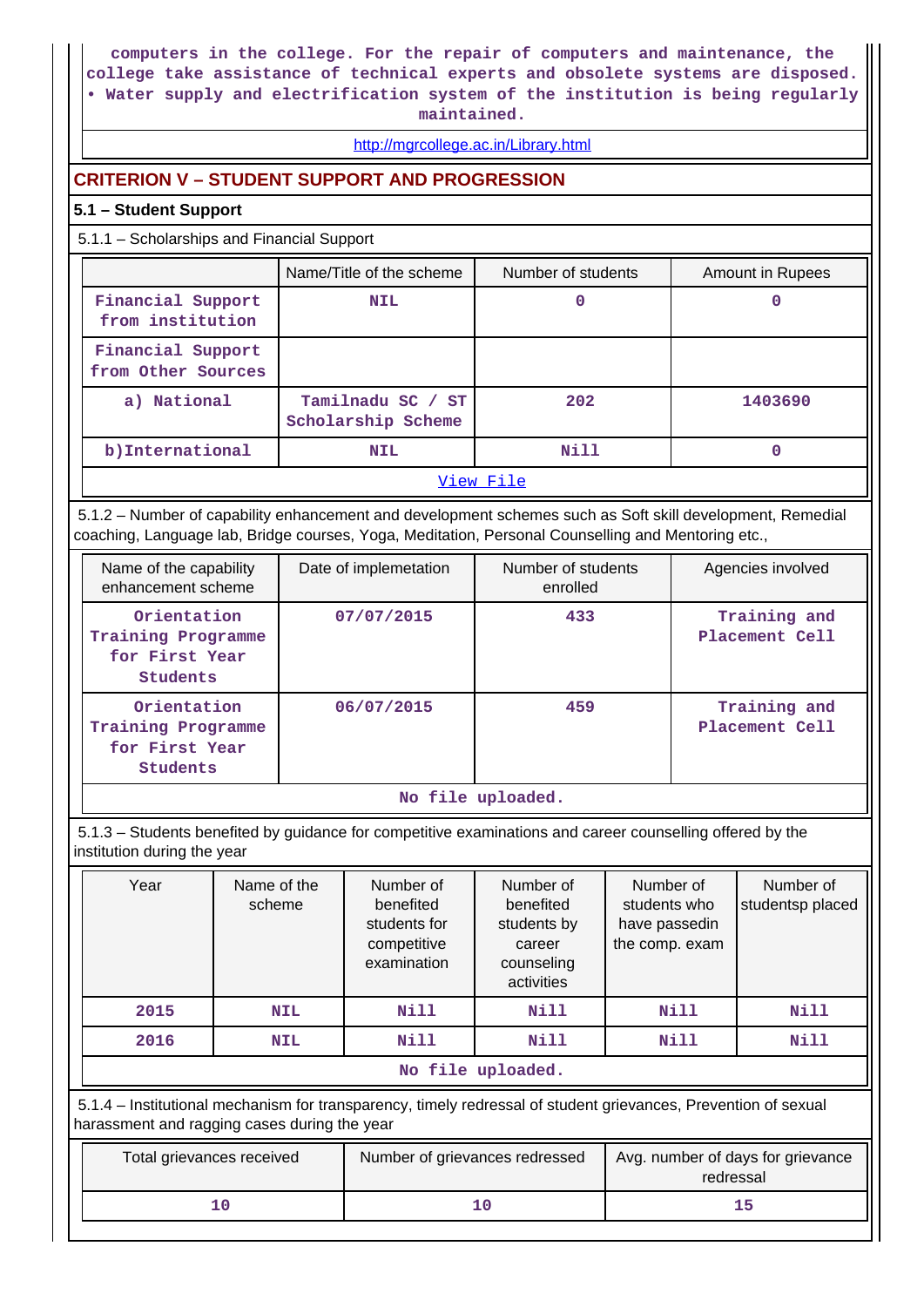| 5.2 - Student Progression                                          |                                                                               |                             |                                    |                                                                                                                                           |                                     |  |  |  |
|--------------------------------------------------------------------|-------------------------------------------------------------------------------|-----------------------------|------------------------------------|-------------------------------------------------------------------------------------------------------------------------------------------|-------------------------------------|--|--|--|
|                                                                    | 5.2.1 - Details of campus placement during the year                           |                             |                                    |                                                                                                                                           |                                     |  |  |  |
|                                                                    | On campus                                                                     |                             |                                    | Off campus                                                                                                                                |                                     |  |  |  |
| Nameof<br>organizations<br>visited                                 | Number of<br>Number of<br>students<br>stduents placed<br>participated         |                             | Nameof<br>organizations<br>visited | Number of<br>students<br>participated                                                                                                     | Number of<br>stduents placed        |  |  |  |
| 905<br>INFOSYS,<br>MPHASIS,<br>TCS,<br>SUTHERLAND,<br><b>WIPRO</b> |                                                                               | 456                         | <b>NIL</b>                         | <b>Nill</b>                                                                                                                               | Nill                                |  |  |  |
|                                                                    |                                                                               |                             | View File                          |                                                                                                                                           |                                     |  |  |  |
|                                                                    | 5.2.2 - Student progression to higher education in percentage during the year |                             |                                    |                                                                                                                                           |                                     |  |  |  |
| Year                                                               | Number of<br>students<br>enrolling into<br>higher education                   | Programme<br>graduated from | Depratment<br>graduated from       | Name of<br>institution joined                                                                                                             | Name of<br>programme<br>admitted to |  |  |  |
| 2015                                                               | 15                                                                            | B.Sc<br>Mathematics         | Mathematics                        | M.G.R.<br>College,<br>Hosur.<br>Bangalore<br>City<br>College,<br>Bangalore<br>Muthayammal<br>College of<br>Arts<br>Science,<br>Rasipuram. | M.Sc<br>Mathematics                 |  |  |  |
| 2015                                                               | 14                                                                            | $B.SC -$<br>Chemistry       | Chemistry                          | M.G.R.<br>College,<br>Hosur.                                                                                                              | $M.SC -$<br>Chemistry               |  |  |  |
| 2015                                                               | 14                                                                            | $B.A -$<br>English          | English                            | Fathima<br>College.                                                                                                                       | $M.A-$<br>English                   |  |  |  |
| 2015                                                               | 17                                                                            | $B.SC -$<br>Microbiology    | Microbiology                       | M.G.R.<br>College,<br>Hosur.<br>Vivekanandha<br>College of<br>Arts &<br>Science for<br>Women, Thiru<br>chengode                           | M.Sc<br>Applied<br>Microbiology     |  |  |  |
| 2015                                                               | 21                                                                            | B.C.A.                      | Computer<br>Applications           | Adhiyamaan<br>College of<br>Engineering,<br>Hosur. PMCE,<br>Hosur, PSG<br>College,<br>Coimbatore.<br><b>PEEGEE</b><br>College,            | M.C.A., &c<br><b>MBA</b>            |  |  |  |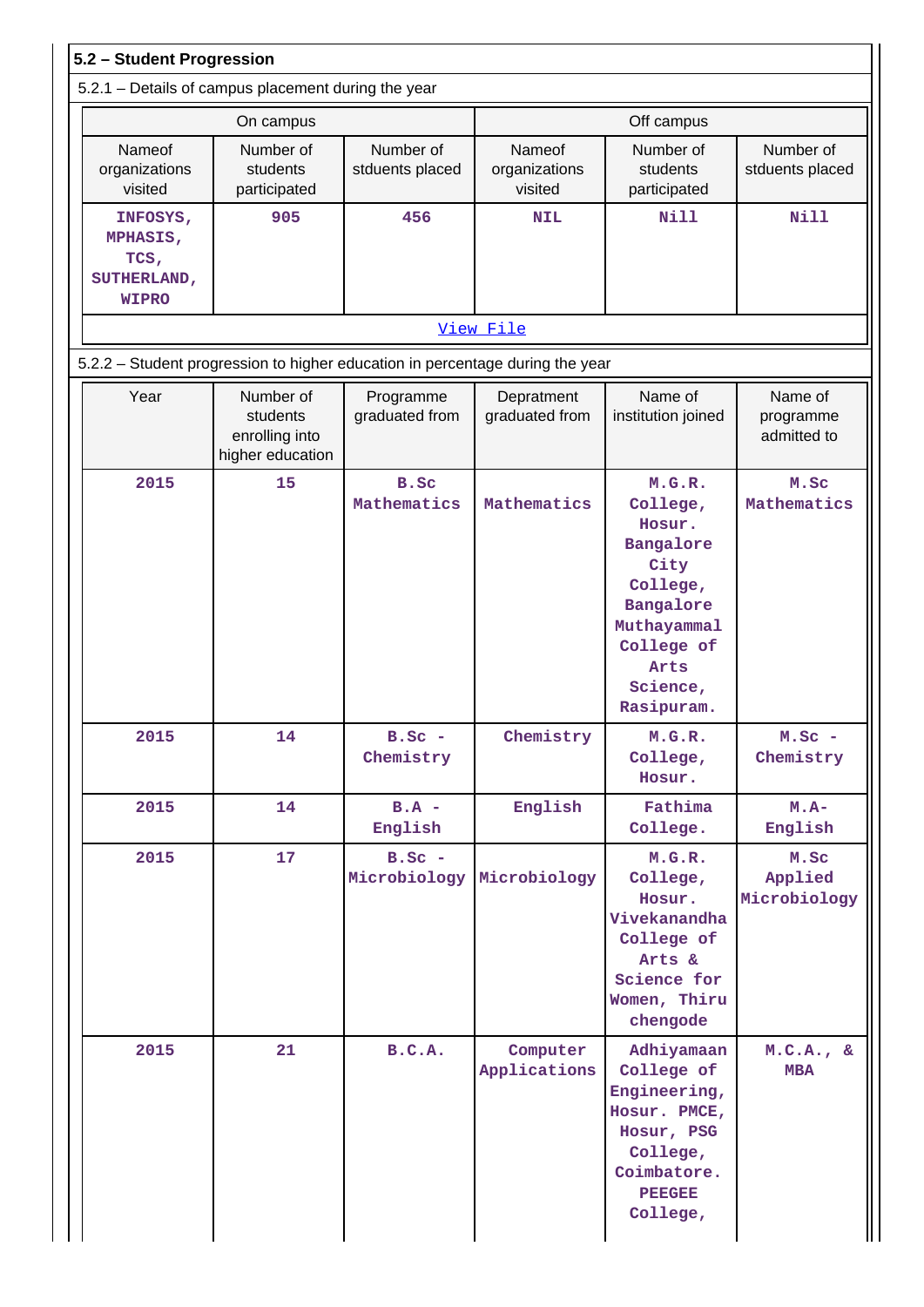|                                                                                                          |                        |                                                    | Dharmapuri                                                                                                   |                                                                                                |                                             |  |
|----------------------------------------------------------------------------------------------------------|------------------------|----------------------------------------------------|--------------------------------------------------------------------------------------------------------------|------------------------------------------------------------------------------------------------|---------------------------------------------|--|
| 2015                                                                                                     | 17                     | B.Sc., Comp<br>Computer<br>uter Science<br>Science |                                                                                                              | M.G.R.<br>College,<br>Hosur.<br>Adhiyamaan<br>College of<br>Engineering,<br>Hosur.             | MBA, M.C.A<br>& M.Sc<br>Computer<br>Science |  |
| 2015                                                                                                     | 13                     | B.Sc., Bioc<br>hemistry                            | M.G.R.<br>Biochemistry<br>College,<br>Hosur.<br><b>PEEGEE</b><br>College,<br>Dharmapuri                      |                                                                                                | M.Sc., Bioc<br>hemistry                     |  |
| 2015                                                                                                     | 76<br><b>B.Com</b>     |                                                    | Commerce &<br>Commerce<br>(CA)                                                                               | M.G.R.<br>College,<br>Hosur.<br>Adhiyamaan<br>College of<br>Engineering,<br>Hosur.             | M.B.A. & E<br>M.Com                         |  |
| 2015                                                                                                     | 12                     | B.B.A                                              | <b>Business A</b><br>Adhiyamaan<br>dministratio<br>College of<br>Engineering,<br>n<br>Hosur. PMCE,<br>Hosur, |                                                                                                | <b>MBA</b>                                  |  |
| 2015                                                                                                     | 5                      | M.Com                                              | Commerce                                                                                                     | M.G.R.<br>College,<br>Hosur.                                                                   | $M.$ Phil $-$<br>Commerce                   |  |
| 2015                                                                                                     | 13                     | <b>B.Sc- Biot</b><br>echnology                     | <b>Biotechnol</b><br>ogy                                                                                     | M.G.R.<br>College,<br>Hosur<br>Periyar<br>University,<br>Salem Oxford<br>College,<br>Bangalore | M.Sc - Bio<br>technology                    |  |
| 2015                                                                                                     | $\overline{2}$         | M.Phil -Bi<br>otechnology                          | <b>Biotechnol</b><br>ogy                                                                                     | M.G.R.<br>College,<br>Hosur.                                                                   | $P.hD - Bio$<br>technology                  |  |
| 5.2.3 - Students qualifying in state/ national/ international level examinations during the year         |                        |                                                    | View File                                                                                                    |                                                                                                |                                             |  |
| (eg:NET/SET/SLET/GATE/GMAT/CAT/GRE/TOFEL/Civil Services/State Government Services)                       |                        |                                                    |                                                                                                              |                                                                                                |                                             |  |
|                                                                                                          | Items<br>Any Other     |                                                    |                                                                                                              | Number of students selected/ qualifying<br><b>Nill</b>                                         |                                             |  |
|                                                                                                          |                        |                                                    | No file uploaded.                                                                                            |                                                                                                |                                             |  |
| 5.2.4 - Sports and cultural activities / competitions organised at the institution level during the year |                        |                                                    |                                                                                                              |                                                                                                |                                             |  |
| Activity                                                                                                 |                        | Level                                              |                                                                                                              | Number of Participants                                                                         |                                             |  |
| - By Vijay Tv Fame<br>Ms. Aranthangi Nisha                                                               | Speech - Humor in Life |                                                    | Institution Level<br>500                                                                                     |                                                                                                |                                             |  |

 $\mathbf{1}$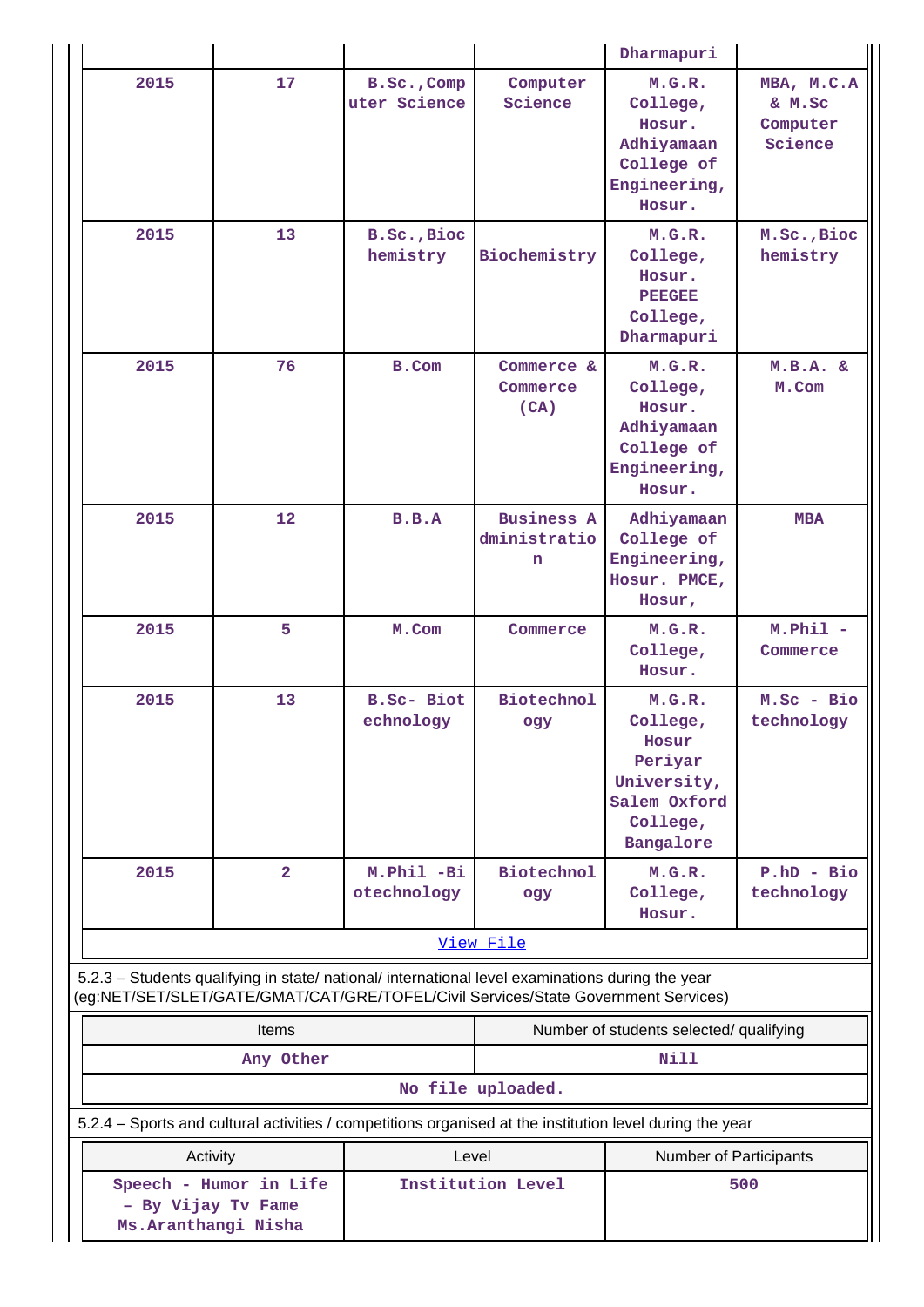| Athletic Meet ( Men                                                                                                                                                                                                                                                                                                                                                                                                                                                                                                                                                                                                                                                                                                                                                                                                                   | Women)                                                                                                                                                                                                                                                                                                                                                                                                                                                                                                                                                                                                                                                                                                                                                                                                                                                                                                                                                                                                                                                                                                                 |                           | Inter collegiate -<br>University Level |                                     | 1200 |                      |                        |  |  |
|---------------------------------------------------------------------------------------------------------------------------------------------------------------------------------------------------------------------------------------------------------------------------------------------------------------------------------------------------------------------------------------------------------------------------------------------------------------------------------------------------------------------------------------------------------------------------------------------------------------------------------------------------------------------------------------------------------------------------------------------------------------------------------------------------------------------------------------|------------------------------------------------------------------------------------------------------------------------------------------------------------------------------------------------------------------------------------------------------------------------------------------------------------------------------------------------------------------------------------------------------------------------------------------------------------------------------------------------------------------------------------------------------------------------------------------------------------------------------------------------------------------------------------------------------------------------------------------------------------------------------------------------------------------------------------------------------------------------------------------------------------------------------------------------------------------------------------------------------------------------------------------------------------------------------------------------------------------------|---------------------------|----------------------------------------|-------------------------------------|------|----------------------|------------------------|--|--|
|                                                                                                                                                                                                                                                                                                                                                                                                                                                                                                                                                                                                                                                                                                                                                                                                                                       | Football (Men)                                                                                                                                                                                                                                                                                                                                                                                                                                                                                                                                                                                                                                                                                                                                                                                                                                                                                                                                                                                                                                                                                                         |                           | Inter collegiate -<br>University Level |                                     |      |                      | 360                    |  |  |
|                                                                                                                                                                                                                                                                                                                                                                                                                                                                                                                                                                                                                                                                                                                                                                                                                                       |                                                                                                                                                                                                                                                                                                                                                                                                                                                                                                                                                                                                                                                                                                                                                                                                                                                                                                                                                                                                                                                                                                                        |                           | View File                              |                                     |      |                      |                        |  |  |
|                                                                                                                                                                                                                                                                                                                                                                                                                                                                                                                                                                                                                                                                                                                                                                                                                                       | 5.3 - Student Participation and Activities                                                                                                                                                                                                                                                                                                                                                                                                                                                                                                                                                                                                                                                                                                                                                                                                                                                                                                                                                                                                                                                                             |                           |                                        |                                     |      |                      |                        |  |  |
| 5.3.1 – Number of awards/medals for outstanding performance in sports/cultural activities at national/international<br>level (award for a team event should be counted as one)                                                                                                                                                                                                                                                                                                                                                                                                                                                                                                                                                                                                                                                        |                                                                                                                                                                                                                                                                                                                                                                                                                                                                                                                                                                                                                                                                                                                                                                                                                                                                                                                                                                                                                                                                                                                        |                           |                                        |                                     |      |                      |                        |  |  |
| Year                                                                                                                                                                                                                                                                                                                                                                                                                                                                                                                                                                                                                                                                                                                                                                                                                                  | Name of the<br>award/medal                                                                                                                                                                                                                                                                                                                                                                                                                                                                                                                                                                                                                                                                                                                                                                                                                                                                                                                                                                                                                                                                                             | National/<br>Internaional | Number of<br>awards for<br>Sports      | Number of<br>awards for<br>Cultural |      | Student ID<br>number | Name of the<br>student |  |  |
|                                                                                                                                                                                                                                                                                                                                                                                                                                                                                                                                                                                                                                                                                                                                                                                                                                       |                                                                                                                                                                                                                                                                                                                                                                                                                                                                                                                                                                                                                                                                                                                                                                                                                                                                                                                                                                                                                                                                                                                        |                           | No Data Entered/Not Applicable !!!     |                                     |      |                      |                        |  |  |
|                                                                                                                                                                                                                                                                                                                                                                                                                                                                                                                                                                                                                                                                                                                                                                                                                                       |                                                                                                                                                                                                                                                                                                                                                                                                                                                                                                                                                                                                                                                                                                                                                                                                                                                                                                                                                                                                                                                                                                                        |                           | View File                              |                                     |      |                      |                        |  |  |
|                                                                                                                                                                                                                                                                                                                                                                                                                                                                                                                                                                                                                                                                                                                                                                                                                                       | 5.3.2 - Activity of Student Council & representation of students on academic & administrative bodies/committees of<br>the institution (maximum 500 words)                                                                                                                                                                                                                                                                                                                                                                                                                                                                                                                                                                                                                                                                                                                                                                                                                                                                                                                                                              |                           |                                        |                                     |      |                      |                        |  |  |
| The students of various disciplines play a significant role in developing the<br>hidden talents of their community through the department association such as<br>EcoClub, Fine Arts Club and Women Empowerment Cell. The department associations<br>are actively run by the President, General Secretary and Treasurer. Students<br>play a vibrant role in organizing and participating in various academic and<br>cultural events. The student representatives of IQAC and AntiRagging Cell are<br>prime responsible for initiating, planning and supervising various activities<br>which helps the institution to enhance the quality of education. They strongly<br>adhere to antiragging policy and are being implemented through true spirit of<br>actions taken by authorities. It helps us to build and maintain a cordial and |                                                                                                                                                                                                                                                                                                                                                                                                                                                                                                                                                                                                                                                                                                                                                                                                                                                                                                                                                                                                                                                                                                                        |                           |                                        |                                     |      |                      |                        |  |  |
| conducive atmosphere inside the campus.                                                                                                                                                                                                                                                                                                                                                                                                                                                                                                                                                                                                                                                                                                                                                                                               |                                                                                                                                                                                                                                                                                                                                                                                                                                                                                                                                                                                                                                                                                                                                                                                                                                                                                                                                                                                                                                                                                                                        |                           |                                        |                                     |      |                      |                        |  |  |
| 5.4 - Alumni Engagement<br>5.4.1 - Whether the institution has registered Alumni Association?                                                                                                                                                                                                                                                                                                                                                                                                                                                                                                                                                                                                                                                                                                                                         |                                                                                                                                                                                                                                                                                                                                                                                                                                                                                                                                                                                                                                                                                                                                                                                                                                                                                                                                                                                                                                                                                                                        |                           |                                        |                                     |      |                      |                        |  |  |
|                                                                                                                                                                                                                                                                                                                                                                                                                                                                                                                                                                                                                                                                                                                                                                                                                                       |                                                                                                                                                                                                                                                                                                                                                                                                                                                                                                                                                                                                                                                                                                                                                                                                                                                                                                                                                                                                                                                                                                                        |                           |                                        |                                     |      |                      |                        |  |  |
| Yes                                                                                                                                                                                                                                                                                                                                                                                                                                                                                                                                                                                                                                                                                                                                                                                                                                   |                                                                                                                                                                                                                                                                                                                                                                                                                                                                                                                                                                                                                                                                                                                                                                                                                                                                                                                                                                                                                                                                                                                        |                           |                                        |                                     |      |                      |                        |  |  |
|                                                                                                                                                                                                                                                                                                                                                                                                                                                                                                                                                                                                                                                                                                                                                                                                                                       | The alumni's role is pivotal for the overall development of the institution.<br>The registered alumni association has a structured organizational behaviour and<br>functioning with a senior most alumnus as its President. As the alumni is an<br>effective role model that can be easily accepted by students, experience shared<br>by the alumni with students in corporate life and business environment is<br>always a motivating factor for students and handy to upgrade themselves in the<br>respective skill sets. Hence our alumni are often invited to share their<br>experience with students regularly. The alumni association conducts periodical<br>meetings to strengthen the alumni database and rapport with them. Alumni are<br>often invited by the Training and Placement cell to improve the soft skills of<br>the students by conducting mock interviews, pep - talk and office etiquettes.<br>Prominent alumni are invited to grace seminars and symposia. A significant<br>number of alumni working as faculty members and heading some departments in the<br>college are an added advantage. |                           |                                        |                                     |      |                      |                        |  |  |
| 5.4.2 - No. of enrolled Alumni:                                                                                                                                                                                                                                                                                                                                                                                                                                                                                                                                                                                                                                                                                                                                                                                                       |                                                                                                                                                                                                                                                                                                                                                                                                                                                                                                                                                                                                                                                                                                                                                                                                                                                                                                                                                                                                                                                                                                                        |                           |                                        |                                     |      |                      |                        |  |  |
|                                                                                                                                                                                                                                                                                                                                                                                                                                                                                                                                                                                                                                                                                                                                                                                                                                       |                                                                                                                                                                                                                                                                                                                                                                                                                                                                                                                                                                                                                                                                                                                                                                                                                                                                                                                                                                                                                                                                                                                        |                           | 1301                                   |                                     |      |                      |                        |  |  |
|                                                                                                                                                                                                                                                                                                                                                                                                                                                                                                                                                                                                                                                                                                                                                                                                                                       | 5.4.3 - Alumni contribution during the year (in Rupees):                                                                                                                                                                                                                                                                                                                                                                                                                                                                                                                                                                                                                                                                                                                                                                                                                                                                                                                                                                                                                                                               |                           |                                        |                                     |      |                      |                        |  |  |
|                                                                                                                                                                                                                                                                                                                                                                                                                                                                                                                                                                                                                                                                                                                                                                                                                                       |                                                                                                                                                                                                                                                                                                                                                                                                                                                                                                                                                                                                                                                                                                                                                                                                                                                                                                                                                                                                                                                                                                                        |                           | 650500                                 |                                     |      |                      |                        |  |  |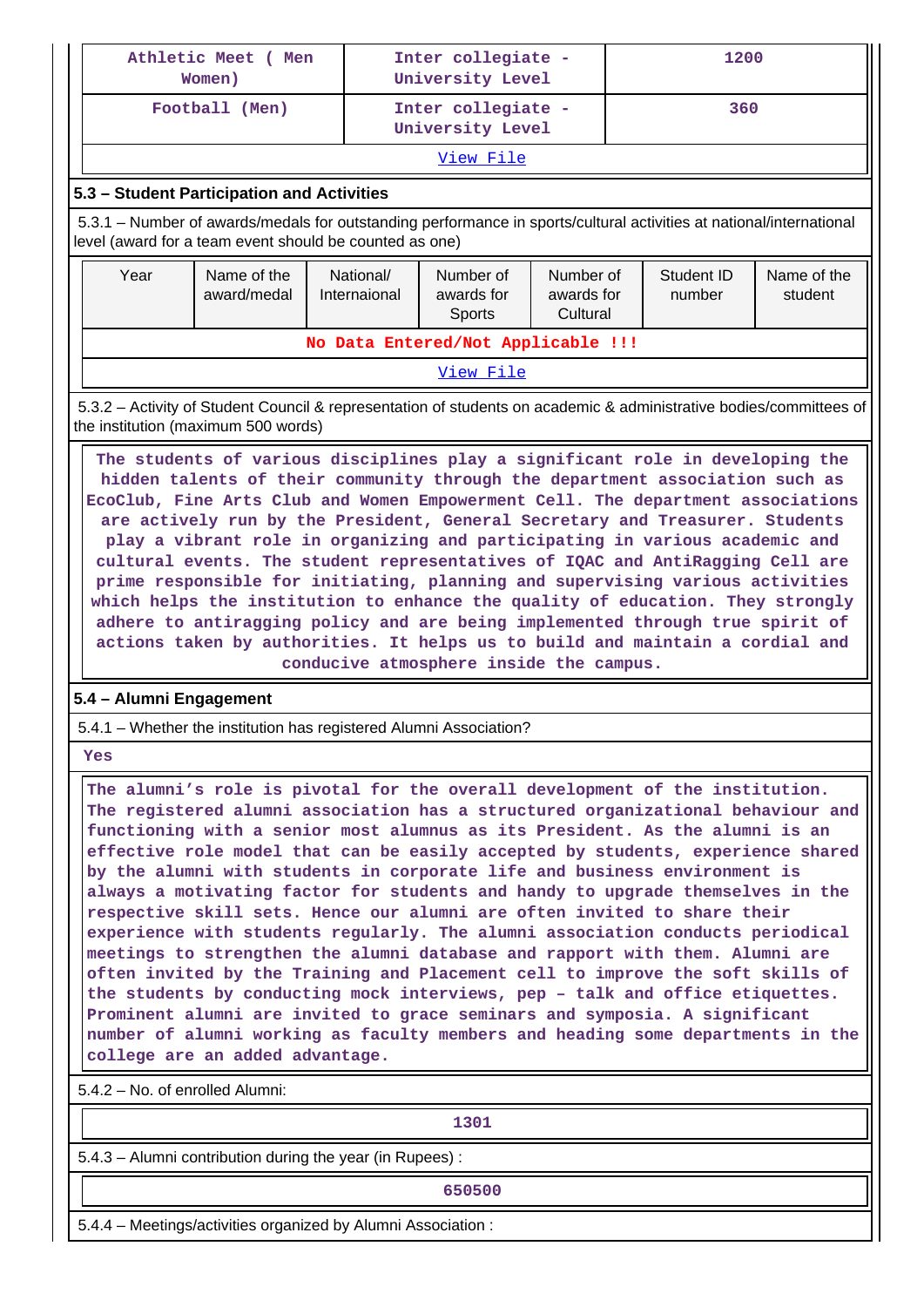#### **6.1 – Institutional Vision and Leadership**

**03**

 6.1.1 – Mention two practices of decentralization and participative management during the last year (maximum 500 words)

 **1. Decentralization Our Institution has a mechanism for delegating authority and providing operational sovereignty to all the functionaries at various levels to work towards decentralized governance system. • Principal Level The Governing Body delegates all the academic powers and operational decisions based on the policy to the Head of the Institution in order to attain the vision and mission of the institution. The Principal formulates common working procedures and entrusts the implementation with the faculty members. • HoDs Level The heads of various departments ensure the smooth functioning of the academic activities of various disciplines and also involve in various academic committees viz. IQAC, AntiRaging Cell, Student Disciplinary Committees, Women Empowerment Committee. • Faculty Level Faculty members are given prime importance to represent in various academic activities and allowed to conduct various programs to exhibit their abilities and hidden talents. They are encouraged to develop leadership skills by being incharge of various academic, cocurricular, and extracurricular activities. • Students Level Students are empowered to play an active role as the coordinators of cocurricular , extra curricular activities, Placement cell and social service groups like NSS, RRC, YRC etc., 2. Participative management Our institution promotes a culture of participative management by involving the staff and students in various activities. All decisions of the institution are governed by the rules and regulations of the management. Students and faculty are allowed to express their suggestions to equip the excellence in all aspects. • Strategic Level The Principal, HoDs and staff members are extensively involved in defining the policies, procedures, framing guidelines and rules regulations pertaining to admission, placement, discipline, grievance, counselling, training development, and library services etc., and effective implementation of the same to ensure the smooth and systematic running of the institution. • Functional Level The faculty members participate in sharing the knowledge by updating and discussing on the emerging trends in technology during FDP. The collaborative research proposals are submitted to the funding agencies / papers for publication by the faculty members to excel and share their knowledge. • Operational level The Governing Body gives suggestions and monitors the procurement, introduction of new programs and welfare activities and the Principal is responsible for**

| 6.1.2 – Does the institution have a Management Information System (MIS)? |                                                                                                                       |                                                                                                                                                                 |  |  |  |  |  |
|--------------------------------------------------------------------------|-----------------------------------------------------------------------------------------------------------------------|-----------------------------------------------------------------------------------------------------------------------------------------------------------------|--|--|--|--|--|
|                                                                          | Yes                                                                                                                   |                                                                                                                                                                 |  |  |  |  |  |
| 6.2 – Strategy Development and Deployment                                |                                                                                                                       |                                                                                                                                                                 |  |  |  |  |  |
|                                                                          | 6.2.1 – Quality improvement strategies adopted by the institution for each of the following (with in 100 words each): |                                                                                                                                                                 |  |  |  |  |  |
|                                                                          | Strategy Type                                                                                                         | Details                                                                                                                                                         |  |  |  |  |  |
|                                                                          | Admission of Students                                                                                                 | • Students are admitted to various<br>programmes as per the guidelines given<br>by TANSCHE and University . Rural and<br>Economically weaker students are given |  |  |  |  |  |

| iew brodramb and werrare accriticies and the trincipar is responsible for<br>academic, nonacademic and administrative activities of the institution. |
|------------------------------------------------------------------------------------------------------------------------------------------------------|
| Does the institution have a Management Information System (MIS)?                                                                                     |
| Yes                                                                                                                                                  |
| trategy Development and Deployment                                                                                                                   |
| Ouglity improvement strategies adopted by the institution for each of the following (with in 100 words each                                          |

**preference in admission • To confirm their eligibility for admission, all original certificates have been submitted to the University for**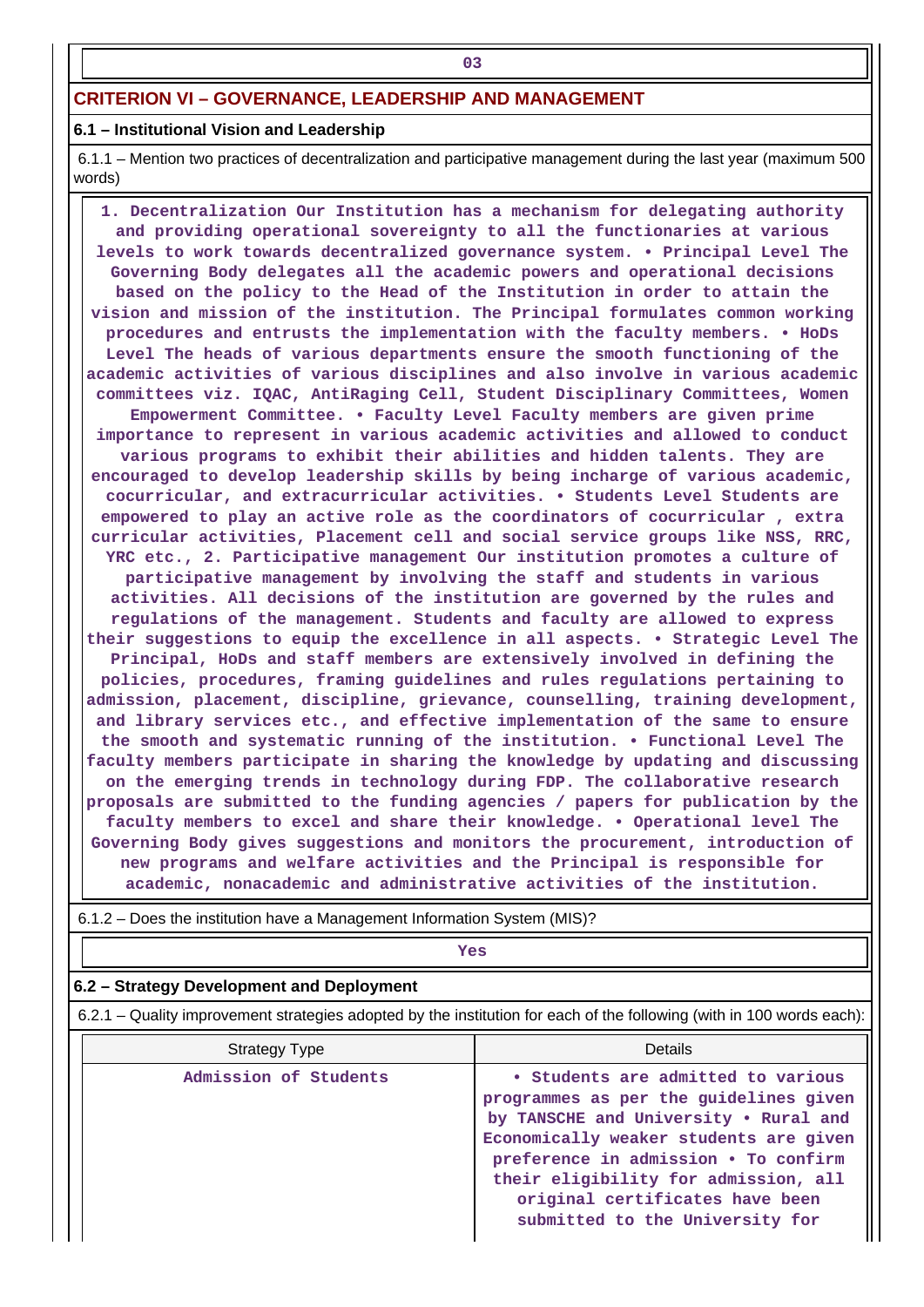|                                                               | verification . Students are admitted<br>for M. Phil and Ph.D on merit through<br>the entrance test conducted by the<br>department concerned                                                                                                                                                                                                                                                                                                                                                                                                                                                                                                                                                                                                                                                                                                                                                                                                                                                                                                                                                                                  |
|---------------------------------------------------------------|------------------------------------------------------------------------------------------------------------------------------------------------------------------------------------------------------------------------------------------------------------------------------------------------------------------------------------------------------------------------------------------------------------------------------------------------------------------------------------------------------------------------------------------------------------------------------------------------------------------------------------------------------------------------------------------------------------------------------------------------------------------------------------------------------------------------------------------------------------------------------------------------------------------------------------------------------------------------------------------------------------------------------------------------------------------------------------------------------------------------------|
| Industry Interaction / Collaboration                          | • Students are encouraged to visit<br>industries and research institutions as<br>part of their curriculum to carryout<br>research projects . The college has MOU<br>with CMCA India, Bangalore to enhance<br>the students Life Skills through<br>"Campus Nagrik Life skills Program" .<br>Trainers from various industries like<br>IT and ITES, train our students on<br>Employability skills in a periodical<br>basis                                                                                                                                                                                                                                                                                                                                                                                                                                                                                                                                                                                                                                                                                                       |
| Human Resource Management                                     | • The Management entrust the power to<br>the Principal for selecting the staff<br>and constitutes a committee to fill the<br>vacancy . Various committees and clubs<br>have been formulated to streamline the<br>system for the better outcome from<br>various functional areas • Orientation<br>and training programs are periodically<br>organized and conducted for the new<br>appointees . Needbased<br>training/workshops are organized for<br>faculty in order to enhance their<br>abilities in the field of educational<br>pedagogy                                                                                                                                                                                                                                                                                                                                                                                                                                                                                                                                                                                   |
| Library, ICT and Physical<br>Infrastructure / Instrumentation | Library . The Library is equipped<br>with sufficient quantity of Books . It<br>has pleasant reading atmosphere with<br>120 seating capacity . Easy<br>accessibility of materials through web<br>OPAC and INFLIBNET . Library materials<br>and services are automated with<br>Commercial software called AUTOLIB .<br>All the books and Nonbook materials are<br>barcoded for effective use . Internet<br>facility is provided to the users of<br>the Library for accessing eJournals and<br>ematerials subscribed by the<br>Institution. ICT . The College uses ICT<br>tools for teaching and learning .<br>Faculty members are given training in<br>the use of basic ICT tools. Physical<br>Infrastructure . Excellent learning<br>infrastructure facilities are always<br>available to urge the students for an<br>effective learning and creative<br>thinking . The lush green landscape<br>about 25 acres provokes the<br>stakeholders to use the environment in<br>a productive manner for spreading<br>unique fragrance . Three academic<br>blocks with adequate infrastructure to<br>cater both the Curricular and Co |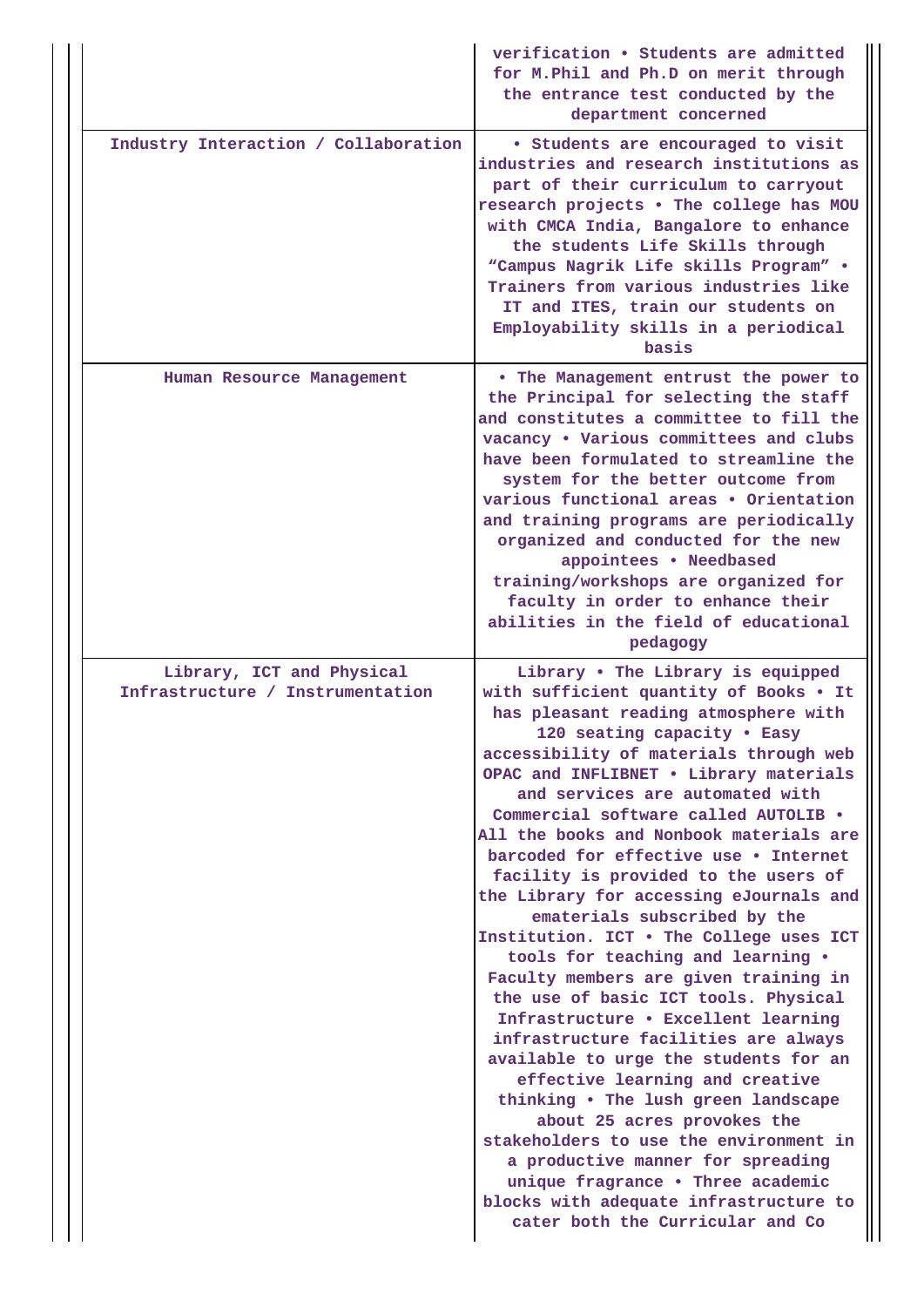|                            | curricular activities of the students                                                                                                                                                                                                                                                                                                                                                                                                                                                                                                                                                                                                                                                                                                                                                                                                                                                                                                                                                                                           |  |  |  |  |
|----------------------------|---------------------------------------------------------------------------------------------------------------------------------------------------------------------------------------------------------------------------------------------------------------------------------------------------------------------------------------------------------------------------------------------------------------------------------------------------------------------------------------------------------------------------------------------------------------------------------------------------------------------------------------------------------------------------------------------------------------------------------------------------------------------------------------------------------------------------------------------------------------------------------------------------------------------------------------------------------------------------------------------------------------------------------|--|--|--|--|
| Research and Development   | . The College also has a vibrant,<br>rapidly expanding student research<br>culture which is now being fully<br>integrated into multi disciplinary<br>research environment. • State /<br>National / International Seminars,<br>conferences and workshops are being<br>organized every year by different<br>departments to strengthen the research<br>culture . 34 Faculty members with Ph.D<br>are also guiding M. Phil/Ph.D research<br>scholars. Some of our faculty members<br>are at the verge of completing their<br>Ph.D Degrees . Students and research<br>scholars are encouraged to participate<br>and present their papers in conferences<br>and seminars frequently . Department of<br>Biotechnology, has obtained Major<br>Research Project funded by Government<br>agencies like DST Young Scientist<br>Scheme, New Delhi, Government of India                                                                                                                                                                      |  |  |  |  |
| Examination and Evaluation | . Unit tests are being regularly<br>conducted by the departments on every<br>Monday and Saturday (8:30 A.M 10:20<br>A.M) in order to increase their<br>competent level to face the University<br>semester examination with learning<br>mania . Model examinations are also<br>being conducted before the commencement<br>of University semester examinations. .<br>Internal marks are awarded based on<br>their overall performance in Unit tests<br>and model examination along with their<br>performance in Model practical, project<br>review and pre vivavoce . As per the<br>direction and guidelines of the<br>University, the semester examinations<br>(Theory, Practical and Project viva)<br>are strictly being adhered . Fifty<br>percentage of hall Superintendants are<br>from neighboring colleges . Single<br>evaluation system is adapted for UG, PG<br>and M.Phil courses . Transparency,<br>retotaling and revaluation for UG, PG<br>and M. Phil Programmes are available to<br>meet any evaluation grievances |  |  |  |  |
| Teaching and Learning      | • • ICT enabled education •<br>Experienced and dedicated faculty<br>members . LCD Projectors . Learning is<br>initiated through guided teaching and<br>library assignments, group discussion,<br>seminars, debates, quiz, roleplays,<br>viva, Workshops and Industrial Visits<br>etc . Regular feedback received from<br>students to improve teaching and<br>learning methods                                                                                                                                                                                                                                                                                                                                                                                                                                                                                                                                                                                                                                                   |  |  |  |  |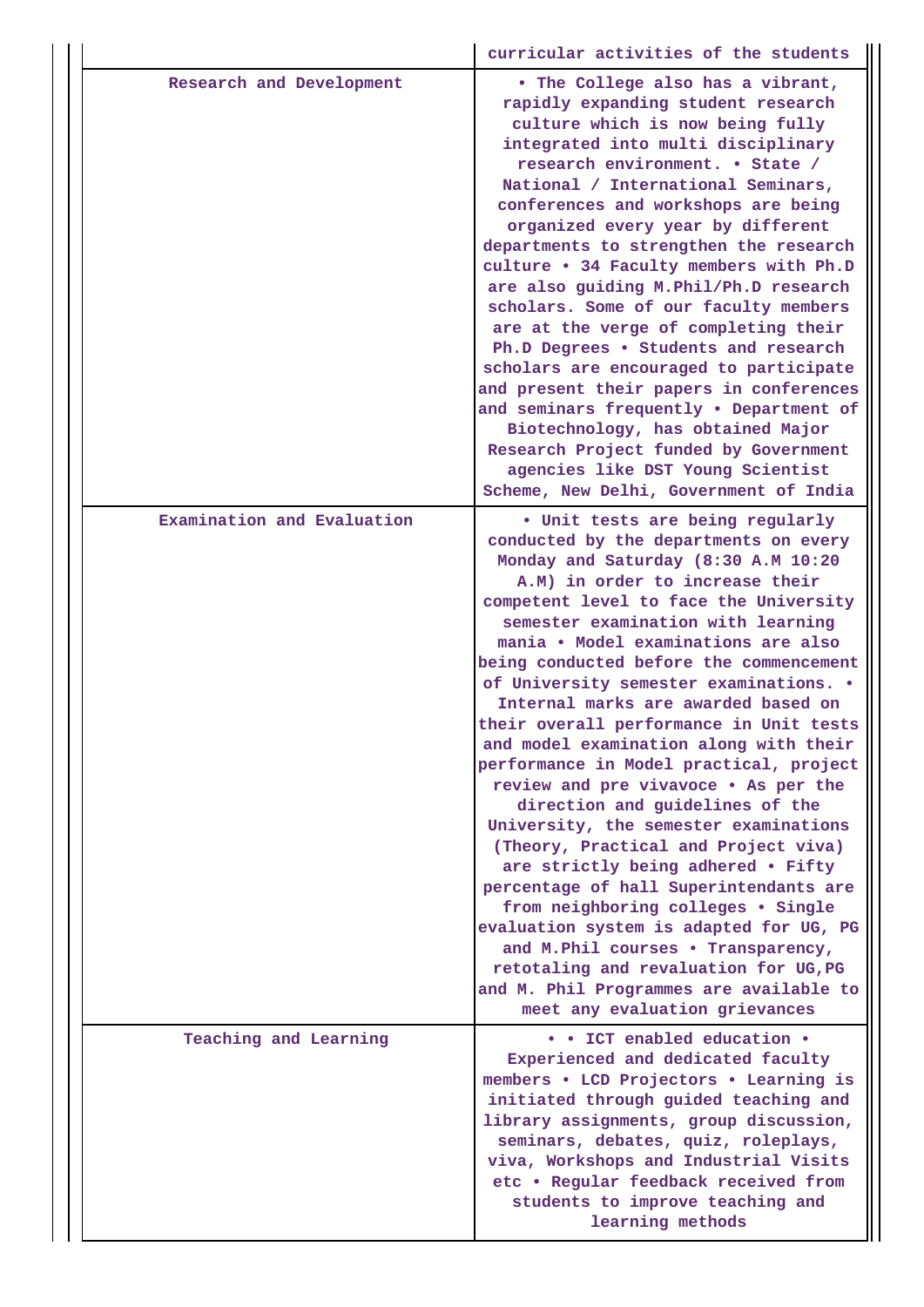| Curriculum Development | 1. Our College is affiliated to<br>Periyar University, Salem and we follow<br>curriculum designed by the University .<br>Senior most faculty members are active<br>members of BOS of the University and<br>are involved in the design and<br>development of curriculum . The<br>management encourages the faculty<br>members to attend the Orientation<br>programme, Refresher courses, Workshops |
|------------------------|---------------------------------------------------------------------------------------------------------------------------------------------------------------------------------------------------------------------------------------------------------------------------------------------------------------------------------------------------------------------------------------------------|
|                        | training program conducted by various                                                                                                                                                                                                                                                                                                                                                             |
|                        | academic bodies on curriculum<br>developments                                                                                                                                                                                                                                                                                                                                                     |

| 6.2.2 – Implementation of e-governance in areas of operations: |                                                                                                                                                                                                                                                                                                                                                                          |  |  |  |  |  |
|----------------------------------------------------------------|--------------------------------------------------------------------------------------------------------------------------------------------------------------------------------------------------------------------------------------------------------------------------------------------------------------------------------------------------------------------------|--|--|--|--|--|
| E-governace area                                               | Details                                                                                                                                                                                                                                                                                                                                                                  |  |  |  |  |  |
| Planning and Development                                       | . All Academic plans and developments<br>are made through egovernance, the<br>Management is fully equipped with<br>computer systems. All Internal and<br>External Communications are made<br>through email and other technological<br>mediums                                                                                                                            |  |  |  |  |  |
| Administration                                                 | · All administrative correspondence<br>are made through email channels . Staff<br>attendance are maintained through<br>BioMetric devices which are installed<br>in all blocks . Pay roll system are<br>fully maintained with dedicated<br>computer software systems                                                                                                      |  |  |  |  |  |
| Finance and Accounts                                           | • Payroll is maintained and prepared<br>through BioMetric associated computer<br>system . Students Tuition Fees and<br>other fees are collected and updated<br>through a dedicated database system .<br>Separate online portal for payment of<br>University related fees                                                                                                 |  |  |  |  |  |
| Student Admission and Support                                  | • Admission notifications are<br>published in College website every year<br>· Student's scholarships are applied<br>through online portals                                                                                                                                                                                                                               |  |  |  |  |  |
| Examination                                                    | . Online Exam application portal for<br>University Examination . Online<br>Internal Mark portal for Internal<br>Assessments . Online External Practical<br>Mark portal for External Assessments .<br>Online University examination fee<br>portal for the payment of semester exam<br>fees . Downloads of University<br>Examination hall tickets through online<br>portal |  |  |  |  |  |

### **6.3 – Faculty Empowerment Strategies**

 6.3.1 – Teachers provided with financial support to attend conferences / workshops and towards membership fee of professional bodies during the year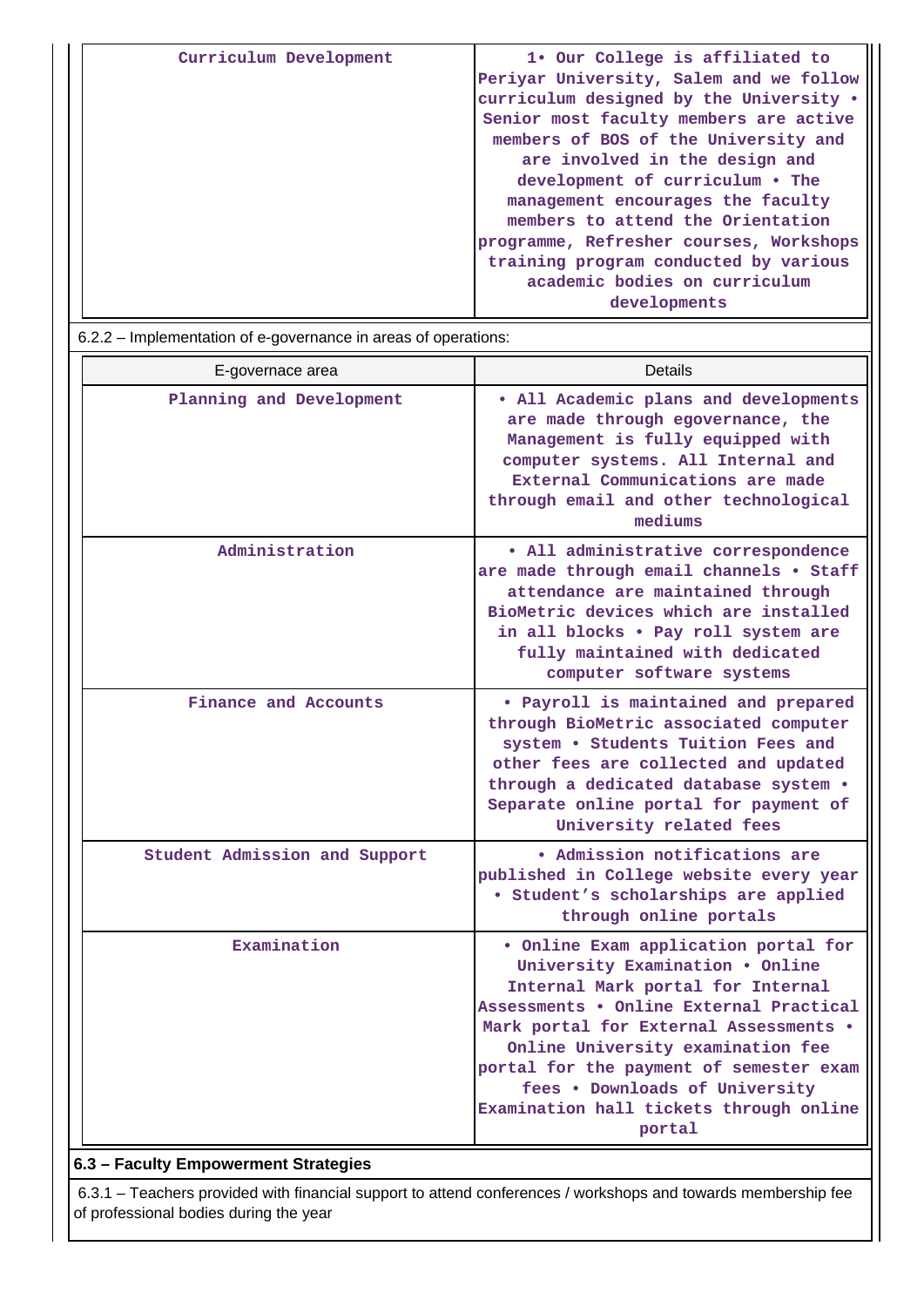| Year                                                                                                                                                                                       |                                                                                             | Name of Teacher                | Name of conference/<br>workshop attended<br>for which financial<br>support provided               |                                                     |                                                   | Name of the<br>professional body for<br>which membership<br>fee is provided |                     | Amount of support                                |                 |                                                      |
|--------------------------------------------------------------------------------------------------------------------------------------------------------------------------------------------|---------------------------------------------------------------------------------------------|--------------------------------|---------------------------------------------------------------------------------------------------|-----------------------------------------------------|---------------------------------------------------|-----------------------------------------------------------------------------|---------------------|--------------------------------------------------|-----------------|------------------------------------------------------|
| 2015                                                                                                                                                                                       |                                                                                             |                                | <b>NIL</b>                                                                                        | <b>NIL</b>                                          |                                                   |                                                                             | Nill<br><b>NIL</b>  |                                                  |                 |                                                      |
|                                                                                                                                                                                            |                                                                                             |                                |                                                                                                   | No file uploaded.                                   |                                                   |                                                                             |                     |                                                  |                 |                                                      |
| 6.3.2 – Number of professional development / administrative training programmes organized by the College for<br>teaching and non teaching staff during the year                            |                                                                                             |                                |                                                                                                   |                                                     |                                                   |                                                                             |                     |                                                  |                 |                                                      |
| Year                                                                                                                                                                                       | Title of the<br>professional<br>development<br>programme<br>organised for<br>teaching staff |                                | Title of the<br>administrative<br>training<br>programme<br>organised for<br>non-teaching<br>staff |                                                     | From date                                         | To Date                                                                     |                     | Number of<br>participants<br>(Teaching<br>staff) |                 | Number of<br>participants<br>(non-teaching<br>staff) |
| 2015                                                                                                                                                                                       | Strengthen<br>your Human<br>Relationsh<br>ip                                                |                                | <b>NIL</b>                                                                                        |                                                     | 13/06/2015                                        | 13/06/2015                                                                  |                     | 157                                              |                 | <b>Nill</b>                                          |
| 2016                                                                                                                                                                                       |                                                                                             | Effective<br>Communicat<br>ion | <b>NIL</b>                                                                                        |                                                     | 09/01/2016<br>09/01/2016                          |                                                                             |                     | 155                                              |                 | <b>Nill</b>                                          |
|                                                                                                                                                                                            |                                                                                             |                                |                                                                                                   |                                                     | View File                                         |                                                                             |                     |                                                  |                 |                                                      |
| 6.3.3 - No. of teachers attending professional development programmes, viz., Orientation Programme, Refresher<br>Course, Short Term Course, Faculty Development Programmes during the year |                                                                                             |                                |                                                                                                   |                                                     |                                                   |                                                                             |                     |                                                  |                 |                                                      |
| Title of the<br>professional<br>development<br>programme                                                                                                                                   |                                                                                             |                                | Number of teachers<br>who attended                                                                | From Date                                           |                                                   |                                                                             | Duration<br>To date |                                                  |                 |                                                      |
|                                                                                                                                                                                            |                                                                                             |                                |                                                                                                   | No Data Entered/Not Applicable !!!                  |                                                   |                                                                             |                     |                                                  |                 |                                                      |
|                                                                                                                                                                                            |                                                                                             |                                |                                                                                                   | No file uploaded.                                   |                                                   |                                                                             |                     |                                                  |                 |                                                      |
| 6.3.4 - Faculty and Staff recruitment (no. for permanent recruitment):                                                                                                                     |                                                                                             |                                |                                                                                                   |                                                     |                                                   |                                                                             |                     |                                                  |                 |                                                      |
|                                                                                                                                                                                            |                                                                                             | Teaching                       |                                                                                                   |                                                     |                                                   |                                                                             |                     | Non-teaching                                     |                 |                                                      |
| Permanent                                                                                                                                                                                  |                                                                                             |                                | <b>Full Time</b>                                                                                  |                                                     |                                                   | Permanent                                                                   |                     |                                                  |                 | <b>Full Time</b>                                     |
| 157                                                                                                                                                                                        |                                                                                             |                                | 157                                                                                               |                                                     |                                                   | 14                                                                          |                     |                                                  |                 | 14                                                   |
| 6.3.5 - Welfare schemes for                                                                                                                                                                |                                                                                             |                                |                                                                                                   |                                                     |                                                   |                                                                             |                     |                                                  |                 |                                                      |
|                                                                                                                                                                                            | Teaching                                                                                    |                                |                                                                                                   |                                                     | Non-teaching                                      |                                                                             |                     |                                                  | <b>Students</b> |                                                      |
|                                                                                                                                                                                            |                                                                                             | • Free transport               |                                                                                                   | • Free transport                                    |                                                   |                                                                             |                     |                                                  |                 | • Medical Assistance •                               |
|                                                                                                                                                                                            | facility within city<br>$limit \cdot EST / EPF$                                             |                                |                                                                                                   |                                                     | facility within city<br>limit . ESI / EPF Schemes |                                                                             |                     |                                                  |                 | Community Scholarship<br>benefits . Cash rewards     |
| Schemes/Pension scheme .                                                                                                                                                                   |                                                                                             |                                |                                                                                                   | • Group Insurance •                                 |                                                   |                                                                             |                     |                                                  |                 | for Students who secure                              |
| Group Insurance . Casual<br>Leave Benefits . Marriage<br>leave • Canteen                                                                                                                   |                                                                                             |                                |                                                                                                   | Casual Leave Benefits .<br>Marriage leave . Canteen |                                                   |                                                                             |                     |                                                  | court           | University Ranks . Food                              |
| 6.4 - Financial Management and Resource Mobilization                                                                                                                                       |                                                                                             |                                |                                                                                                   |                                                     |                                                   |                                                                             |                     |                                                  |                 |                                                      |
| 6.4.1 – Institution conducts internal and external financial audits regularly (with in 100 words each)                                                                                     |                                                                                             |                                |                                                                                                   |                                                     |                                                   |                                                                             |                     |                                                  |                 |                                                      |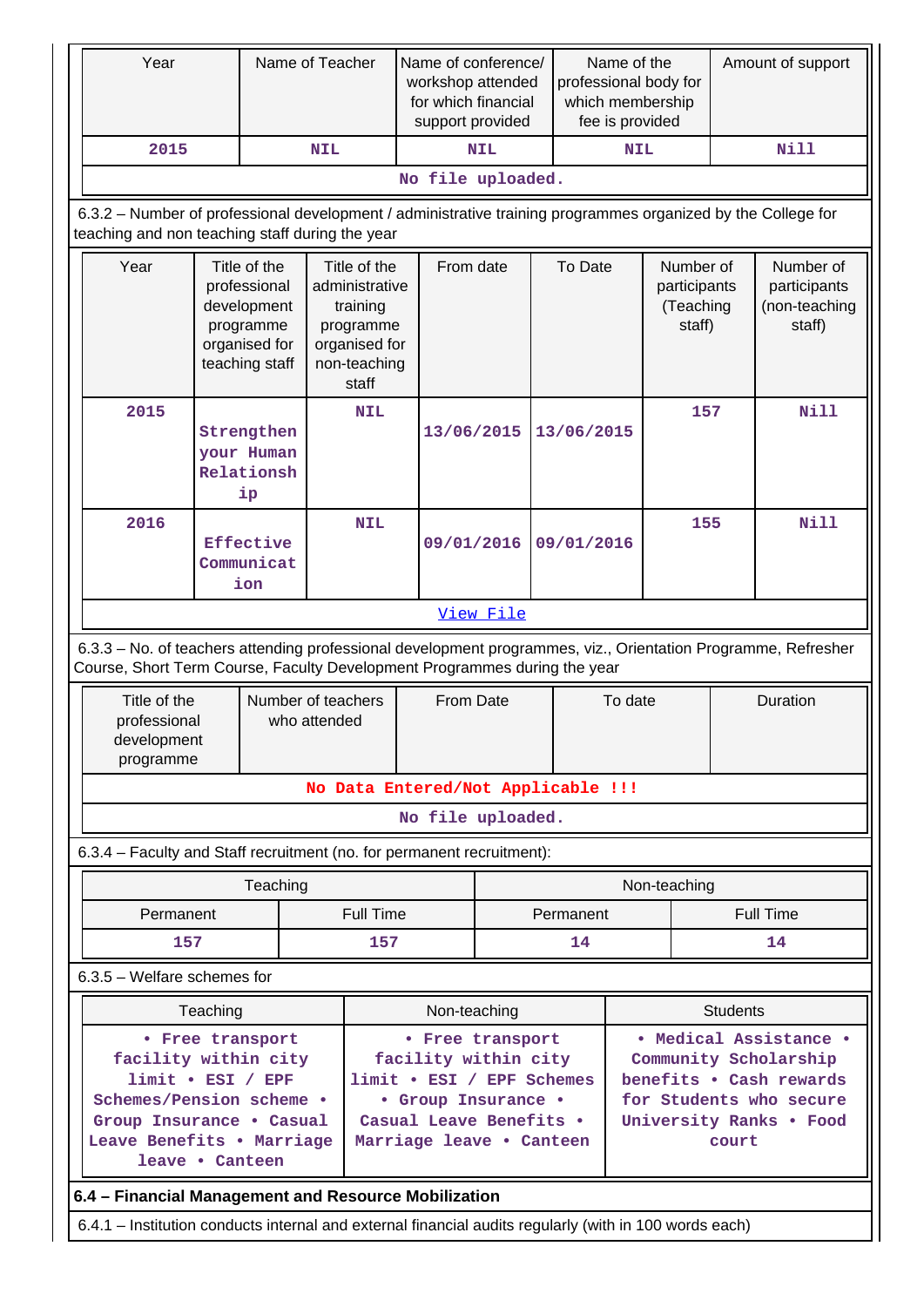| The Finance Committee prepares the annual budget and it is approved by the<br>$\bullet$<br>Chairperson . Proper procedure is followed by the purchase committee for the<br>purchase of laboratory requirements . Income/expenditures accounts are properly<br>maintained by the accounts section . The effective and efficient use of<br>available financial resources is monitored through internal audit and external<br>audit |                                        |                                                                                                                                                                                                                                   |                      |  |                    |                                                                                                                                                                                                                                                                                                                                      |  |  |
|----------------------------------------------------------------------------------------------------------------------------------------------------------------------------------------------------------------------------------------------------------------------------------------------------------------------------------------------------------------------------------------------------------------------------------|----------------------------------------|-----------------------------------------------------------------------------------------------------------------------------------------------------------------------------------------------------------------------------------|----------------------|--|--------------------|--------------------------------------------------------------------------------------------------------------------------------------------------------------------------------------------------------------------------------------------------------------------------------------------------------------------------------------|--|--|
| 6.4.2 - Funds / Grants received from management, non-government bodies, individuals, philanthropies during the<br>year(not covered in Criterion III)                                                                                                                                                                                                                                                                             |                                        |                                                                                                                                                                                                                                   |                      |  |                    |                                                                                                                                                                                                                                                                                                                                      |  |  |
| Name of the non government<br>funding agencies /individuals                                                                                                                                                                                                                                                                                                                                                                      |                                        | Funds/ Grnats received in Rs.                                                                                                                                                                                                     |                      |  |                    | Purpose                                                                                                                                                                                                                                                                                                                              |  |  |
|                                                                                                                                                                                                                                                                                                                                                                                                                                  | <b>NIL</b><br>0<br><b>NIL</b>          |                                                                                                                                                                                                                                   |                      |  |                    |                                                                                                                                                                                                                                                                                                                                      |  |  |
|                                                                                                                                                                                                                                                                                                                                                                                                                                  |                                        |                                                                                                                                                                                                                                   | No file uploaded.    |  |                    |                                                                                                                                                                                                                                                                                                                                      |  |  |
| 6.4.3 - Total corpus fund generated                                                                                                                                                                                                                                                                                                                                                                                              |                                        |                                                                                                                                                                                                                                   |                      |  |                    |                                                                                                                                                                                                                                                                                                                                      |  |  |
|                                                                                                                                                                                                                                                                                                                                                                                                                                  |                                        | 0                                                                                                                                                                                                                                 |                      |  |                    |                                                                                                                                                                                                                                                                                                                                      |  |  |
| 6.5 - Internal Quality Assurance System                                                                                                                                                                                                                                                                                                                                                                                          |                                        |                                                                                                                                                                                                                                   |                      |  |                    |                                                                                                                                                                                                                                                                                                                                      |  |  |
|                                                                                                                                                                                                                                                                                                                                                                                                                                  |                                        |                                                                                                                                                                                                                                   |                      |  |                    |                                                                                                                                                                                                                                                                                                                                      |  |  |
| 6.5.1 – Whether Academic and Administrative Audit (AAA) has been done?<br>External<br>Internal<br>Audit Type                                                                                                                                                                                                                                                                                                                     |                                        |                                                                                                                                                                                                                                   |                      |  |                    |                                                                                                                                                                                                                                                                                                                                      |  |  |
|                                                                                                                                                                                                                                                                                                                                                                                                                                  | Yes/No                                 | Agency                                                                                                                                                                                                                            |                      |  | Yes/No             | Authority                                                                                                                                                                                                                                                                                                                            |  |  |
| Academic                                                                                                                                                                                                                                                                                                                                                                                                                         | <b>No</b>                              |                                                                                                                                                                                                                                   | Nill                 |  | Yes                | <b>IQAC</b>                                                                                                                                                                                                                                                                                                                          |  |  |
| Administrative                                                                                                                                                                                                                                                                                                                                                                                                                   | <b>No</b>                              |                                                                                                                                                                                                                                   | Nill                 |  | Yes                | Management                                                                                                                                                                                                                                                                                                                           |  |  |
| 6.5.2 - Activities and support from the Parent - Teacher Association (at least three)                                                                                                                                                                                                                                                                                                                                            |                                        |                                                                                                                                                                                                                                   |                      |  |                    |                                                                                                                                                                                                                                                                                                                                      |  |  |
|                                                                                                                                                                                                                                                                                                                                                                                                                                  |                                        | . The College does not have an established Parent - Teacher Association.<br>However, the college systematically carrying out following exercises<br>newly admitted students along with their parents. . The tutors regularly      |                      |  |                    | meticulously . The College office, departments and the deputy wardens maintain<br>a comprehensive parent database to contact them whenever required. . A special<br>Orientation programme is conducted during the induction on 15.06.2015 for the<br>contact with the parents and also invited them to discuss their ward's progress |  |  |
| 6.5.3 – Development programmes for support staff (at least three)                                                                                                                                                                                                                                                                                                                                                                |                                        |                                                                                                                                                                                                                                   |                      |  |                    |                                                                                                                                                                                                                                                                                                                                      |  |  |
|                                                                                                                                                                                                                                                                                                                                                                                                                                  |                                        | . Ms Office training for Attendants . Stress Management training for bus<br>drivers and conductors . Stress Management training for office staff                                                                                  |                      |  |                    |                                                                                                                                                                                                                                                                                                                                      |  |  |
| 6.5.4 – Post Accreditation initiative(s) (mention at least three)                                                                                                                                                                                                                                                                                                                                                                |                                        |                                                                                                                                                                                                                                   |                      |  |                    |                                                                                                                                                                                                                                                                                                                                      |  |  |
|                                                                                                                                                                                                                                                                                                                                                                                                                                  |                                        | Internal professional enhancement training programmes for faculty and non<br>teaching staff . Training on change management/grooming/communication skills<br>for first year students . A sizeable improvement in research culture |                      |  |                    |                                                                                                                                                                                                                                                                                                                                      |  |  |
| 6.5.5 - Internal Quality Assurance System Details                                                                                                                                                                                                                                                                                                                                                                                |                                        |                                                                                                                                                                                                                                   |                      |  |                    |                                                                                                                                                                                                                                                                                                                                      |  |  |
|                                                                                                                                                                                                                                                                                                                                                                                                                                  | a) Submission of Data for AISHE portal |                                                                                                                                                                                                                                   |                      |  | Yes                |                                                                                                                                                                                                                                                                                                                                      |  |  |
|                                                                                                                                                                                                                                                                                                                                                                                                                                  | b) Participation in NIRF               |                                                                                                                                                                                                                                   |                      |  | No                 |                                                                                                                                                                                                                                                                                                                                      |  |  |
|                                                                                                                                                                                                                                                                                                                                                                                                                                  | c)ISO certification<br><b>No</b>       |                                                                                                                                                                                                                                   |                      |  |                    |                                                                                                                                                                                                                                                                                                                                      |  |  |
|                                                                                                                                                                                                                                                                                                                                                                                                                                  | d)NBA or any other quality audit<br>No |                                                                                                                                                                                                                                   |                      |  |                    |                                                                                                                                                                                                                                                                                                                                      |  |  |
| 6.5.6 – Number of Quality Initiatives undertaken during the year                                                                                                                                                                                                                                                                                                                                                                 |                                        |                                                                                                                                                                                                                                   |                      |  |                    |                                                                                                                                                                                                                                                                                                                                      |  |  |
| Year                                                                                                                                                                                                                                                                                                                                                                                                                             | Name of quality<br>initiative by IQAC  | Date of<br>conducting IQAC                                                                                                                                                                                                        | <b>Duration From</b> |  | <b>Duration To</b> | Number of<br>participants                                                                                                                                                                                                                                                                                                            |  |  |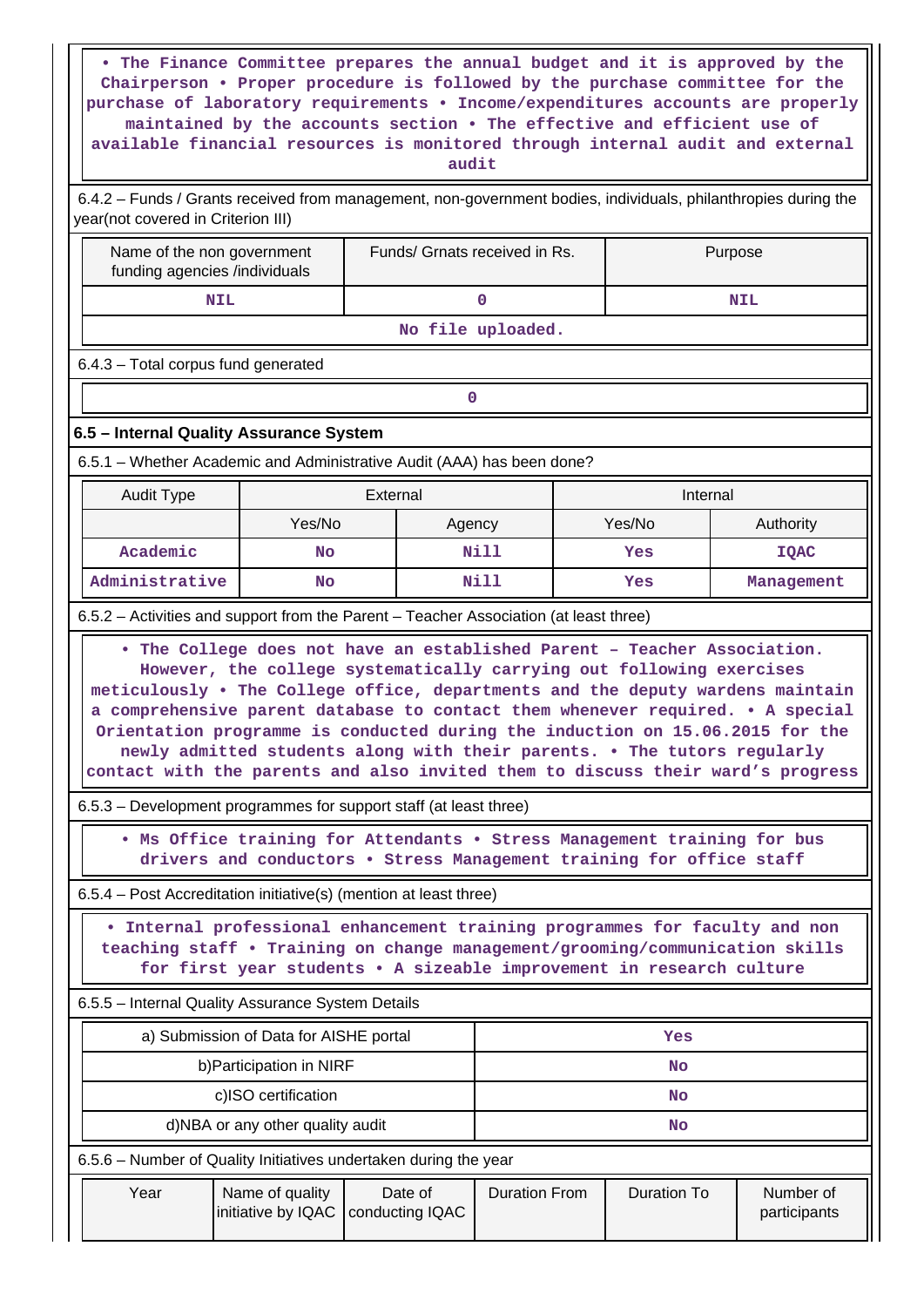| 2015                                                                                                                 | meetings                                                                                     | Regular<br>Conduct of<br><b>IQAC</b>                                                 |  | 06/07/2015        |            | 06/07/2015<br>06/07/2015 |                 | 16                                                                                                                                                             |                                        |  |
|----------------------------------------------------------------------------------------------------------------------|----------------------------------------------------------------------------------------------|--------------------------------------------------------------------------------------|--|-------------------|------------|--------------------------|-----------------|----------------------------------------------------------------------------------------------------------------------------------------------------------------|----------------------------------------|--|
| 2016                                                                                                                 | meetings                                                                                     | Regular<br>Conduct of<br><b>IQAC</b>                                                 |  | 10/03/2016        | 10/03/2016 |                          |                 | 10/03/2016                                                                                                                                                     | 16                                     |  |
|                                                                                                                      |                                                                                              |                                                                                      |  |                   | View File  |                          |                 |                                                                                                                                                                |                                        |  |
| <b>CRITERION VII - INSTITUTIONAL VALUES AND BEST PRACTICES</b>                                                       |                                                                                              |                                                                                      |  |                   |            |                          |                 |                                                                                                                                                                |                                        |  |
| 7.1 - Institutional Values and Social Responsibilities                                                               |                                                                                              |                                                                                      |  |                   |            |                          |                 |                                                                                                                                                                |                                        |  |
| 7.1.1 – Gender Equity (Number of gender equity promotion programmes organized by the institution during the<br>year) |                                                                                              |                                                                                      |  |                   |            |                          |                 |                                                                                                                                                                |                                        |  |
| Period from<br>Period To<br>Title of the<br>Number of Participants<br>programme                                      |                                                                                              |                                                                                      |  |                   |            |                          |                 |                                                                                                                                                                |                                        |  |
|                                                                                                                      |                                                                                              |                                                                                      |  |                   |            |                          | Female          |                                                                                                                                                                | Male                                   |  |
| International<br>Yoga Day                                                                                            |                                                                                              | 21/06/2015                                                                           |  |                   | 21/06/2015 |                          | 200             |                                                                                                                                                                | 100                                    |  |
| Health<br>Awareness<br>Programme                                                                                     |                                                                                              | 05/12/2015                                                                           |  |                   | 05/12/2015 | 180                      |                 | 50                                                                                                                                                             |                                        |  |
| International<br>Women's Day                                                                                         |                                                                                              | 08/03/2016                                                                           |  | 08/03/2016<br>250 |            |                          | 100             |                                                                                                                                                                |                                        |  |
|                                                                                                                      | 7.1.2 - Environmental Consciousness and Sustainability/Alternate Energy initiatives such as: |                                                                                      |  |                   |            |                          |                 |                                                                                                                                                                |                                        |  |
|                                                                                                                      |                                                                                              |                                                                                      |  |                   |            |                          |                 | Percentage of power requirement of the University met by the renewable energy sources                                                                          |                                        |  |
|                                                                                                                      |                                                                                              |                                                                                      |  | day Celebrations  |            |                          |                 | ? Sewage Treatment Plant ? Solar water heater ? Rain Water Harvesting ? Check<br>Dam Collection 15.06.2015 World environment day Celebrations 22.03.2016 Earth |                                        |  |
|                                                                                                                      | 7.1.3 - Differently abled (Divyangjan) friendliness                                          |                                                                                      |  |                   |            |                          |                 |                                                                                                                                                                |                                        |  |
|                                                                                                                      | Item facilities                                                                              |                                                                                      |  | Yes/No            |            |                          |                 | Number of beneficiaries                                                                                                                                        |                                        |  |
|                                                                                                                      | Physical facilities                                                                          |                                                                                      |  |                   | Yes        |                          |                 | 5                                                                                                                                                              |                                        |  |
|                                                                                                                      | Ramp/Rails                                                                                   |                                                                                      |  |                   | Yes        |                          |                 | 5                                                                                                                                                              |                                        |  |
|                                                                                                                      | <b>Rest Rooms</b><br>Scribes for examination                                                 |                                                                                      |  |                   | Yes        |                          |                 | 5<br>$\overline{\mathbf{2}}$                                                                                                                                   |                                        |  |
|                                                                                                                      | 7.1.4 - Inclusion and Situatedness                                                           |                                                                                      |  |                   | Yes        |                          |                 |                                                                                                                                                                |                                        |  |
| Year                                                                                                                 | Number of                                                                                    | Number of                                                                            |  | Date              | Duration   |                          |                 | <b>Issues</b>                                                                                                                                                  | Number of                              |  |
|                                                                                                                      | initiatives to<br>address<br>locational<br>advantages<br>and disadva<br>ntages               | initiatives<br>taken to<br>engage with<br>and<br>contribute to<br>local<br>community |  |                   |            | Name of<br>initiative    |                 | addressed                                                                                                                                                      | participating<br>students<br>and staff |  |
| 2015                                                                                                                 | 1                                                                                            | 1                                                                                    |  | 21/06/2<br>015    | 1          |                          | Helmet<br>Rally | Awareness<br>on head<br>injuries                                                                                                                               | 155                                    |  |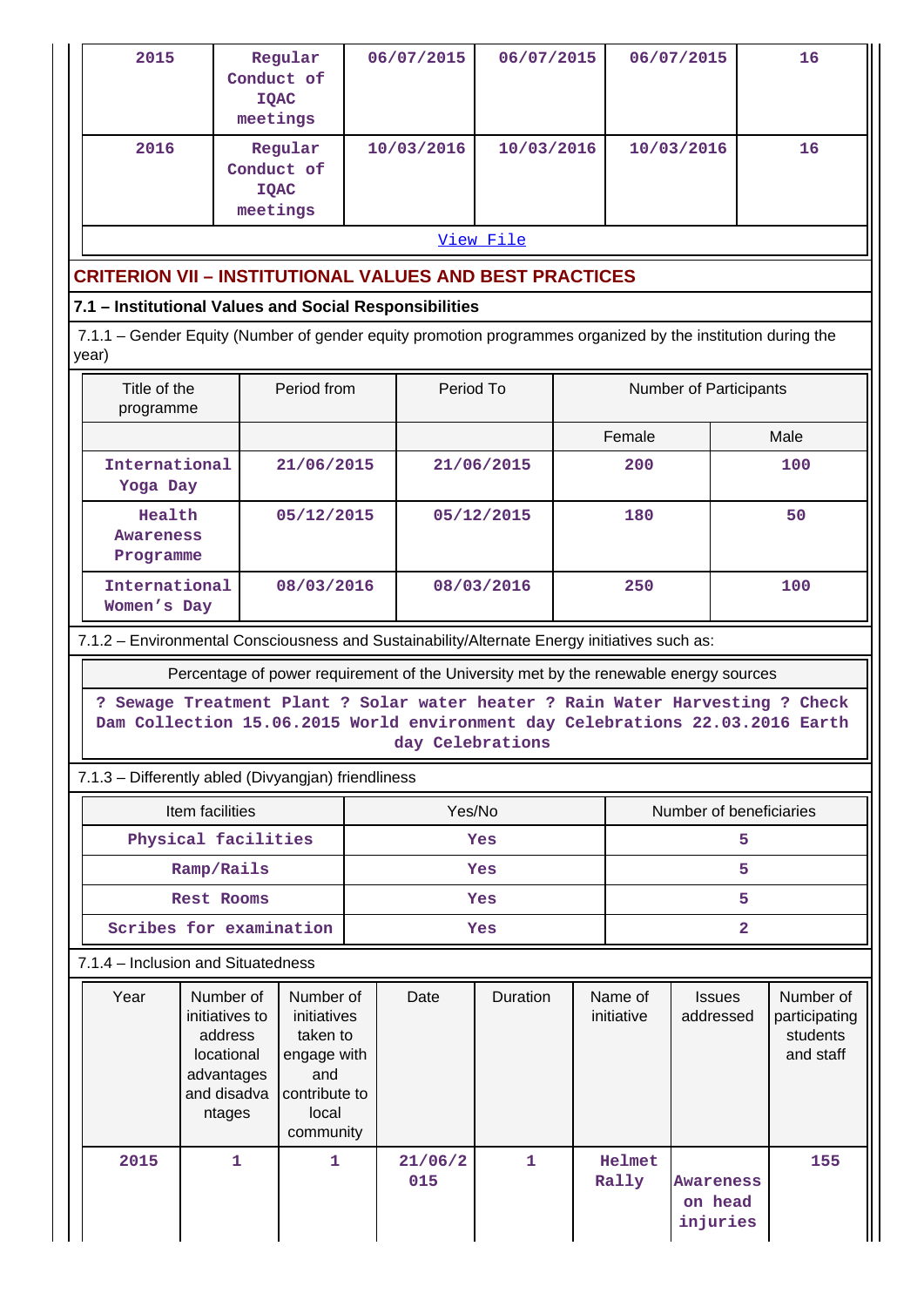|                                                                                                                                                                                                                                                                                                                                                                                                                                                                                                                                                                                                                                                                                                                                                                                                                                                                                                                                                                                                                                                                                                                                                                                                                                       |                  |                      |                |                    |                                                      | during<br>accident<br>among<br>youth                                                                                         |     |
|---------------------------------------------------------------------------------------------------------------------------------------------------------------------------------------------------------------------------------------------------------------------------------------------------------------------------------------------------------------------------------------------------------------------------------------------------------------------------------------------------------------------------------------------------------------------------------------------------------------------------------------------------------------------------------------------------------------------------------------------------------------------------------------------------------------------------------------------------------------------------------------------------------------------------------------------------------------------------------------------------------------------------------------------------------------------------------------------------------------------------------------------------------------------------------------------------------------------------------------|------------------|----------------------|----------------|--------------------|------------------------------------------------------|------------------------------------------------------------------------------------------------------------------------------|-----|
| 2015                                                                                                                                                                                                                                                                                                                                                                                                                                                                                                                                                                                                                                                                                                                                                                                                                                                                                                                                                                                                                                                                                                                                                                                                                                  | $\mathbf{1}$     | $\mathbf{1}$         | 17/12/2<br>015 | $\mathbf{1}$       | Swach<br><b>Bharat</b><br>pledge<br>Donation<br>Camp | To keep<br>the<br>college<br>campus<br>clean,<br>M.G.R<br>college,<br>Hosur of<br>Blood in<br>Local<br>Goverment<br>Hospital | 550 |
| View File                                                                                                                                                                                                                                                                                                                                                                                                                                                                                                                                                                                                                                                                                                                                                                                                                                                                                                                                                                                                                                                                                                                                                                                                                             |                  |                      |                |                    |                                                      |                                                                                                                              |     |
| 7.1.5 - Human Values and Professional Ethics Code of conduct (handbooks) for various stakeholders                                                                                                                                                                                                                                                                                                                                                                                                                                                                                                                                                                                                                                                                                                                                                                                                                                                                                                                                                                                                                                                                                                                                     |                  |                      |                |                    |                                                      |                                                                                                                              |     |
|                                                                                                                                                                                                                                                                                                                                                                                                                                                                                                                                                                                                                                                                                                                                                                                                                                                                                                                                                                                                                                                                                                                                                                                                                                       | <b>Title</b>     | Date of publication  |                |                    |                                                      | Follow up(max 100 words)                                                                                                     |     |
|                                                                                                                                                                                                                                                                                                                                                                                                                                                                                                                                                                                                                                                                                                                                                                                                                                                                                                                                                                                                                                                                                                                                                                                                                                       | <b>Hand Book</b> |                      |                | 15/06/2015         |                                                      | <b>NA</b>                                                                                                                    |     |
| 7.1.6 - Activities conducted for promotion of universal Values and Ethics                                                                                                                                                                                                                                                                                                                                                                                                                                                                                                                                                                                                                                                                                                                                                                                                                                                                                                                                                                                                                                                                                                                                                             |                  |                      |                |                    |                                                      |                                                                                                                              |     |
| Activity                                                                                                                                                                                                                                                                                                                                                                                                                                                                                                                                                                                                                                                                                                                                                                                                                                                                                                                                                                                                                                                                                                                                                                                                                              |                  | <b>Duration From</b> |                | <b>Duration To</b> |                                                      | Number of participants                                                                                                       |     |
| Independence Day<br>Celebration                                                                                                                                                                                                                                                                                                                                                                                                                                                                                                                                                                                                                                                                                                                                                                                                                                                                                                                                                                                                                                                                                                                                                                                                       |                  | 15/08/2015           |                | 15/08/2015         |                                                      | 220                                                                                                                          |     |
| Pongal Day<br>Celebrations                                                                                                                                                                                                                                                                                                                                                                                                                                                                                                                                                                                                                                                                                                                                                                                                                                                                                                                                                                                                                                                                                                                                                                                                            |                  | 13/01/2016           |                | 13/01/2016         |                                                      | 3000                                                                                                                         |     |
| Republic Day<br>Celebrations                                                                                                                                                                                                                                                                                                                                                                                                                                                                                                                                                                                                                                                                                                                                                                                                                                                                                                                                                                                                                                                                                                                                                                                                          |                  | 26/01/2016           |                | 26/01/2016         |                                                      | 180                                                                                                                          |     |
| View File                                                                                                                                                                                                                                                                                                                                                                                                                                                                                                                                                                                                                                                                                                                                                                                                                                                                                                                                                                                                                                                                                                                                                                                                                             |                  |                      |                |                    |                                                      |                                                                                                                              |     |
| 7.1.7 – Initiatives taken by the institution to make the campus eco-friendly (at least five)                                                                                                                                                                                                                                                                                                                                                                                                                                                                                                                                                                                                                                                                                                                                                                                                                                                                                                                                                                                                                                                                                                                                          |                  |                      |                |                    |                                                      |                                                                                                                              |     |
| College Bus Transport Parking facilities Public transport Tree plantation<br>Wellplanned drainage system                                                                                                                                                                                                                                                                                                                                                                                                                                                                                                                                                                                                                                                                                                                                                                                                                                                                                                                                                                                                                                                                                                                              |                  |                      |                |                    |                                                      |                                                                                                                              |     |
| 7.2 - Best Practices                                                                                                                                                                                                                                                                                                                                                                                                                                                                                                                                                                                                                                                                                                                                                                                                                                                                                                                                                                                                                                                                                                                                                                                                                  |                  |                      |                |                    |                                                      |                                                                                                                              |     |
| 7.2.1 - Describe at least two institutional best practices                                                                                                                                                                                                                                                                                                                                                                                                                                                                                                                                                                                                                                                                                                                                                                                                                                                                                                                                                                                                                                                                                                                                                                            |                  |                      |                |                    |                                                      |                                                                                                                              |     |
| BEST PRACTICE - I 1. Title of the Practice Promotion of Tutor-Ward-Parent<br>Rapport 2. Goal Thinking is an essential component of goal setting and working<br>on the goal helps us attain success. The goal of "Promotion of Tutor-Ward-<br>Parent rapport" is to bring out the hidden talents of the students and mould<br>them to become an active and responsible citizen with the strong support of the<br>tutor and the cooperation of the parents. 3. The Context As the institution is<br>located in an economically and socially backward area, its relationship with<br>parents is of paramount importance to elevate the students to the global<br>standards. It also emphasizes the importance of parent's responsibilities over<br>the holistic development of their wards during their stay in the institution.<br>Moreover, the tutor system is practiced in the institution to tap their<br>inherent talents, to create a strong awareness of the opportunities available<br>and to address the limitations of the students. It enables us to compete with<br>other institutions in the region and helps the students to garner more job<br>opportunities. 4. Practice . The students and parents are educated on the |                  |                      |                |                    |                                                      |                                                                                                                              |     |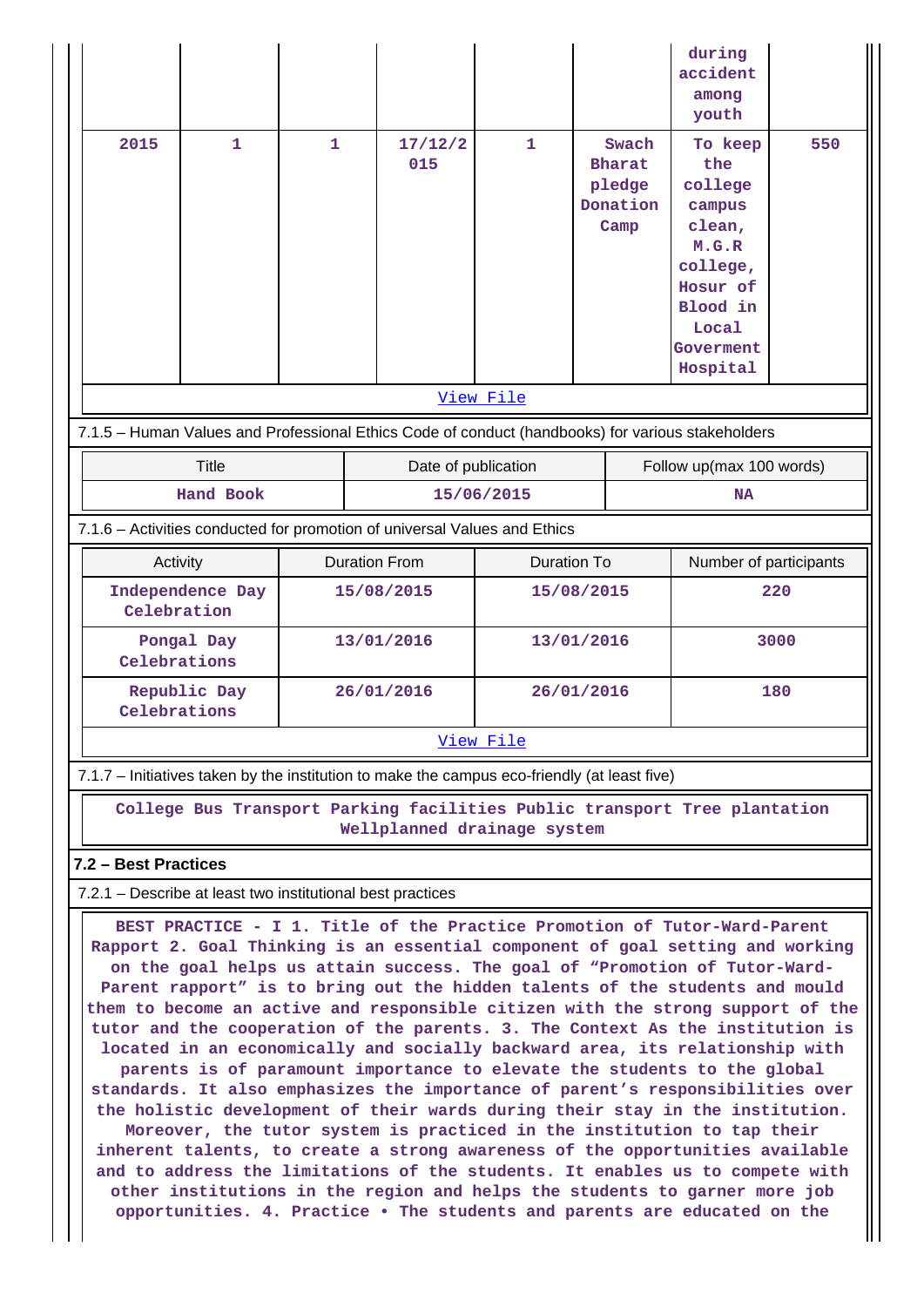**importance of tutoring system followed in our college through the induction programme. • Every year, the orientation programme is conducted for the freshers so that they could get acclimatized to the new environment, to be well informed about their subject of study, to know how to get on with others, to strengthen their character and to improve knowledge. • A bridge course is conducted to assess the level of freshers and this information is conveyed to the respective Head of the Department, they in turn, instruct the tutors to take special care of the students based on the obtained information. • Declaration forms comprising personal details, contact address, contact phone numbers, etc. are collected from the students and tutors maintain separate file for each student to file the declaration form, photocopies of mark sheets, leave letter, unit test assessments, model exam and university examination marks. • Students personal and academic records are also computerized regularly. • Tutors monitor the academic progress made by the students of that particular class for which they are responsible. • Students learning disabilities such as communication inhibitions, psychological problems, personal problems and stress-related issues are identified and analyzed by the tutor, and corrective measures are taken by giving counseling and offering special coaching. • Academic evaluation of the students starts with the commencement of Unit Tests which are conducted during the first two periods on Monday and Saturday of every week, and it helps tutors to assess the level of knowledge of the students. • The progress of the students is intimated to their parents through the progress report entailing their percentage of attendance, discipline and performance in Unit Tests. • The progress report helps the tutor to categorize the students into slow and advanced learners. • Remedial classes and improvement tests are conducted to the slow learners so that they could cope with the syllabus demands. • Advanced learners are encouraged to guide slow learners and they are motivated to participate in various seminars, workshops and conferences organized by other institutions. • Advanced learners aspiring to become University Rank Holders are given special attention and guidance. • Prior to the university examinations, model examinations are conducted to enable the students to prepare and perform well in the university examinations. • A regular semester-wise parent – tutor meeting is conducted by all the departments to update the parents with their wards performance. 5. Evidence of success The impact of the above best practice is quite evident from the following facts: • Student pass percentage has increased immensely with numerous gold medalists, rank holders and centum holders in various courses • At the time of parents-teacher meet, the college collects feedback from the parents to get to know about their expectations in terms of facilities, activities, teaching and learning methodologies, and records of feedback are maintained in the department as evidence. • Student personality traits and character are molded by the tutor and if a student is found to conduct himself / herself inappropriately in the campus or lack interest in studies, the concerned parents are intimated about it and hence, students cannot hide either about their unethical practices or poor academic performance. • In most of the departments 100 percent results were produced in various subjects in the university examinations. • Due to a constructive and healthy relationship between the institution and parents, the students are mostly admitted for their higher studies in our institution itself. • Above all, the employability skills of students have improved drastically and the acquisition of these skills empower them to garner global placements in various corporate sectors, industries and other concerns. • For the last few years, the students of our college have been offered 1026 jobs through on-campus placement drives. 6. Problems encountered • Inadequate co-operation of parents from rural areas. • Improper delivery of the progress report to remote areas. • Communication gap between the tutor and parents as many parents speak neither English nor Tamil. 7. Resources Required • Web based access to students academic performance and other details for the perusal of parents must be created at the earliest. •**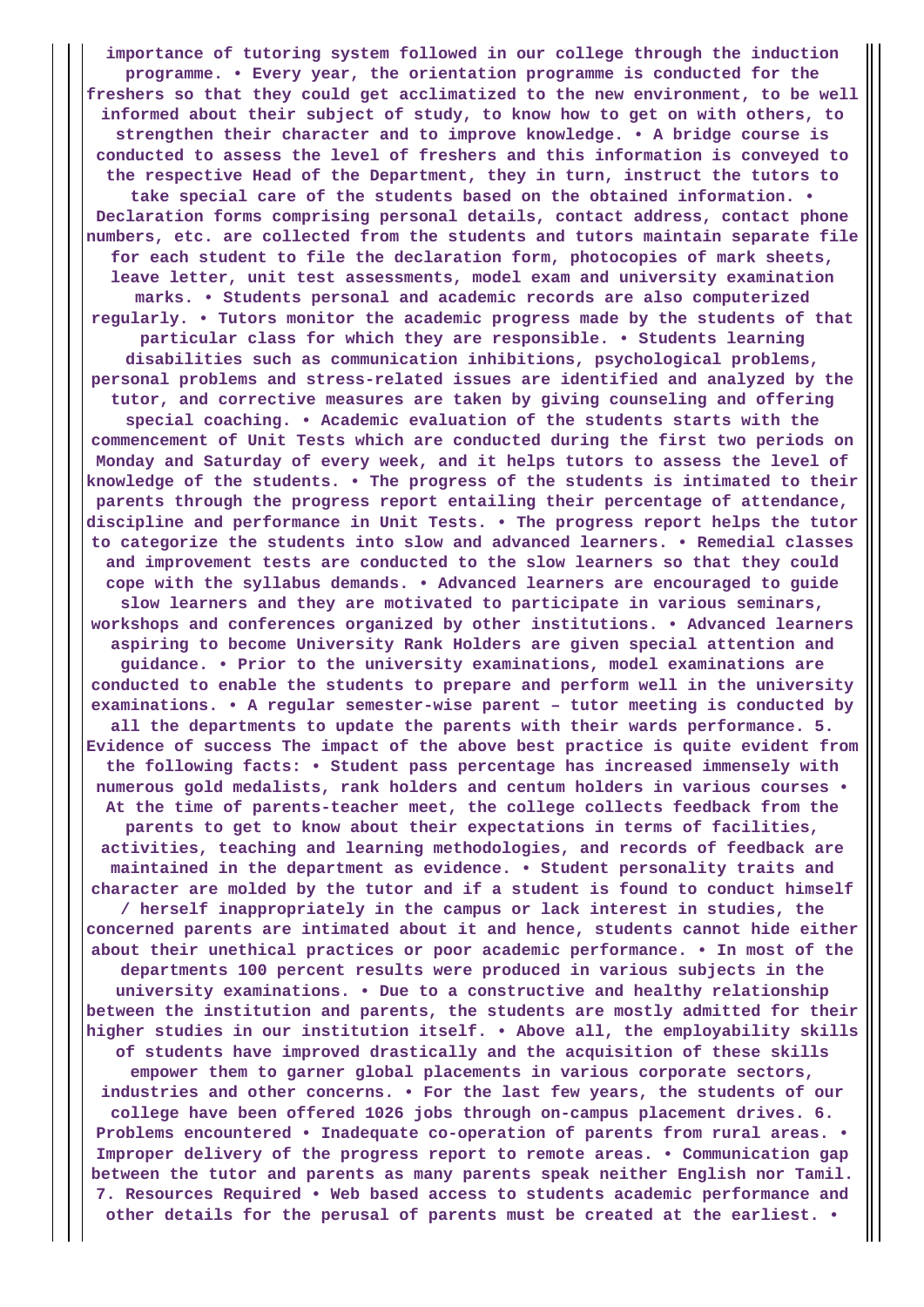**Separate computer facility is required for tutors to update the student performance electronically and ensure minimal use of papers. BEST PRACTICE - II Training on Life Employability Skills 1. Title of the practice Training on Life Employability Skills 2. Goal To improve the life and employability skills of students 3. The context The Training and Placement Cell acts as an interface between the industries and students as most of them hail from Government schools in the rural areas. Training is given to develop and improve different skills. First year : Life Skills training Second year : Communication and Aptitude Training Third year : Interview Skills 4. Practice • The prime focus of the training is to update the students with the skills that are required to cater the needs in career development. • Life Skill Training programs are given to the first year students to improve their confident, grooming and taking their academic forward. • Adequate level trainings are given to students to face campus interviews by arranging training in Aptitude tests, Group Discussions, preparing for Technical and HR interviews through professional trainers and alumni. • Training and Placement Cell is providing an opportunity of Industrial Visit to discover and connect with various industries and companies across the world for better opportunities for students. • Activity based trainings and mock interviews were conducted to help the students to fetch knowledge with respect to the demands and expectation of the industries related to placement. • Training and Placement Cell is headed by two faculty members and both are certified Zonal Trainers from Junior Chamber International India. • Placement Cell is functioning with the 3-tier principle: Pre-Placement Training, Placement Drives and Post-Placement Training. • Pre- Placement Training focuses the area of the following. First year : Life Skills training, Personality Development Training Second year : Communication Training, Essay Writing, Aptitude Training Third year : Interview Skills, Group Discussion, Face to Face Interview Practices, Mock Interviews • Training and Placement Cell is organizing campus interviews for Final year students with industries and reputed business houses from all over India • Post-Placement Training comprises the following activities. ? Post-Placement Training for the students who are offered by companies ? Company's suggestions carried out during this training ? Training on Communication and Corporate Skills 5. Evidence of Success Training and Placement cell is given prominent and consistent results every year. The following are the evidences for the practice. • Placement Record for the current academic year Academic Year No. of Students Offered 2015-2016 655 (Including multiple Offers) • Minimum 15 companies visiting our campus every year for the recruitment process • In association with Tata Consultancy Services, Employability Skill Training programs are offered to students with the certified trainers from TCS. • Entering into a MoU with JCI Hosur Emerald for regular training practices • Having a MoU with Titan – CMCA for the Regular soft skill Training Programs • Training and Placement Cell of MGR College is leading as Top 3 Best Placement Cells in Periyar University, Salem • Alumni of MGR College who are working in a reputed companies are visiting every month and training the students towards industry needs • Awarded as "Most Valuable Partner" from Tata Consultancy Services 6. Problems encountered and resources required • As many of the students are from rural areas, having communication gap and adequate training had given for them to improve their level of communication. • Less adoptability of the students to the new environment and reluctant to move out from Hosur • Lack of awareness among the students about the corporate and social needs 7. Resources Required • Web based Aptitude practice • Tools required to update their technical skills**

 Upload details of two best practices successfully implemented by the institution as per NAAC format in your institution website, provide the link

<http://www.mgrcollege.ac.in/iqac/2015-2016/BestPractices2015.pdf>

#### **7.3 – Institutional Distinctiveness**